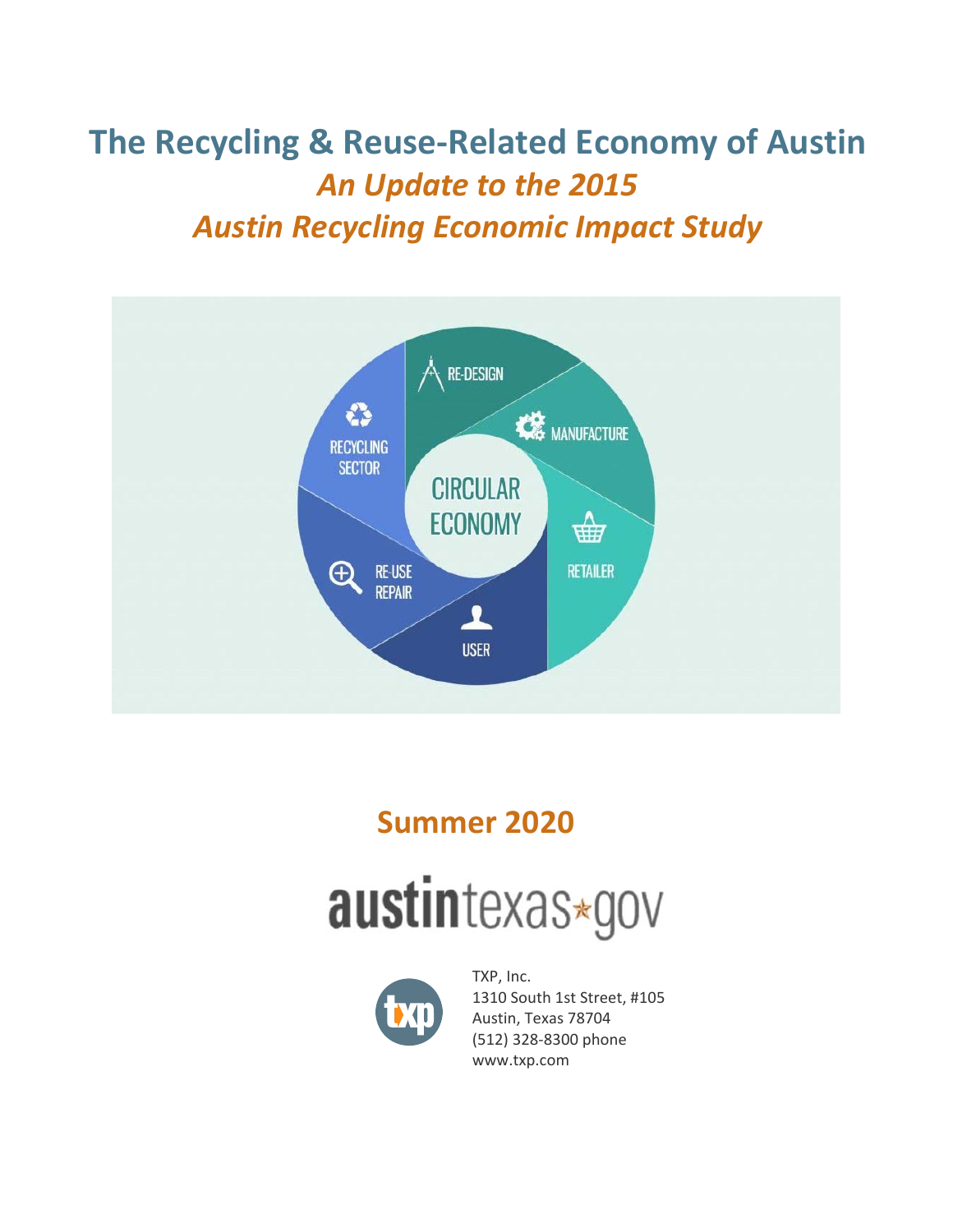## **Table of Contents**

| Modeling the Economic Impact of Austin's Recycling & Reuse-Related Economy  8  |
|--------------------------------------------------------------------------------|
|                                                                                |
|                                                                                |
|                                                                                |
|                                                                                |
|                                                                                |
| Programs Supporting Zero-Waste Related Businesses and Entrepreneurs  14        |
|                                                                                |
|                                                                                |
|                                                                                |
|                                                                                |
|                                                                                |
|                                                                                |
| Appendix 1: Detailed Economic Impacts by Recycling & Reuse-Related Sector  20  |
| A1.1: NAICS 3219: Wood Container and Pallet Manufacturing (\$2019) 20          |
| A1.2: NAICS 3222: All Other Converted Paper Product Manufacturing (\$2019)  21 |
| A1.3: NAICS 32615: Urethane & Foam Product (Non-Polystyrene) Mfg. (\$2019)  22 |
|                                                                                |
| A1.5: NAICS 327215: Glass Product Manufacturing (Purchased Glass) (\$2019)  24 |
|                                                                                |
| A1.7: NAICS 42314: Motor Vehicle Parts (Used) Wholesalers (\$2019)  26         |
| A1.8: NAICS 42384: Industrial Supplies Merchant Wholesalers (\$2019)  27       |
| A1.9: NAICS 42393: Recyclable Material Merchant Wholesalers (\$2019)  28       |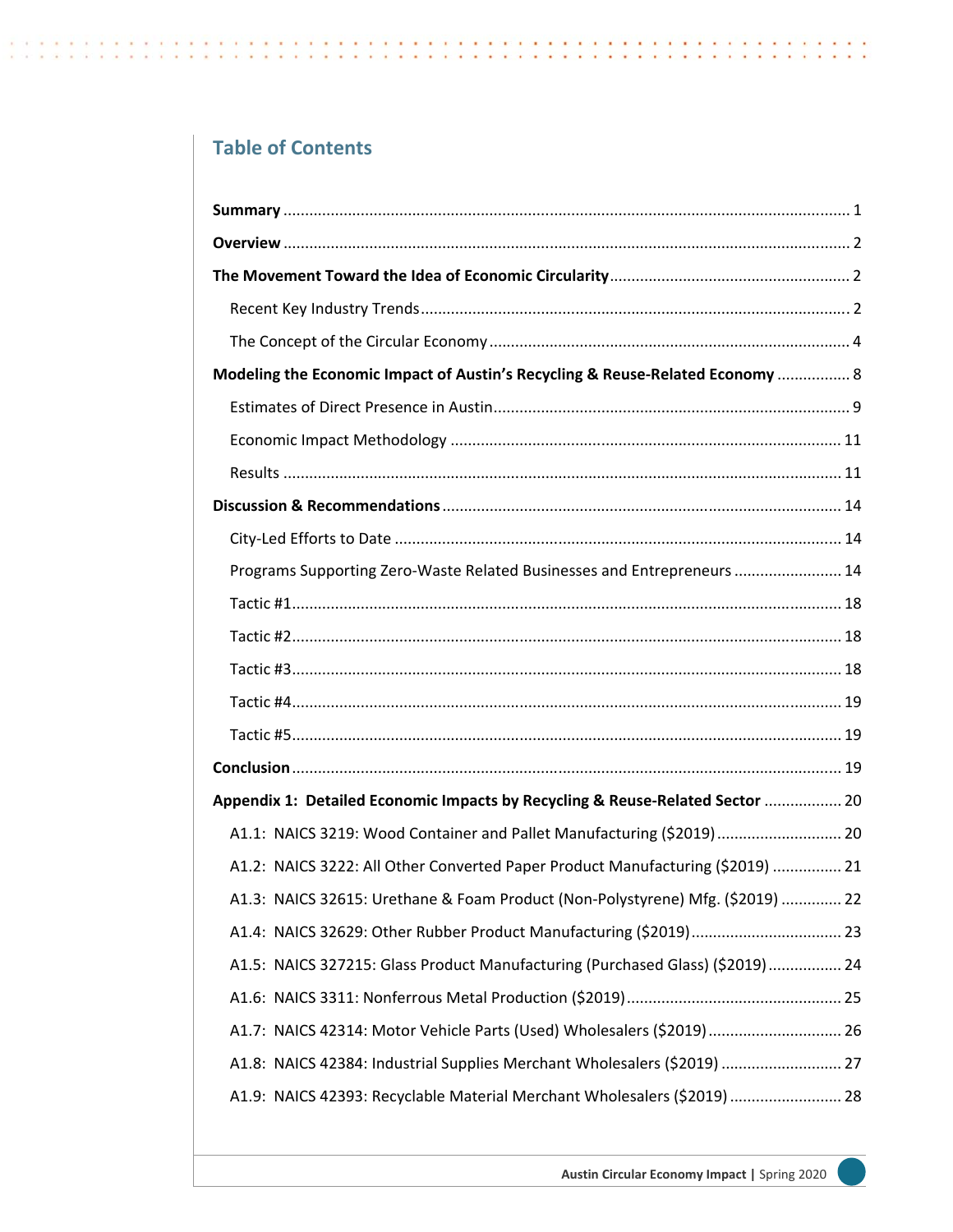| A1.13: NAICS 56292: Materials Recovery Facilities (MRFs) (\$2019)  32 |  |
|-----------------------------------------------------------------------|--|
|                                                                       |  |
|                                                                       |  |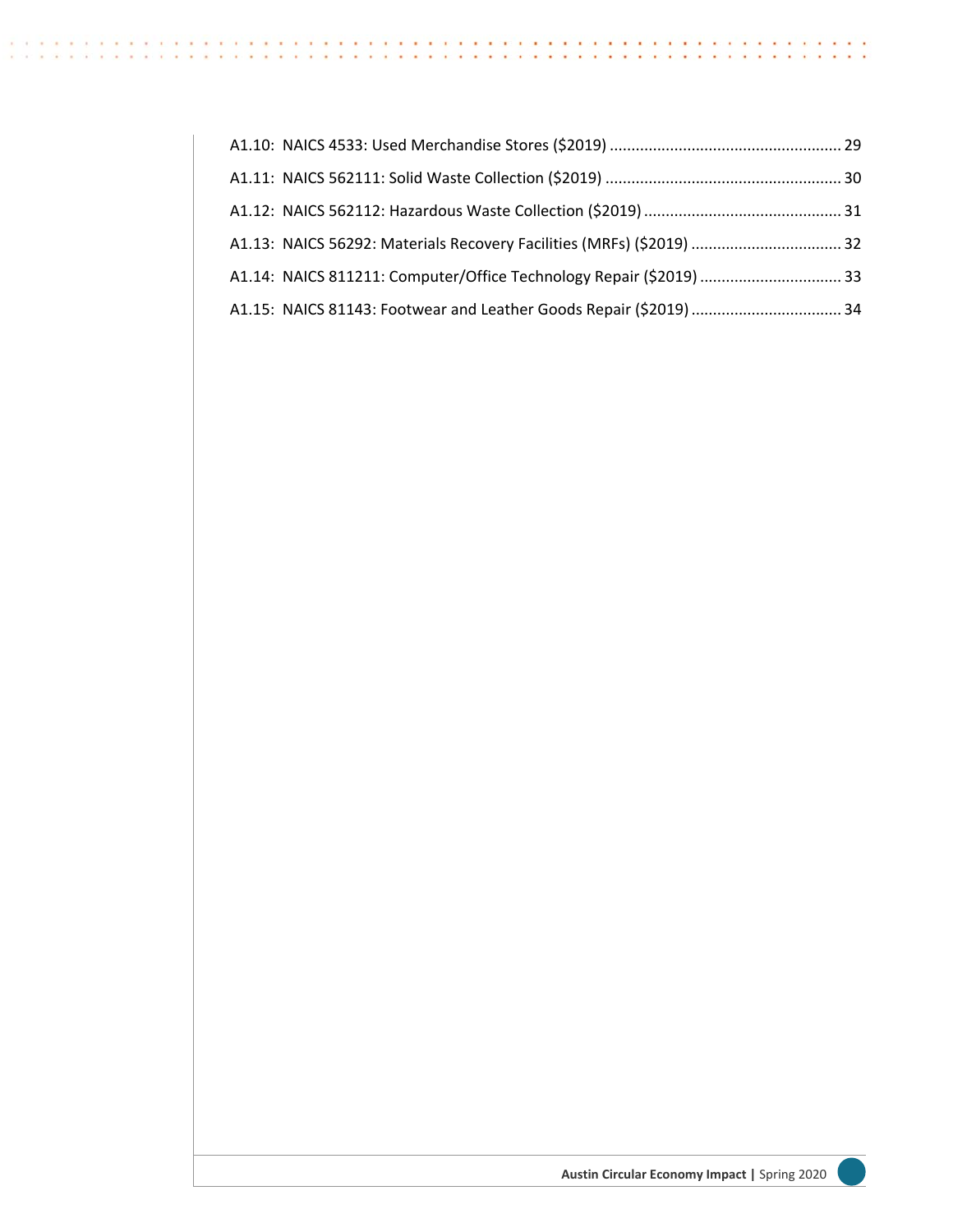## <span id="page-3-0"></span>**Summary**

Much has changed since TXP first examined the economic development implications of what is now being referred to as the circular economy in Austin five years ago. At that point, the focus was almost entirely on recycling; today, reuse and reduction are assuming a greater role in achieving the environmental and economic benefits associated with consuming fewer net resources. This broadened view is known as the circular economy. While the focus has expanded, this updated report is once again based on evaluation of data, industry and overall economic trends, input from local stakeholders, and literature review.

#### **Key Recent Trends:**

- Demand for recycled materials is highly dependent on end-use markets, and traditionally, therefore, the economic cycle. However, while end‐user recycling rates are up, the use of recycled material has declined.
- In the aftermath of China's recyclable scrap import bans and tightened contamination standards — as well as subsequent restrictions from other Southeast Asian countries — domestic market development has become a priority.
- Reuse and reduction are increasingly important, due at least in part to the combination of environmental benefits and economic independence from commodity market cycles.

#### **Key Finding:**

Using a broader definition that includes recycling, reuse, and reduction, total direct Austin recycling & reuse‐related economy employment rose from 3,057 in 2013 to 3,156 in 2018, while direct payroll climbed from \$127.8 million to \$165.8 million. Among individual sectors, the strongest job growth was seen in recyclable material merchant wholesalers, used merchandise stores, and solid waste collection. This translates into a 2018 economic impact (including the multiplier effects) of over \$1.1 billion in total economic activity, \$616.2 million in value‐added, about \$304 million in labor compensation, and approximately 6,300 permanent jobs. While over a billion dollars in annual activity, the circular economy is in its infancy in Austin; the expectation is that it will grow to many multiples of that figure.

#### **Key Recommendation:**

*Adapt the Elements of the RESOLVE framework that make sense at the municipal level***.**  The Ellen MacArthur Foundation has provided an extensive toolkit for policymakers to move toward economic circularity, including the RESOLVE framework that outlines six general areas where action can be taken, *which includes Regenerate, Share, Optimize, Loop, Virtualize and Exchange*. While some may not apply at the municipal level, many could, especially around regeneration and sharing. In general, cities can use procurement, direct program spending, incentives, and the regulatory regime to achieve policy objectives.

In particular, financial incentives are likely to have the most impact in the near term; the City should look to create specific loan and grant programs (perhaps in partnership with philanthropy) to incentivize and enable circular economy firms and practices.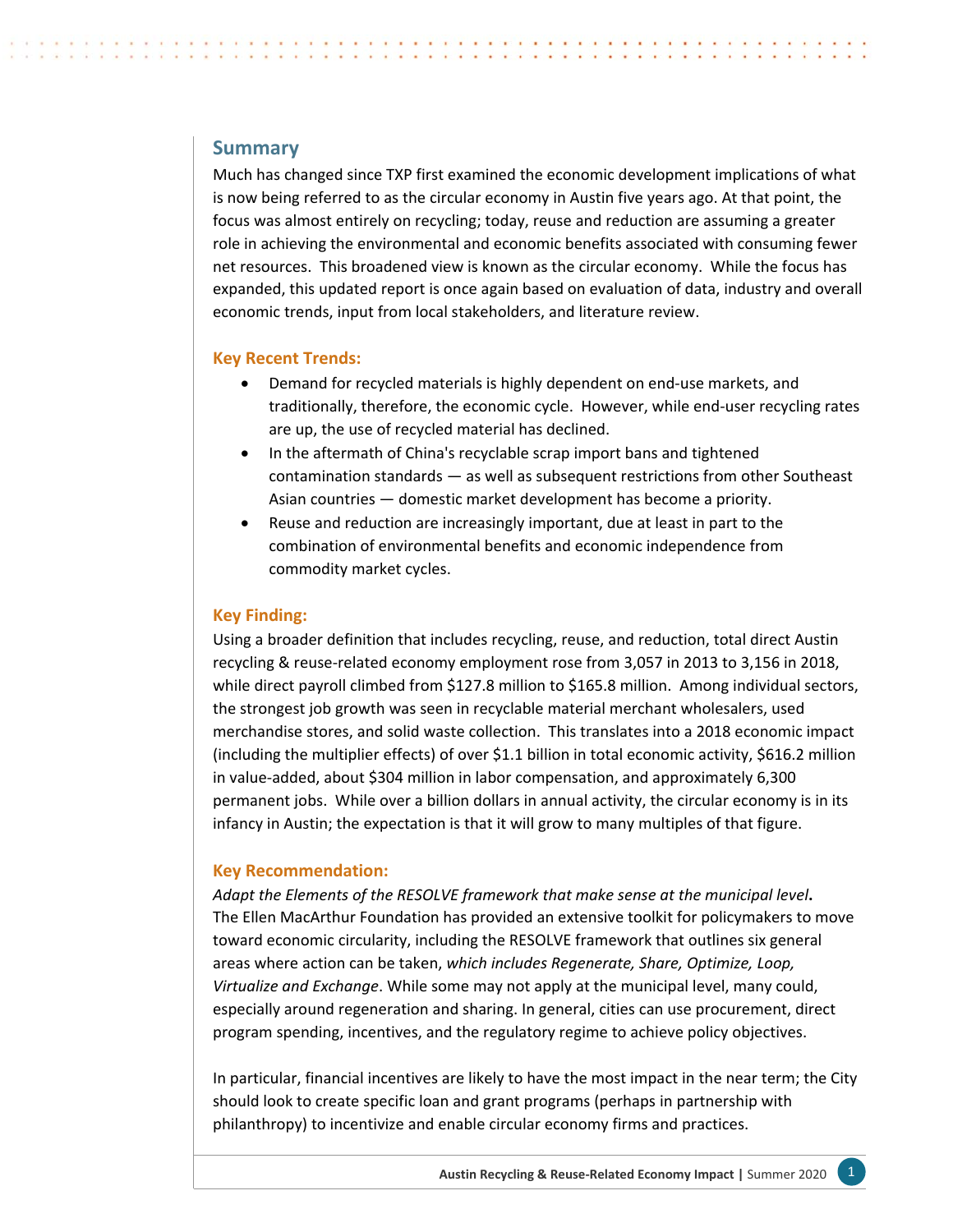## <span id="page-4-0"></span>**Overview**

Much has changed since TXP first examined the economic impact and development implications of what is now being referred to as the circular economy in Austin five years ago. At that point, the focus was almost entirely on recycling; today, reuse and reduction are assuming a greater role in consuming fewer net resources. In light of this evolution, the City of Austin commissioned TXP, Inc. to update the evaluation of the recycling and reuse sectors' current local economic impact. The report that follows provides a context for continued discussion of the economic impact of the recycling, reuse, and related sectors (collectively referred to as Austin's recycling & reuse-related economy), as well as a strategic and tactical direction to support growth in this area.

## **The Movement Toward the Idea of Economic Circularity**

#### **Recent Key Industry Trends**

The following analysis is drawn from both a range of secondary sources, including industry publications, public sector data, and popular media, and direct interaction with local stakeholders in both the recycling and reuse elements of the local circular economy. These findings represent the overall market environment and context for evaluating both the existing status and future opportunities related to the circular economy in the Austin area.

## *Demand for recycled materials is highly dependent on end‐use markets, and traditionally, therefore, the economic cycle. However, while end‐user recycling rates are up, the use of recycled material has declined.*

After decades of education and effort, recycling rates have increased across the United States. Many public spaces across the country have systems to collect plastic bottles, aluminum and paper, and some cities even levy fines for improper recycling. But markets are shifting, causing an increased interest for domestic market development.

For decades, the bulk of U.S. recycling material went to China, where it was made into goods such as shoes and bags and new plastic products. But in 2018 to combat the negative impact of contaminated source materials on processing facilities, China restricted imports of certain recyclables because of the cleanliness of the loads, including mixed paper and some plastics. For municipalities and processors dependent on the Asian market, many are being faced with choosing between higher costs to reduce contamination or dispose of it via landfill or incineration. The United States still has a fair amount of landfill space left, but it's become expensive to ship to those at a distance. As a result, some dumps are raising costs; according to one estimate, along the West Coast, landfill fees increased by \$8 a ton from 2017 to 2018. Some of these costs are already being passed on to consumers, but most haven't, at least at this point. While Austin is less dependent on Asian markets (having a stronger Latin American customer base), these trends are nevertheless having a local impact.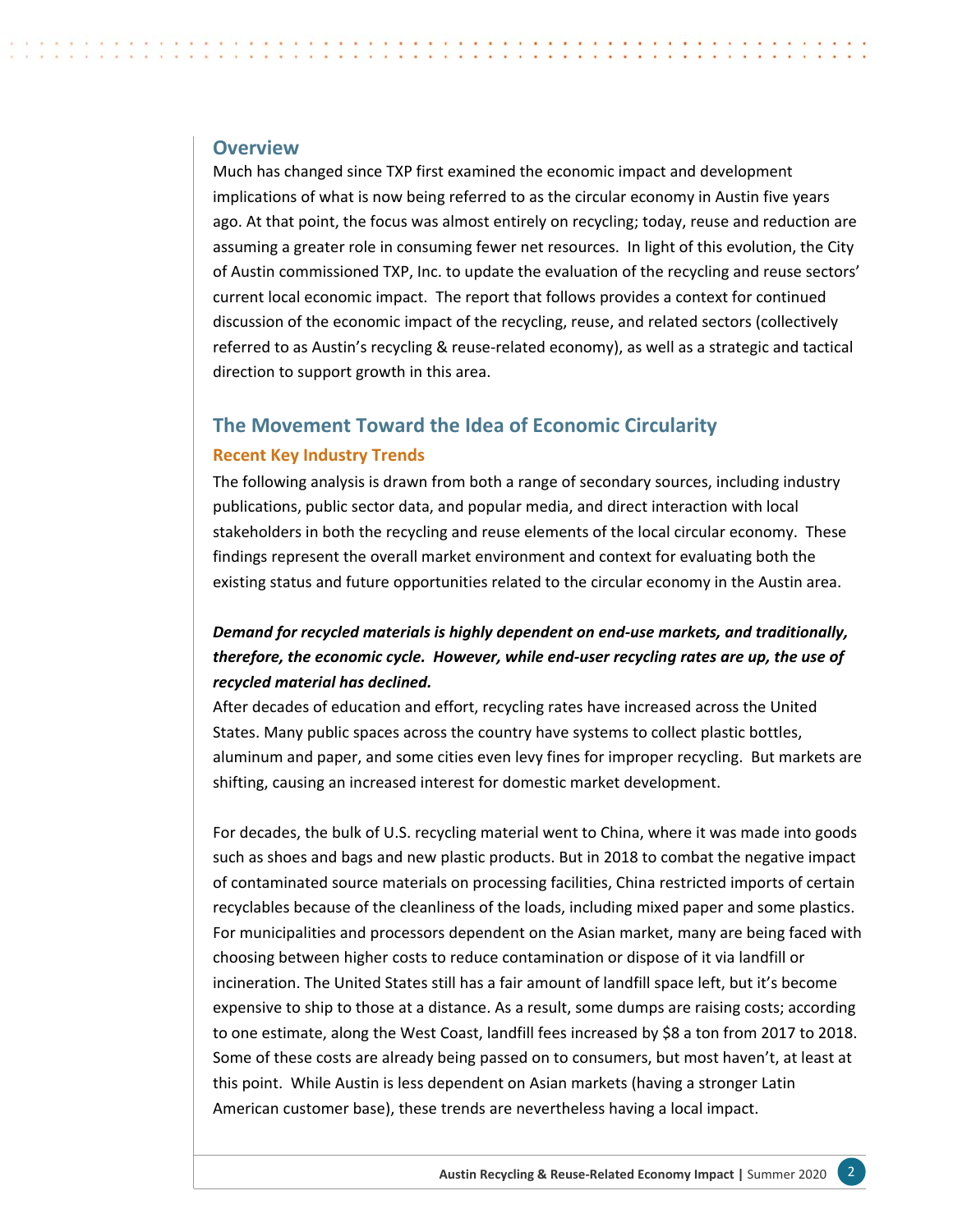#### *Increased contamination is a huge challenge*

Many American cities are working to determine how to handle the recycled material previously sent to China, but few businesses want it domestically for the same reason it's been restricted overseas: contamination. As a result of advancements in packaging technologies and confusion, about 25 percent of what ends up in the recycling is contamination, according to the National Waste & Recycling Association. For decades, this situation was masked by sending it to China, where low-paid workers sorted and cleaned the materials. This is no longer an option, as the Chinese have limited the level of contamination permitted in foreign‐sourced recycled materials. Meanwhile, in the United States, when environmental externalities are excluded, the cost of virgin plastics and paper appear cheaper in comparison to employ people to sort recycling.

In the aftermath of China's recyclable scrap import bans and tightened contamination standards — as well as subsequent restrictions from other Southeast Asian countries domestic market development has become a priority. However, the value proposition must make sense, as companies and consumers will recycle only if the combination of cost, and environmental concern, creates sufficient return to justify the expense.

#### *Bans on plastic increase demand for product substitutes that contain recycled materials*

Between prohibitions on Styrofoam, plastic shopping bag bans, and even bans on plastic bottles in some communities, the push to phase‐out plastics like these will continue. In the future, look to bioplastics and hybrids (e.g., the convergence of plastic and paperboard in food containers) to assume a growing role. The declining use of traditional plastics will lead to a more complex recycling process and marketplace. For example, is current composting infrastructure equipped to process an increase in bioplastics and can recycling machinery advance quickly enough to detect these new types of products? Collaboration is crucial to advancing modern recycling end markets, and government, private industry, nonprofits and even the public all have a role in the recycling industry's future.

#### *Reuse and reduction are increasingly important*

Recalibrating the effort to increase resource efficiency in the economy is likely to be through a heightened emphasis on reuse and reduction, which would reduce upstream waste created when products are made. This will be challenging in the United States' current economic system, where consumer spending accounts for about two-thirds of GDP. The strong economy means more people have more spending money. These resources enable spending on "disposable" items, a key element of many business models. As an example, the average American spent 7 percent more on food and 8 percent more on personal‐care products and services in 2017 than in 2016, according the U.S. Census Bureau. Given this strong capacity to spend, consumer education (and associated investment) as to the benefits or reuse and reduction assumes a high level of importance.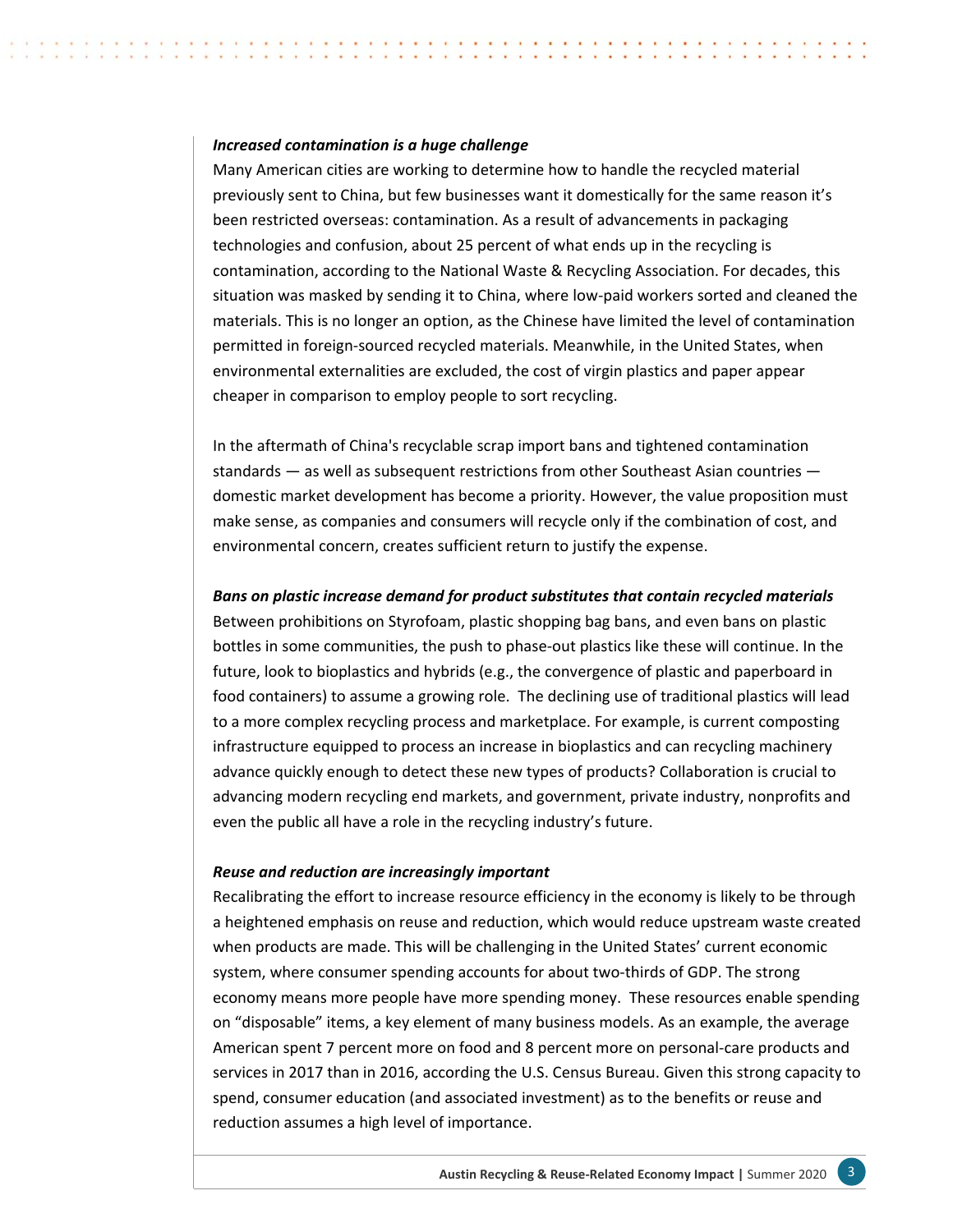## **The Concept of the Circular Economy**

Some of the trends outlined above align with the idea of the circular economy, which broadens the focus from recycling to include activities such as reuse and reduction. The following principles are the foundation upon which economic circularity is based:

- 1. *Product Life Extension*: Using repair, refurbishment, donation, or other reuse to maintain products or find a second product user.
- 2. *Circular Design*: Designing products for disassembly, modular and flexible design, designing out waste, redesigning supply chains or using the cradle‐to‐cradle model of material use.
- 3. *Products as a Service*: Renting, sharing and leasing products to replace single‐ user ownership.
- 4. *Using Waste as a Resource*: Using recovered materials as feedstock, or processing recovered materials like recyclables or organic waste.
- 5. *Sustainable Material Innovation*: Making materials that can be more easily recovered instead of landfilled by making them more durable, recyclable, compostable, or biodegradable or reducing material toxicity.



## **Figure 1: Austin Recycling & Reuse‐Related Economy EcoSystem Map**

Source: [https://kumu.io/ARRCircularEconomy/austins‐circular‐economy‐story](https://kumu.io/ARRCircularEconomy/austins%E2%80%90circular%E2%80%90economy%E2%80%90story)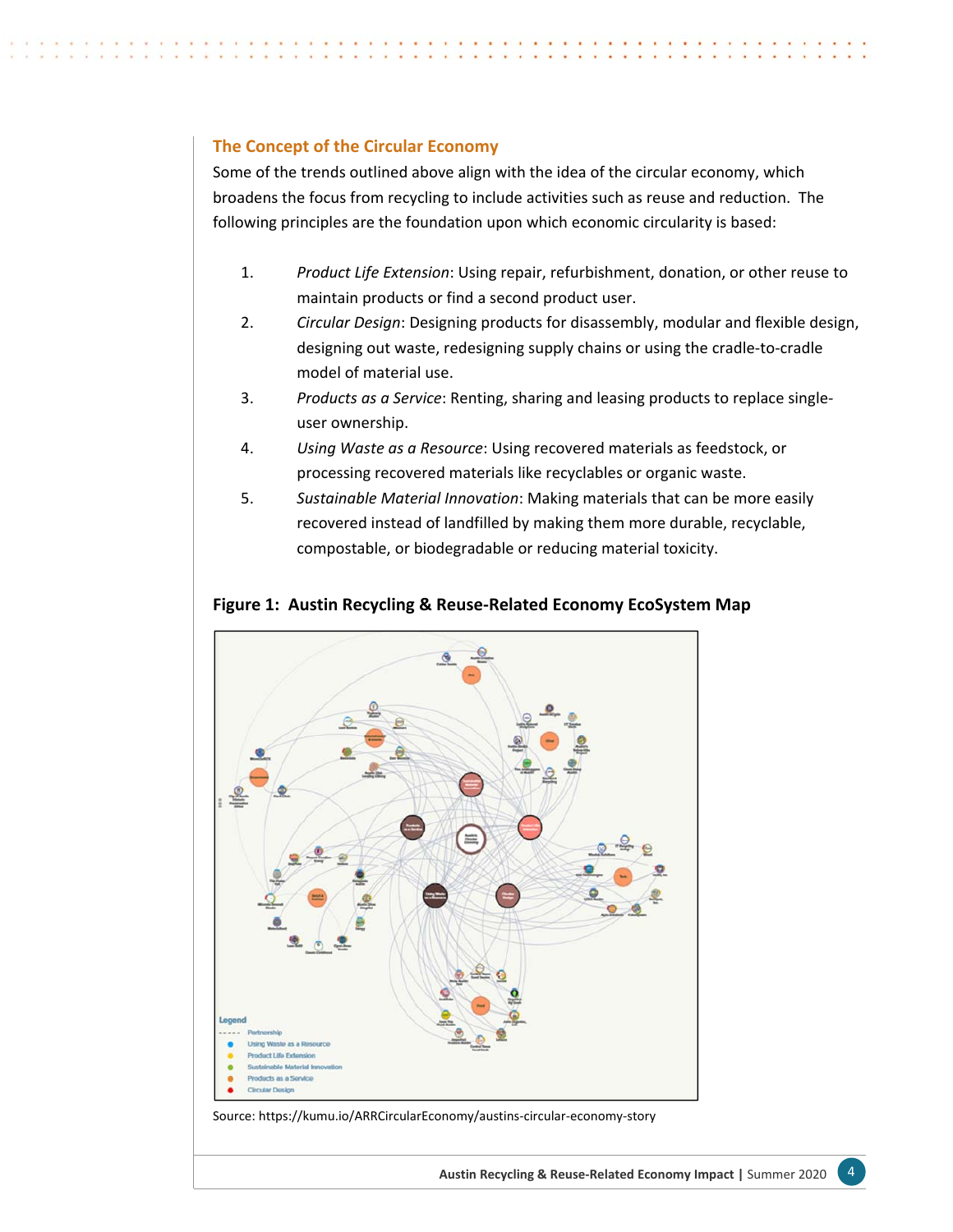The City of Austin has built upon this framework constellation to translate the local circular economy to the following major sectors:

- Arts
- **•** Entertainment & Events
- Retail & Fashion
- Food
- Technology
- Government
- Transportation/Other

The following are example firms that fit into each sector listed above.

#### **Arts**

#### *Austin Creative Reuse*

Austin Creative Reuse is a retail store that collects, distributes, and sells reusable materials donated from industry and individuals. From 'how‐to' workshops to anything crafty, Austin Creative Reuse serves as an important access point to educate the community on conservation and reuse through creativity, volunteerism, and relationship building. #1 Product Life Extension

Austin Creative Reuse resells items that are considered "leftovers" or waste, extending the items' lives, and gives crafters and DIY enthusiasts a wide selection to choose from.

## #4 Using Waste as a Resource

By thinking outside the box, beyond an item's intended purpose, Austin Creative Reuse sparks awareness and creativity of its reuse potential. We also strive to inspire our community of creative reuse through social media, workshops and reuse challenges.

#### **Retail & Fashion**

#### *Luxe Refill*

Luxe Refill makes personal care products such as shampoos, deodorants, moisturizing lotions, etc. that come in refillable aluminum containers that can be returned to the company and filled up for reuse.

#### #1 Product Life Extension

Takes back the bottles used to dispense products, after they have been used, and refills them, thereby extending the life of these containers.

#### #2 Circular Design

Luxe Refill uses refillable aluminum packaging for their products. When a customer receives a refill, they can return the empty bottles in the same box the refill came in. They then sanitize the bottle, refill it and ship it out again. They also use compostable/recyclable shipping materials and are a zero-waste company that does not send anything to the landfill ever.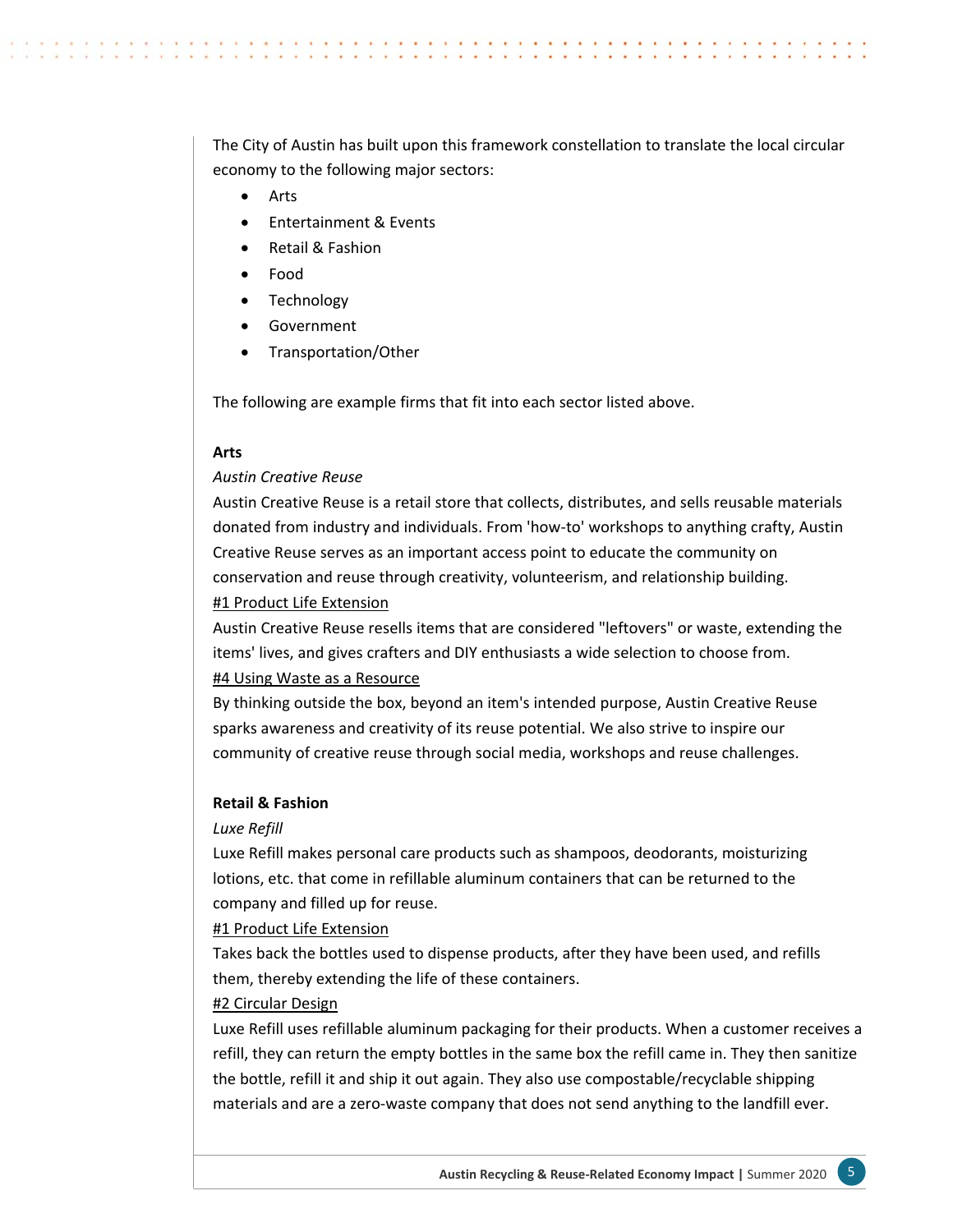#### #5 Sustainable Material Innovation

The product ingredients are natural and plant‐based, and never include parabens, artificial colors, or synthetic fragrances.

#### **Entertainment & Events**

#### *Toybrary Austin*

Toybrary Austin is a toy lending library and kids' birthday party venue that also offers drop‐in childcare. Seeing a problem in the abundance of unused toys, Toybrary prides itself in reusing toys and renting them out to parents and children.

#3 Products as a Service

Using donated toys to be reused for children to play with and eventually returned. #4 Using Waste as a Resource

In the kid's area a majority of art projects are made of recycled materials.

#### **Food**

## *Imperfect Produce*

Imperfect Produce is a grocery delivery service on a mission to reduce food waste and build a more sustainable food system. They work directly with farmers to purchase produce that cannot be sold at conventional grocery stores due to surplus, sizing, shape, coloration, and overall aesthetic imperfections. Imperfect Produce then company packages the food in boxes and delivers directly to customer's homes.

## #4 Using Waste as a Resource

The products that Imperfect Produce buys from farmers and food purveyors would often times go to waste in a landfill. Selling the "ugly" foods directly to customers turns what would otherwise be waste into a nutritious resource.

## **Technology**

## *Dell Technologies*

Dell Technologies is an information technology innovator with efforts focused on circular and sustainable practices.

#1 Product Life Extension

Support services for customers and transparent manufacturing makes it easy for Dell's products to be repaired with minimal cost.

## #2 Circular Design

Products are designed with repair, reuse and recycling in mind from the start to make it easy to extend the life cycle and reduce waste.

## #3 Products as a Service

Leasing and loyalty programs manage equipment throughout the life cycle; virtualization and cloud services increase utilization while reducing the need for more equipment.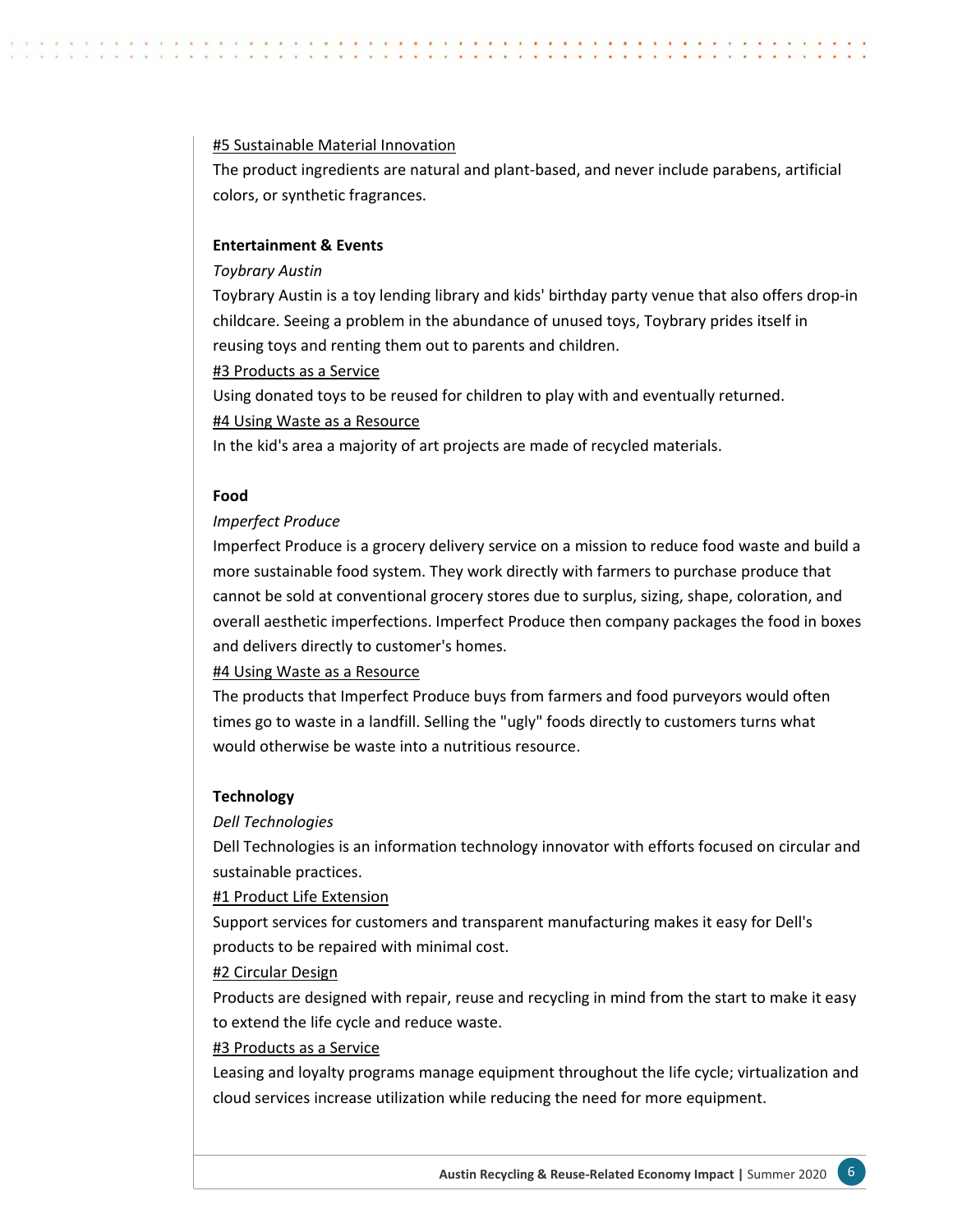#### #4 Using Waste as a Resource

Using ocean‐bound plastics for packaging and reclaimed carbon fiber waste from the aerospace industry in products only scratch the surface of Dell's efforts.

## #5 Sustainable Material Innovation

Using closed‐loop processes in manufacturing, recycled materials from previous products are reused.

## **Government**

## *MoveOutATX*

MoveOutATX brings donation stations around West Campus for students moving out at the end of July. Partner reuse organizations accept a wide range of items including furniture, small appliances, clothing and unopened food, that would otherwise be left on the curb or thrown away. Since 2018, the program has kept thousands of pounds from local landfills and re‐circulated functional items back into the economy.

## #1 Product Life Extension

Partner organizations accept and reuse by giving to those in need or selling donated items to support various social missions. MoveOutATX extends the usefulness of objects that would otherwise be discarded.

## #2 Circular Design

Partner organizations accept and reuse by giving to those in need or selling donated items to support various social missions. MoveOutATX extends the usefulness of objects that would otherwise be discarded.

## **Transportation/Other**

## *Austin's Yellow Bike Project*

Austin's Yellow Bike Project is a repair facility for all things bike‐related. They educate the community not only how to repair bikes but also re‐purposing them and reusing old bike parts. Bikes are tricky to recycle, so Austin's Yellow Bike Project helps make sure that commercial recycling is used as a last resort for cycling equipment.

## #1 Product Life Extension

By using donated bikes and recombining salvaged parts, materials that would have otherwise ended up in the landfill are used to repair bikes to continue useful life of the equipment. #4 Using Waste as a Resource

Bikes on their last leg of life are used as parts for new bike builds instead ending up in the landfill.

The translation of the activity illustrated above is reflected in the data that measures the local circular economy. The following is the quantification of the direct and total impacts.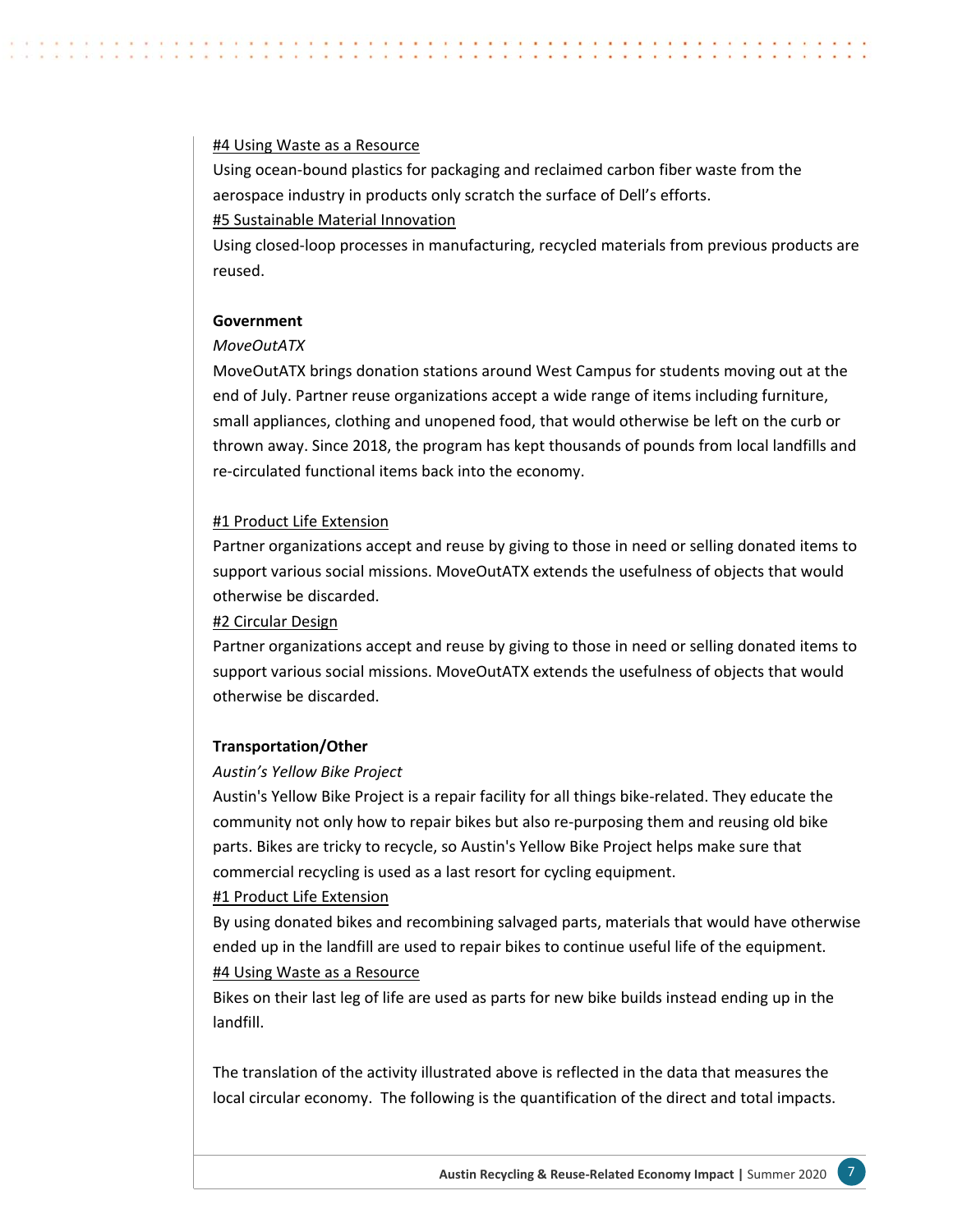## <span id="page-10-0"></span>**Modeling Austin's Recycling & Reuse‐Related Economy**

From a macroeconomic perspective, the move to economic circularity primarily influences the economy through the lowering of costs of production of certain goods and the mitigation of certain social/environmental costs associated with waste. When viewed from a regional point of view, the picture broadens to include activity associated with recycling/reuse/reduction itself, and the downstream production sector that can use recycled materials as inputs. First‐stage products are often converted into finished products (e.g., envelopes, plastic bottles, or metal parts), sometimes at the same facility. Reuse eliminates the cost of production from the equation, creating a high level of net economic benefit (which accrues almost entirely to end-use merchants and buyers), and reduction largely benefits the environment, in that the negative implications of production are not incurred. While remanufacturing eliminates the environmental impacts of extracting virgin resources.

TXP explored a range of new methodologies that have been developed since the original study five years ago, which relied heavily on U.S. EPA calculations from almost twenty years ago. The EPA created an approach that uses volume of material recycled as the driver of the model. However, this fails to capture the reuse element of the equation, which is assuming an increasingly important role. Thus, TXP used the methodology developed by RRS in a 2016 study for the State of Michigan<sup>1</sup> -- an approach which continues to rely on jobs in applicable sectors as the driver of the model, broadened to include circular activity. To conduct the economic analysis, RRS followed the published and peer reviewed methodology incorporated by three statewide reports and one regional report. The four reports are:

- ENVIRON International Corporation for the Colorado Department of Public Health and Environment. *Economic Study of Recycling in Colorado*. November 2014.
- SAIC for the Houston‐‐‐Galveston Area Council. *The Economic Contribution of the Recycling Industry to the Houston‐‐‐Galveston Region*. May 2013.
- Valentine, David, and Ann Ulmer. *Missouri Recycling Economic Information Study*. Prepared by the University of Missouri Institute of Public Policy for the Environmental Improvement and Energy Resources Authority. January 2005.
- The National Recycling Coalition (with R.W. Beck, Inc.) for the Florida Department of Environmental Protection. *Florida Recycling Economic Information Study*. June 2000.

In order to gather a complete picture of the RRR (recycle, reuse, reduce) industry in Michigan, the economic study included the impacts of both supply and demand side activities in the state. On the supply side, the study included the impacts of all activities

**Austin Recycling & Reuse-Related Economy Impact | Summer 2020 8** 

<sup>1</sup> https://www.michigan.gov/documents/deq/deq-wmrpd-Updated\_End\_Use\_Market\_Analysis\_Report\_v12\_-[\\_030517\\_555772\\_7.pdf](https://www.michigan.gov/documents/deq/deq%E2%80%90wmrpd%E2%80%90Updated_End_Use_Market_Analysis_Report_v12_%E2%80%90_030517_555772_7.pdf)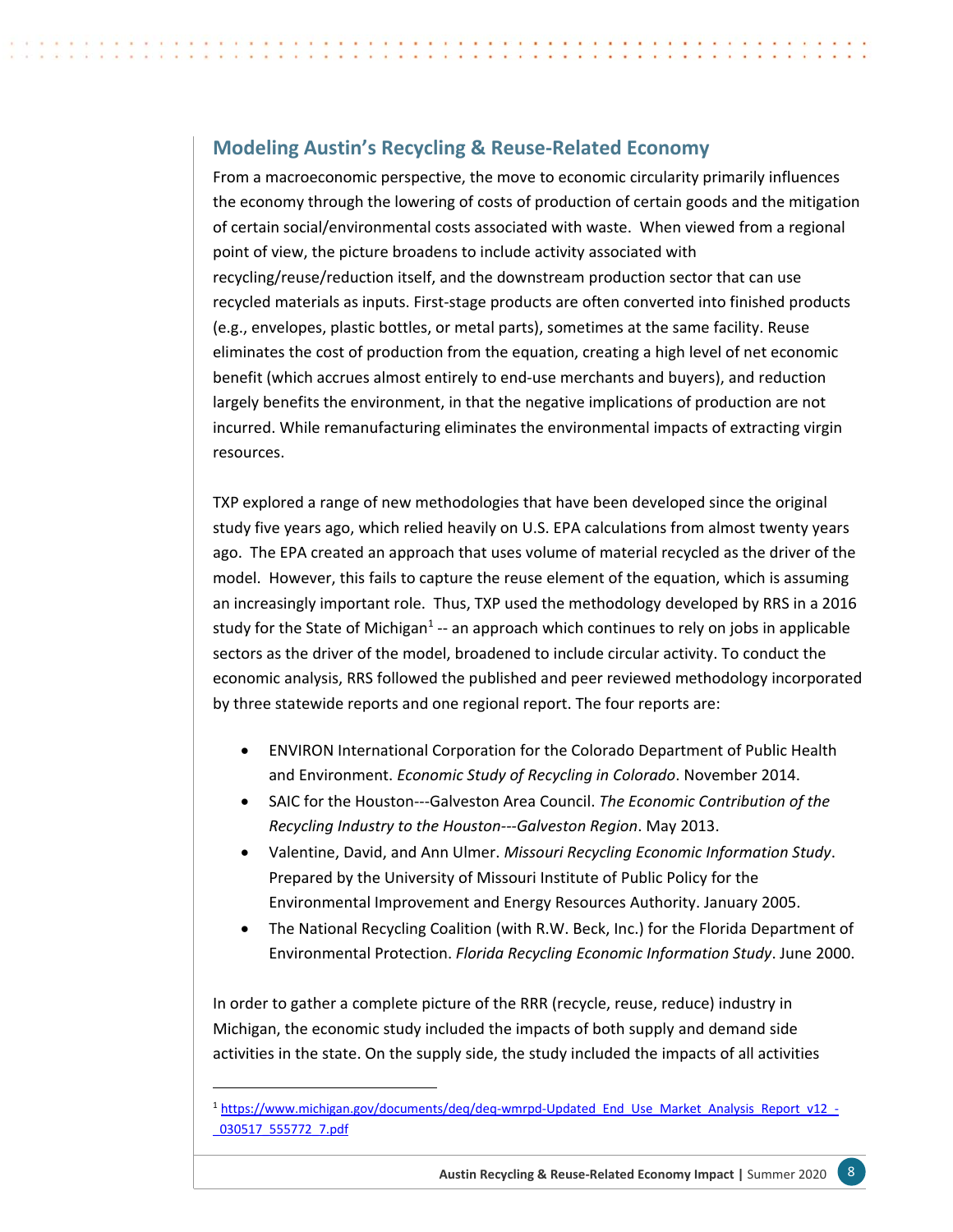involved in collecting, processing, selling, and using recovered items in the state. On the demand side, the study included all activities up to the first point in which the materials are used or products have been completed. RRS reviewed the North American Classification System (NAICS) information from the 2012 U.S. Economic Census as well as the NAICS codes and businesses identified in other state studies to identify the businesses involved in RRR in Michigan.

The following business activities were considered in the research:

- Businesses and organizations involved in the collection and transportation of RRR materials, including both private and public sector collectors;
- Intermediate processing of recovered scrap materials or reused products and items, including activities such as sorting and cleaning as well as disassembling, consolidating, composting and densifying;
- Reclaiming materials used for manufacturing inputs;
- Manufacturing of products using recovered materials; and
- Wholesale/retail establishments selling used, recovered or reclaimed materials.

It should be noted that concept and reality of economic circularity is ahead of the capacity to measure it. This is not unusual; as the role of information and knowledge as a component of adding economic value accelerated during the 1990s the measurement process struggled to catch up, so much so that "Information," which is now a major industry sector under the modern NAICS (North American Industrial Classification System) used by the federal government did not existing under the old SIC (Standard Industrial Classification) system that was previously in place. As stated above, for these purposes, TXP largely relied upon the methodology developed by RRS for Michigan, but we recognize that it likely understates the impact of a significant degree. If this analysis is updated in future years, presumably at the point when measurement has caught up to real‐world activity, the expectation would be that the result reported here would increase.

#### **Estimates of Direct Presence in Austin**

#### **Direct Recycling & Reuse‐Related Economy Activity Data**

The best source of data that describes the current footprint of direct recycling activity in Austin is the Quarterly Census of Employment and Wages (QCEW), maintained by the Texas Workforce Commission (TWC). Data was selected by NAICS codes (a classification system which allocates establishments based on their primary economic activity) associated with recycling, reuse and recovery as defined by RRS in their Michigan study. Only those NAICS that are present in the local Austin economy were included, and these figures do not include local public sector workers (such as those at Austin Resource Recovery). Using information on the share of activity associated with recycling, reuse and recovery from the RRS Michigan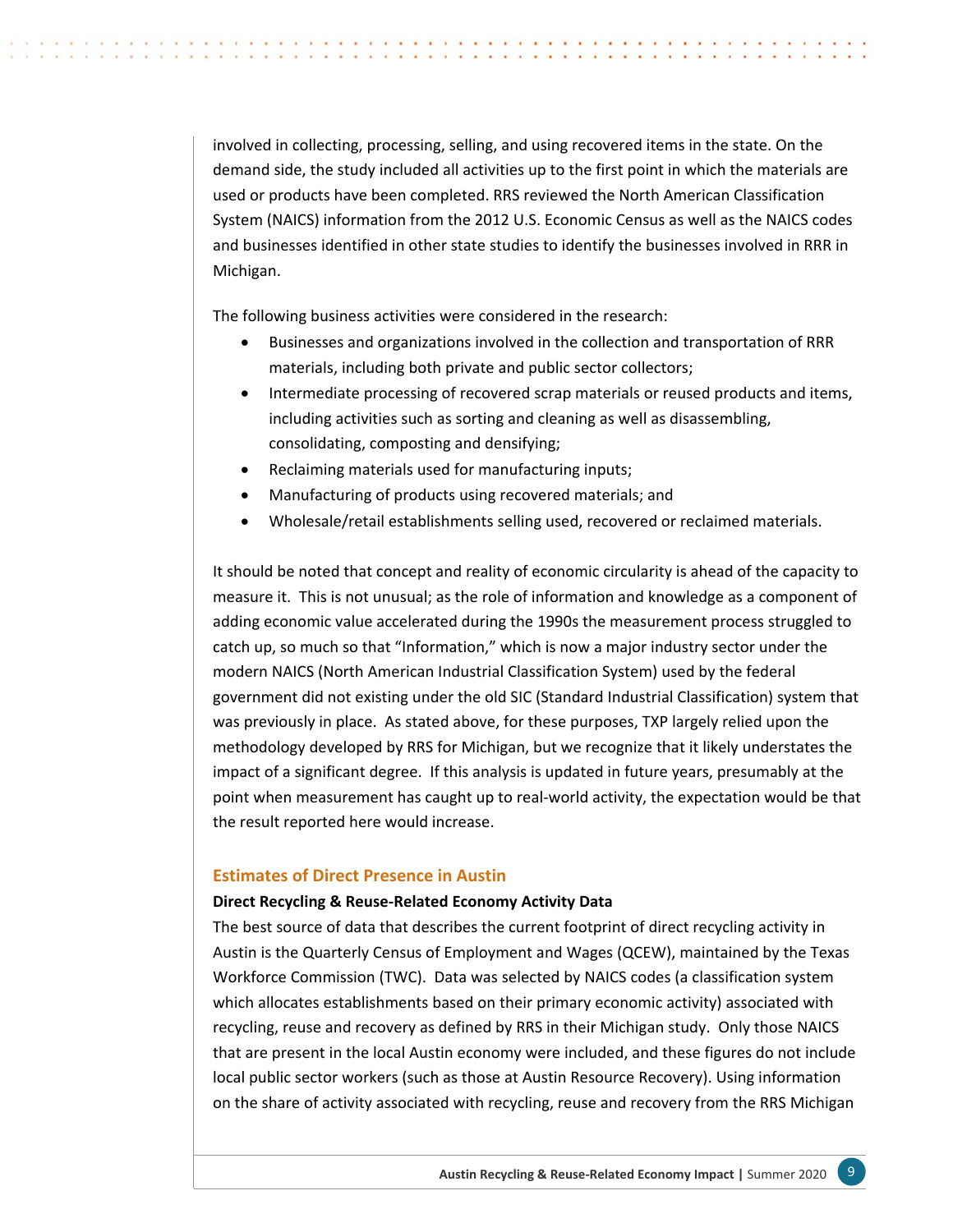study, the adjusted figures for employment and payroll, along with estimates on annual receipts, are presented in Table 1.

**A . . . . . . . . .** 

 $\cdots$ 

|              |                                                             | 2013              | 2018              |                |                 |  |
|--------------|-------------------------------------------------------------|-------------------|-------------------|----------------|-----------------|--|
| <b>NAICS</b> | <b>Industry</b>                                             | <b>Employment</b> | <b>Employment</b> | <b>Payroll</b> | <b>Receipts</b> |  |
| 3219         | Wood Container and Pallet<br>Manufacturing                  | 89                | 78                | \$3,944,462    | \$19,220,914    |  |
| 3222         | All Other Converted Paper<br><b>Product Manufacturing</b>   | 60                | 319               | \$27,609,806   | \$128,743,289   |  |
| 32615        | Urethane and Foam Product<br>Manufacturing                  | 64                | 106               | \$6,473,335    | \$47,804,090    |  |
| 32629        | <b>Other Rubber Product</b><br>Manufacturing                | 46                | 41                | \$1,535,274    | \$9,404,407     |  |
| 327215       | Glass Product Mfg. (Using<br><b>Purchased Glass)</b>        | 30                | 18                | \$536,796      | \$2,757,143     |  |
| 3311         | Iron and Steel Mills and<br><b>Ferroalloy Manufacturing</b> | 76                | 59                | \$2,557,802    | \$30,907,154    |  |
| 42314        | Motor Vehicle Parts (Used)<br>Merchandise Wholesaler        | 172               | 28                | \$959,199      | \$6,719,399     |  |
| 42384        | <b>Industrial Supplies Merchant</b><br>Wholesalers          | 36                | 124               | \$14,742,846   | \$49,166,892    |  |
| 42393        | Recyclable Material Merchant<br>Wholesalers                 | 501               | 491               | \$28,902,864   | \$96,390,071    |  |
| 4533         | <b>Used Merchandise Stores</b>                              | 1,044             | 1,117             | \$32,541,561   | \$98,436,427    |  |
| 562111       | Solid Waste Collection                                      | 447               | 599               | \$34,726,069   | \$162,122,984   |  |
| 562112       | <b>Hazardous Waste Collection</b>                           | 30                | 25                | \$1,520,191    | \$7,097,202     |  |
| 562920       | <b>Materials Recovery Facilities</b><br>(MRFs)              | 102               | 70                | \$3,072,069    | \$21,583,995    |  |
| 811211       | <b>Consumer Electronics and Repair</b>                      | 56                | 50                | \$1,657,500    | \$4,860,239     |  |
| 81143        | <b>Footwear and Leather Goods</b><br>Repair                 | 30                | 33                | \$1,044,615    | \$3,558,773     |  |
| <b>Total</b> |                                                             | 2,670             | 3,156             | \$161,824,391  | \$688,772,980   |  |

|  |  | Table 1: Austin MSA Direct Recycling and Reuse-Related Activity (2013 & 2018) |  |  |  |  |  |
|--|--|-------------------------------------------------------------------------------|--|--|--|--|--|
|--|--|-------------------------------------------------------------------------------|--|--|--|--|--|

Source: TWC, RRS, TXP

 $\sim$ 

 $\overline{\phantom{a}}$ 

In comparison to 2014 (the last time this study was done), total direct Austin recycling and reuse-related employment rose from 2,670 to 3,156, while direct payroll climbed from \$74.5 million to \$165.8 million. Among individual sectors, the strongest job growth was seen in recyclable material merchant wholesalers, used merchandise stores, and solid waste collection, reflecting the growing role of reuse and reduction.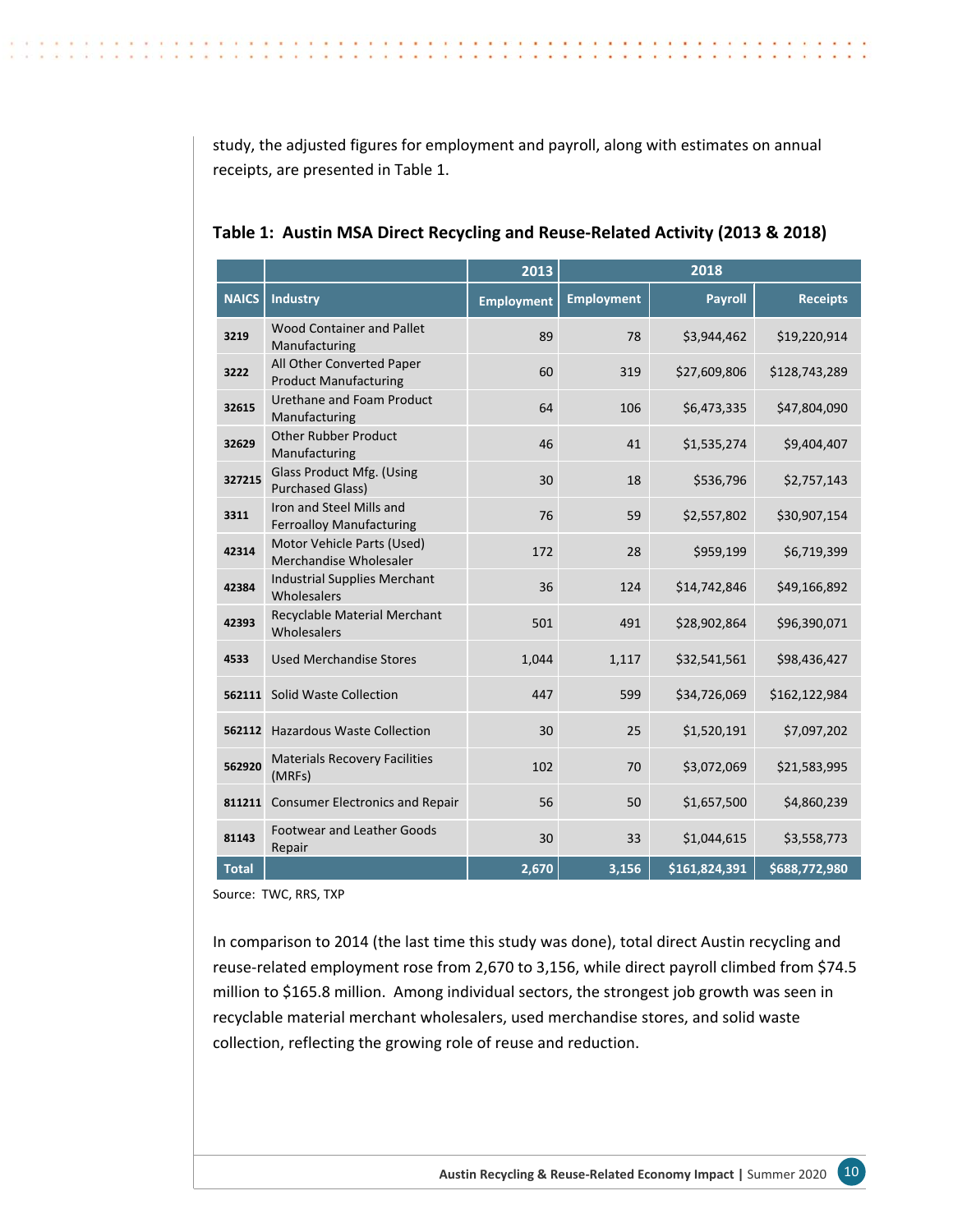## **Economic Impact Methodology**

In an input‐output analysis of economic activity, it is useful to distinguish three types of expenditure effects: direct, indirect, and induced. Direct effects are production changes associated with the immediate effects or final demand changes. The purchase of collected and processed recycled materials from a materials recovery facility (MRF) is an example of a direct effect.

Indirect effects are production changes in backward‐linked industries caused by the changing input needs of directly affected industries – typically, additional purchases to produce additional output. For example, a MRF needs to purchase and maintain vehicles, equipment, and other supplies in order to collect and process recyclable commodities. These downstream purchases affect the economic status of other local merchants and workers.

Induced effects are the changes in regional household spending patterns caused by changes in household income generated from the direct and indirect effects. The MRF and its owners see increased revenue from increased collection and resale of recycled materials, as do the establishments that provide the necessary supplies or maintain and repair the MRF's equipment. Induced effects capture the way in which this increased income is in turn spent in the local economy.

Once the indirect and induced effects have been calculated, the results can be expressed in a number of ways. Four of the most common are "Output," equivalent to sales or receipts; "Value Added," which is sales minus cost of goods sold; "Earnings," which represents the compensation to employees and proprietors; and "Employment," which refers to permanent, full‐time jobs that have been created in the local economy.

## **Figure 2: The Flow of Economic Impacts**



## **Results**

In 2018, Austin's recycling & reuse-related economy (including the indirect and induced effects) accounted for over \$1.1 billion in total economic activity, \$616.2 million in valueadded, about \$304 million in labor compensation, and approximately 6,300 permanent jobs. Within broad groups, the combination of Recycled Material Wholesalers (NAICS 42393), Used Merchandise Stores (NAICS 4533) and Solid Waste Collection (NAICS 562111) account for 53.5 percent of the Output/Receipts and 68.4 percent of the jobs attributable to the circular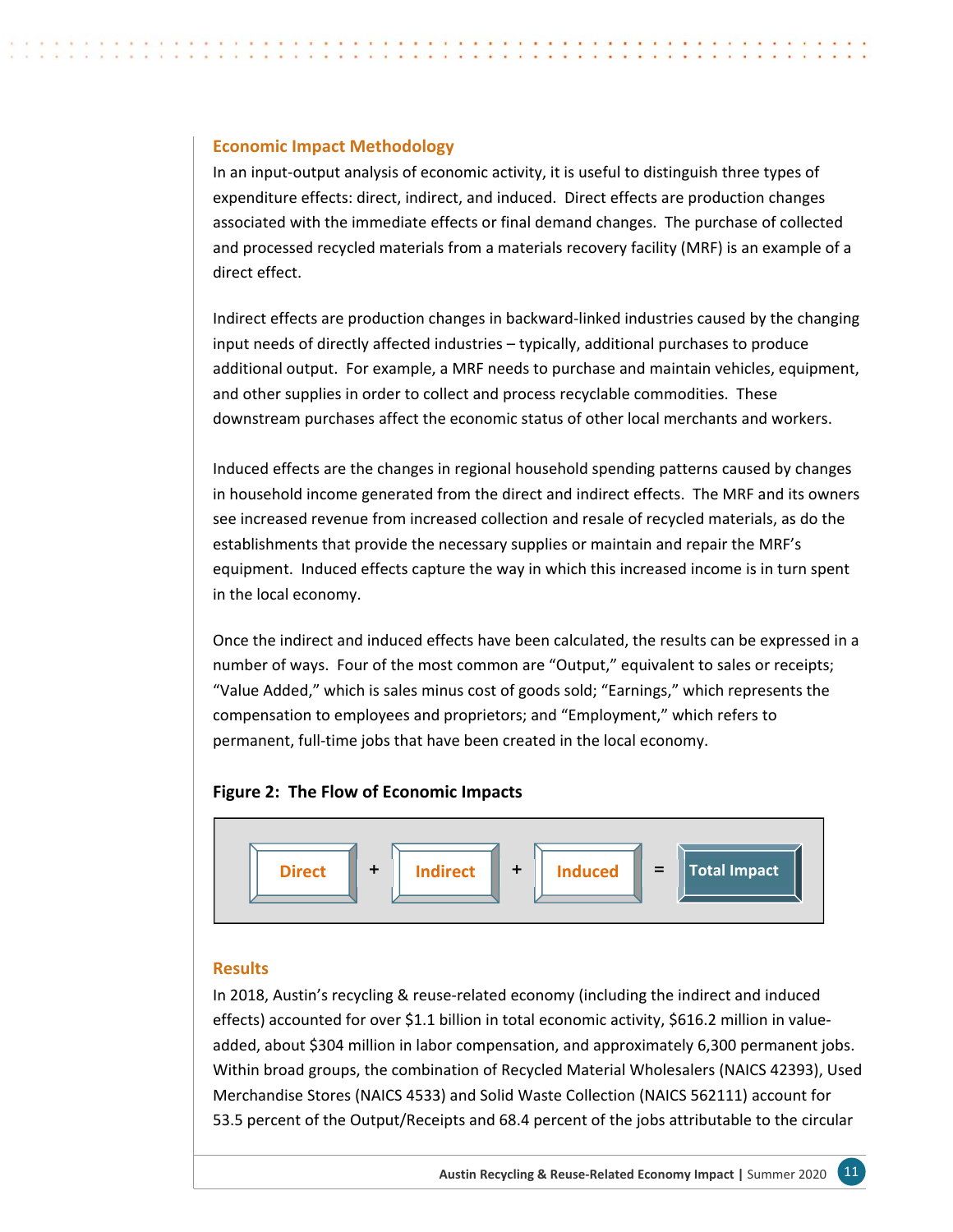economy in Austin. Manufacturing sectors (NAICS 3219‐3311), by contrast, represent slightly less than one-third of the Output/Receipts and about 21 percent of the jobs. See Appendix 1 for additional detailed results.

 $\sim$ 

 $\sim$  $\sim$ 

. . . . . . . . . . . . .

. . . . . . . . . . .

|              | <b>NAICS</b>                                                   | <b>Output/Receipts</b> | <b>Value-Added</b> | <b>Earnings</b> | <b>Employment</b> |
|--------------|----------------------------------------------------------------|------------------------|--------------------|-----------------|-------------------|
| 3219         | Wood Container and<br><b>Pallet Manufacturing</b>              | \$30,379,056           | \$13,139,136       | \$7,404,545     | 137               |
| 3222         | All Other Converted<br>Paper Product<br>Manufacturing          | \$252,272,474          | \$108,772,662      | \$54,101,415    | 686               |
| 32615        | Urethane and Foam<br><b>Product Manufacturing</b>              | \$67,731,529           | \$27,071,767       | \$13,270,985    | 223               |
| 32629        | <b>Other Rubber Product</b><br>Manufacturing                   | \$15,288,871           | \$6,110,843        | \$2,995,627     | 89                |
| 327215       | Glass Product Mfg. (Using<br><b>Purchased Glass)</b>           | \$4,293,316            | \$2,035,482        | \$1,047,396     | 41                |
| 3311         | Iron and Steel Mills and<br><b>Ferroalloy Manufacturing</b>    | \$34,555,553           | \$12,847,227       | \$6,894,300     | 130               |
| 42314        | <b>Motor Vehicle Parts</b><br>(Used) Merchandise<br>Wholesaler | \$5,693,393            | \$3,695,463        | \$1,707,182     | 68                |
| 42384        | <b>Industrial Supplies</b><br><b>Merchant Wholesalers</b>      | \$87,507,235           | \$56,799,126       | \$26,239,318    | 307               |
| 42393        | Recyclable Material<br><b>Merchant Wholesalers</b>             | \$171,555,049          | \$111,352,814      | \$51,441,317    | 1,212             |
| 4533         | <b>Used Merchandise Stores</b>                                 | \$165,983,504          | \$110,022,500      | \$54,871,580    | 1,559             |
| 562111       | Solid Waste Collection                                         | \$272,666,180          | \$143,582,611      | \$72,712,916    | 1,544             |
| 562112       | <b>Hazardous Waste</b><br>Collection                           | \$11,936,413           | \$6,285,566        | \$3,183,128     | 66                |
| 562920       | <b>Materials Recovery</b><br>Facilities (MRFs)                 | \$24,121,628           | \$12,702,149       | \$6,432,605     | 180               |
| 811211       | <b>Consumer Electronics and</b><br>Repair                      | \$6,637,603            | \$4,190,153        | \$2,657,138     | 96                |
| 81143        | <b>Footwear and Leather</b><br>Goods Repair                    | \$6,394,547            | \$4,117,901        | \$1,762,057     | 57                |
| <b>Total</b> |                                                                | \$1,141,727,480        | \$616,211,118      | \$303,725,883   | 6,304             |

## **Table 2: Total Economic Impact of Austin MSA Recycling & Reuse‐Related Economy by Sector (\$2019)**

Source: TXP

 $\alpha$ 

 $\sim$ 

 $\sim$  $\sim$  $\sim$  $\sim$  $\sim$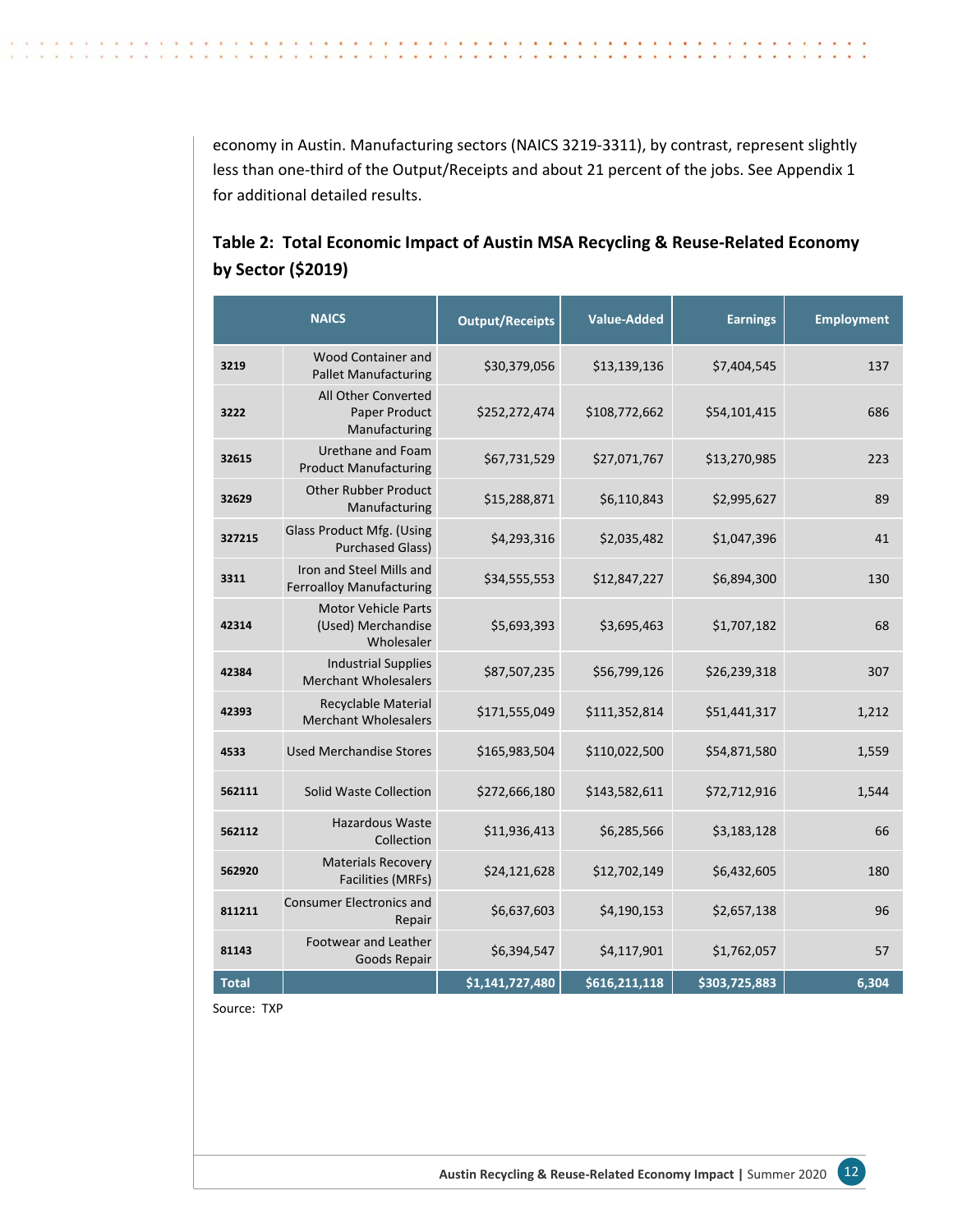|                                         | <b>Output/Receipts</b> | <b>Value-Added</b> | <b>Earnings/Payroll</b> | <b>Jobs</b> |
|-----------------------------------------|------------------------|--------------------|-------------------------|-------------|
| Agriculture, etc.                       | \$223,614              | \$99,838           | \$71,628                | 3           |
| Mining                                  | \$3,692,080            | \$2,367,280        | \$626,129               | 6           |
| <b>Utilities</b>                        | \$13,646,077           | \$8,010,879        | \$2,103,616             | 18          |
| Construction                            | \$6,027,262            | \$3,549,754        | \$1,944,414             | 31          |
| <b>Durable Manufacturing</b>            | \$61,761,960           | \$20,688,947       | \$11,982,905            | 213         |
| Nondurable Manufacturing                | \$221,156,197          | \$74,442,247       | \$36,867,662            | 472         |
| <b>Wholesale Trade</b>                  | \$189,781,447          | \$129,154,912      | \$56,810,522            | 786         |
| <b>Retail Trade</b>                     | \$126,792,208          | \$81,082,929       | \$42,619,070            | 1,383       |
| Transportation/Warehousing              | \$16,943,567           | \$9,483,559        | \$5,942,029             | 127         |
| Information                             | \$28,456,056           | \$16,693,013       | \$6,021,185             | 94          |
| Finance & Insurance                     | \$50,046,775           | \$25,662,907       | \$13,178,022            | 233         |
| <b>Real Estate</b>                      | \$77,932,603           | \$57,137,043       | \$12,694,228            | 469         |
| <b>Prof./Technical Services</b>         | \$39,560,885           | \$26,730,607       | \$17,846,626            | 258         |
| <b>Management of Companies</b>          | \$7,413,473            | \$4,783,026        | \$3,301,406             | 35          |
| Admin./Waste services                   | \$203,824,628          | \$101,287,863      | \$54,465,038            | 1,107       |
| <b>Educational Services</b>             | \$5,193,633            | \$3,217,185        | \$2,467,639             | 78          |
| <b>Healthcare &amp; Social Services</b> | \$33,608,767           | \$19,919,848       | \$14,821,558            | 303         |
| Arts, Entertainment, etc.               | \$4,433,263            | \$2,426,803        | \$1,419,634             | 73          |
| Accommodation                           | \$6,130,891            | \$3,890,198        | \$1,720,840             | 48          |
| Food Services, etc.                     | \$15,533,879           | \$8,134,426        | \$5,060,967             | 233         |
| <b>Other Services</b>                   | \$29,568,216           | \$17,447,855       | \$11,357,325            | 297         |
| Households                              | N.A.                   | N.A.               | \$403,440               | 36          |
| <b>Total Annual</b>                     | \$1,141,727,480        | \$616,211,118      | \$303,725,883           | 6,304       |

## **Table 3: Total Economic Impact of Austin MSA Recycling and Reuse‐Related Economic Activity by Industry (\$2019)**

 $\sim$  $\sim$ **Section**  $\sim$ ×  $\sim$  $\sim$ ×  $\sim$ 14

- 1

. . . . . . . . . . . . .

. . . . . . . . . . .

 $\mathbf{r}$ 

Source: TXP

 $\sim$  $\sim$  $\sim$  $\alpha$  .  $\alpha$  $\sim$  $\alpha$  $\sim$  $\sim$  $\sim$  $\sim$  $\alpha$  $\sim$  $\sim$  $\sim$  $\sim$  $\sim$ ×  $\sim$  $\sim$  $\mathbf{r}$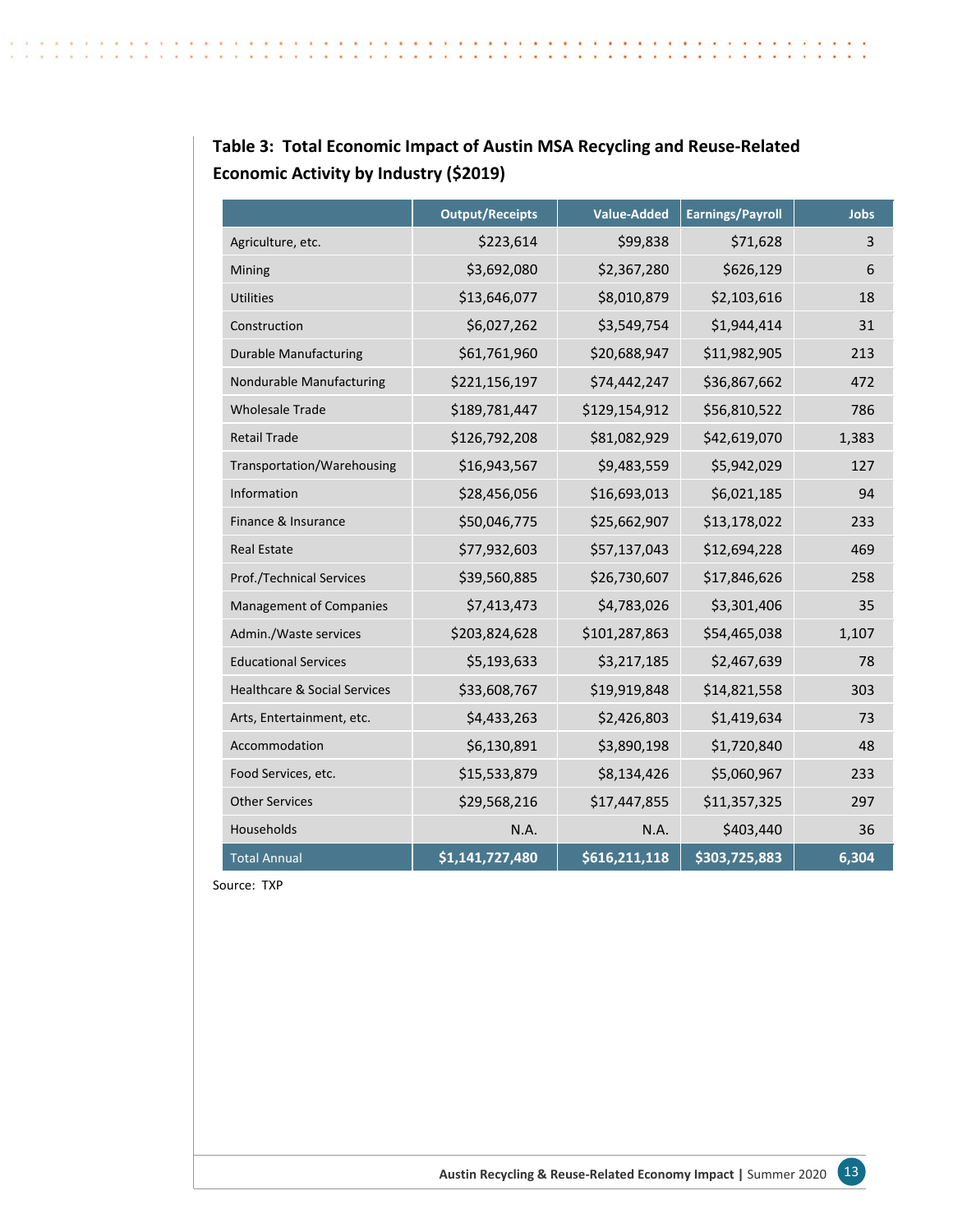## <span id="page-16-0"></span>**Discussion & Recommendations**

## **City‐Led Efforts to Date**

Austin is embracing circular economy principles as part of the effort to achieving its zero waste by 2040 goal. The city's Material Marketplace is one measure, amongst a package of policy initiatives, that has helped to find new solutions that avoid valuable materials being sent to landfill and has provided opportunities for entrepreneurs and businesses. The Universal Recycling Ordinance mandate is another, compatible measure, as is the compilation of the Recycling and Reuse Enterprise Resource Guide. Each of these efforts are managed by the City's Resource Recovery department (often in partnership with the Economic Development Department).

The City of Austin's spirit of collaboration has also played a key role. The city has a history engaging with local businesses to promote the economic benefits of working in different ways, through programs such as the Austin Energy Green Building Program and the Green Business Leaders Program.

## **Programs Supporting Zero‐Waste Related Businesses and Entrepreneurs**

- ATI Circular Economy Incubator: Connects entrepreneurs with academia, industry, and government to solve global challenges in design and reuse. Helps businesses test circular economy technology and business model innovations.
- Austin's Circular Economy Story Mapping: A digital, interactive online tool that visually maps relationships of local businesses in the circular economy sector by five principles: product life extension; circular design; using waste as a resource; sustainable materials innovation; and products as a service.
- Business retention and expansion efforts: Includes visits to local businesses working in the circular economy sector (e.g. reuse, thrift, recyclers, remanufacturers, up‐cyclers) to understand challenges and provide resources, and a monthly newsletter to our community with upcoming opportunities, news and events.
- Enterprise Resource Guide: Updated biannually, this guide provides resources for entrepreneurs in the recycling and reuse sector, and includes information such as free Small Business trainings and classes, local funding options, how to do business with the City of Austin, and Zero Waste Ordinances to be aware of.
- Material Focus: A 1‐2 year project to identify and implement a solution for a hard-to-recycle material through information gathering and bringing together multiple industries. The current material is textiles.
- [Re]Verse Pitch Competition: Annual competition for social entrepreneurs to create or expand a business idea using raw materials that local businesses, non‐ profits, and institutions are generating as byproducts. Since its inception in 2016,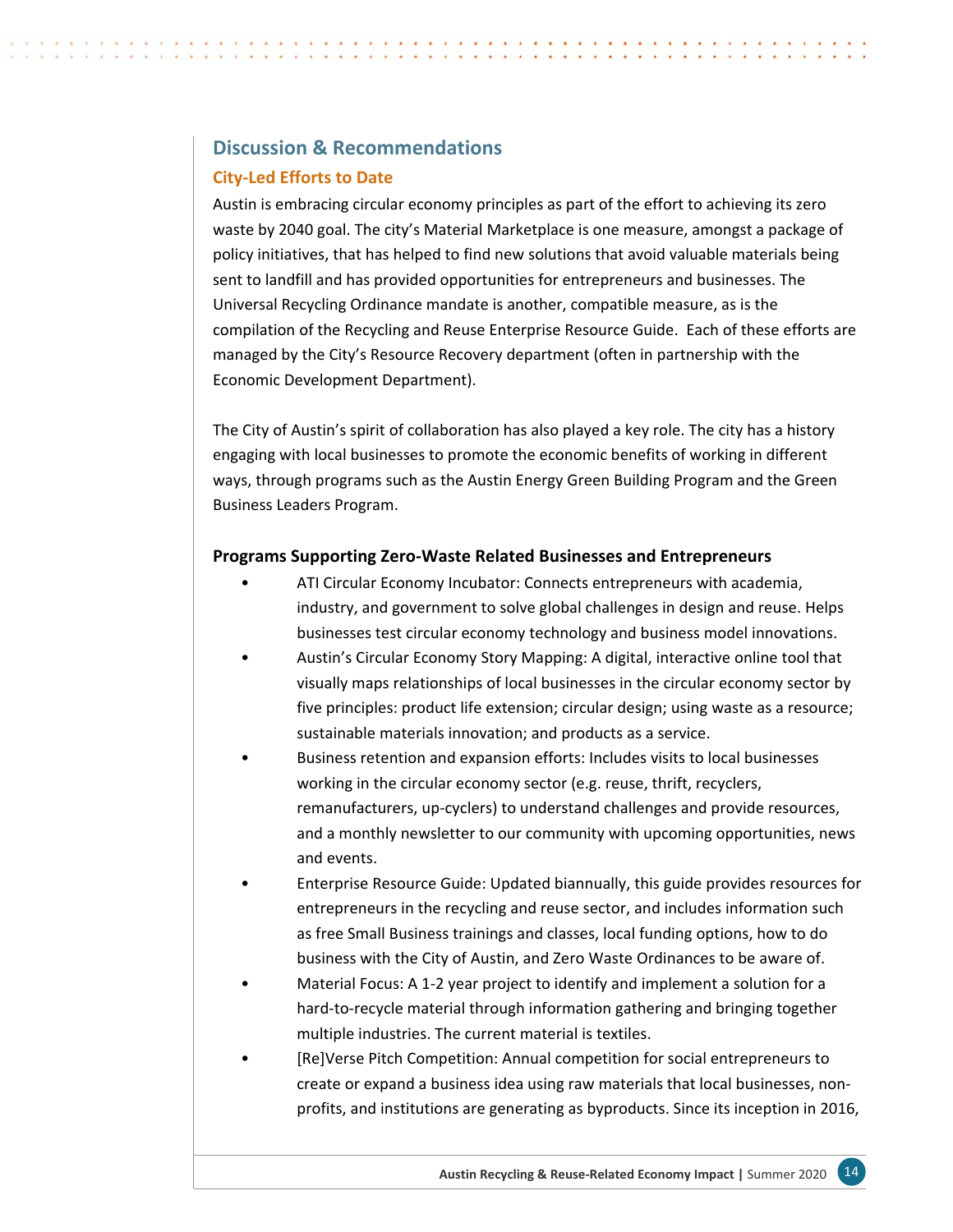the program has diverted 9.5 million lbs. of material. February 2020 marks the opening of the fifth competition.

• Austin Materials Marketplace: By the end of 2018 the Materials Marketplace had engaged with over 530 participants on the platform. At the point at which 593 trades had been made, a net value of \$622,772 had been generated. This includes the amount paid for each trade, in addition to the sellers' estimated disposal cost savings, and the amount the purchasers saved by not having to buy a new item. The trades have resulted in over 400 tons of material diverted from a landfill and over 950 metric tons of carbon dioxide equivalent emissions saved.

## **Programs focused on Supporting Behavior Change Among Residents:**

- Fix-It Clinics: Quarterly community repair events in partnership with Austin Public Library. Residents can bring in broken items free‐of‐charge and learn how to repair them alongside skilled volunteer coaches. In spring 2019, launched a Fix‐It Clinic Partnership Program to expand community access to repair through partnership clinics with local businesses, with City marketing assistance. Since 2015, the program has kept over 2,000 lbs. out of the landfill; currently 3 partnerships formed.
- MoveOutATX: A community‐led effort to keep reusable items out of the landfill at the end of summer during off‐campus student move‐out at The University of Texas. Reuse organizations set up convenient outlets in and near apartment complexes for students to donate items. Since 2018, program has kept nearly 2,000 cubic yards, 152 tons of material out of the landfill, and provided an estimated \$350,000 in economic value to the community.
- Reuse Directory: An online searchable directory to inform residents of businesses or organizations they can donate, resell, buy used or upcycled, repair or rent goods and services.
- National Reuse Day/Weekend: October 20 marks National Reuse Day, which has been recognized by the Austin City Council since 2013. In 2018, the City partnered with reuse organizations to offer residents an opportunity to donate items at participating locations of the Austin Reuse Directory in exchange for an 'I Heart Reuse' sticker that was redeemable for discounted shopping at those same locations.
- Give a Great Story Holiday Marketing Campaign: Annual holiday campaign to promote zero waste shopping; includes social media marketing, ad buying and physical tabling at least one local holiday shopping festival.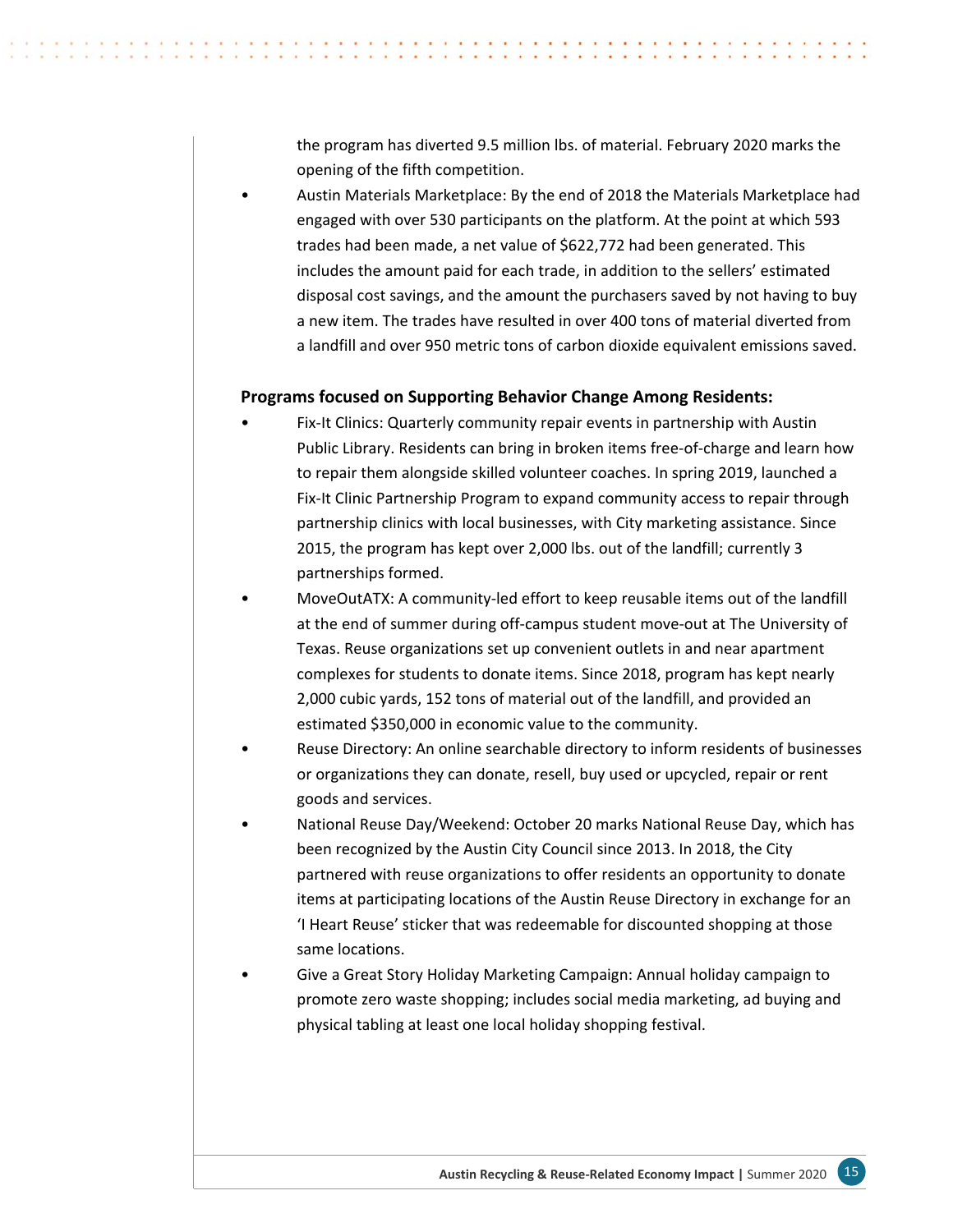## **Recycling & Reuse‐Related Economy Program Support**

- Challenge Studio: Economic Development pilot to bring together entrepreneurs interested in solving a zero‐waste challenge. 9‐month incubation period at Huston‐Tillotson. Kicking off early 2020.
- STAR Reuse Council & Central Texas Council: Staff serves on State of Texas Alliance for Recycling Reuse Council and Central Texas Regional Steering Committees. Councils plan networking/educational events & webinars to promote reuse and recycling statewide.
- New Plastics Economy: The City is signatory of Ellen MacArthur Foundation's global commitment to reduce plastic waste.

More broadly, greater economic circularity is clearly an economic development focus and goal for the City. Therefore, TXP further recommends:

## **Primary Recommendation**: **Adapt the elements of the RESOLVE framework that make sense at the municipal level.**

The Ellen MacArthur Foundation created an extensive toolkit for policymakers to move toward economic circularity, the key exhibits of which are included as an appendix to this study. The RESOLVE framework presented in Figure 2 outlines six general areas where action can be taken; while some may not apply at the municipal level, many could, especially around the first two (regeneration and sharing). In general, cities can use procurement, direct program spending, incentives, and the regulatory regime in order to achieve policy objectives. Each should be examined through this lens, with policy adjustments made accordingly.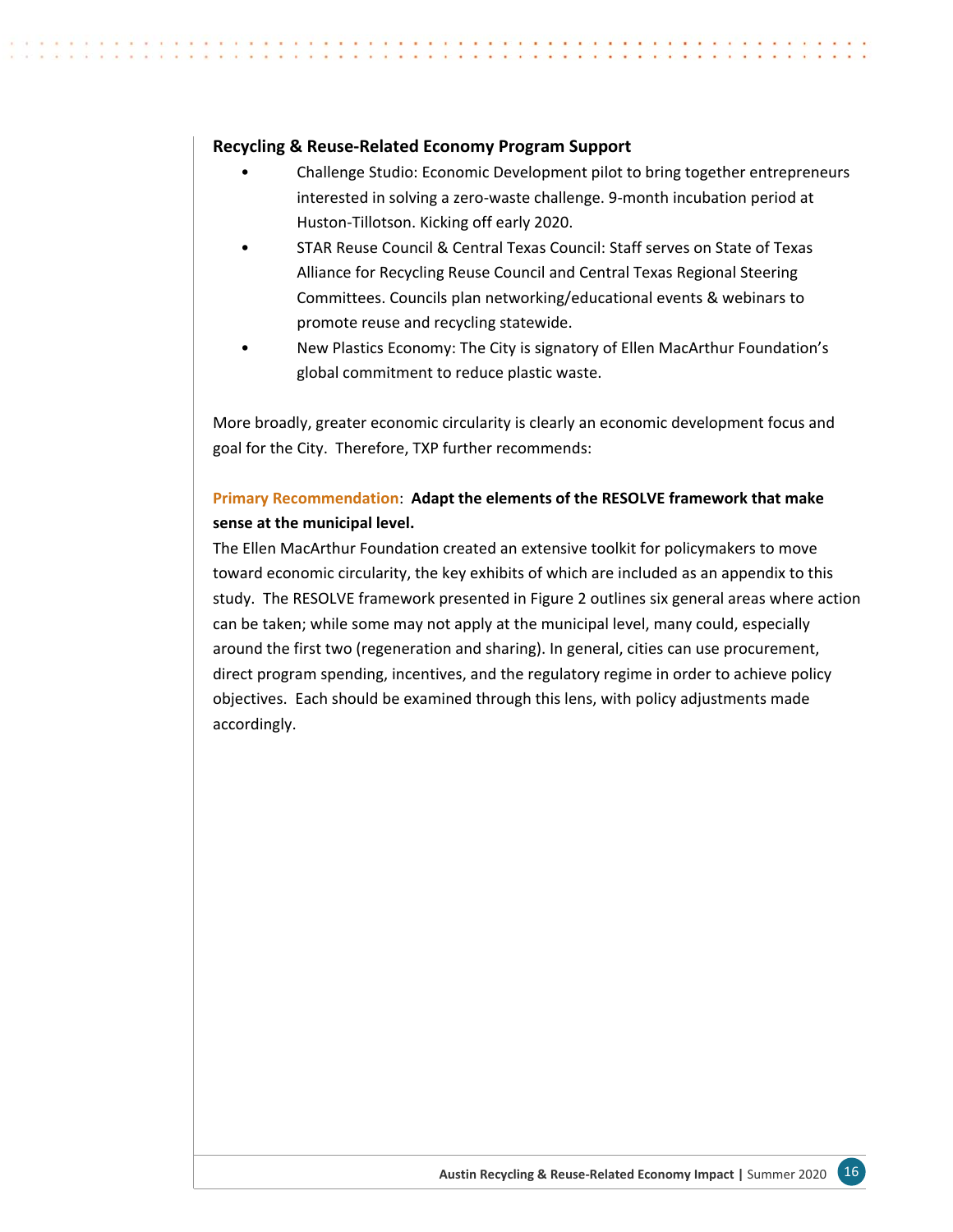| <b>REGENERATE</b> | ٠                       | Shift to renewable energy and materials<br>Reclaim, retain, and restore health of ecosys-<br>tems<br>Return recovered biological resources to the<br>biosphere                                                                      |
|-------------------|-------------------------|-------------------------------------------------------------------------------------------------------------------------------------------------------------------------------------------------------------------------------------|
| <b>SHARE</b>      |                         | Share assets (e.g. cars, rooms, appliances)<br><b>Reuse/secondhand</b><br>Prolong life through maintenance, design for<br>durability, upgradability, etc.                                                                           |
| <b>OPTIMISE</b>   | O                       | Increase performance/efficiency of product<br>Remove waste in production and supply chain<br>Leverage big data, automation, remote sens-<br>Ing and steering                                                                        |
| LOOP              | ٠                       | <b>Remanufacture products or components</b><br><b>Recycle materials</b><br><b>Digest anaerobically</b><br>Extract blochemicals from organic waste                                                                                   |
| <b>VIRTUALISE</b> | $\boxed{x}$             | Dematerialise directly (e.g. books, CDs,<br>DVDs, travel)<br>Dematerialise indirectly (e.g. online shop-<br>plng)                                                                                                                   |
| <b>EXCHANGE</b>   | $\overline{\mathbf{x}}$ | Replace old with advanced non-renewable ma-<br>torials<br>Apply new technologies (e.g. 3D printing)<br>Choose new product/service (e.g. multimodal<br>transport)                                                                    |
| (2015).           |                         | SOURCE: Ellen MacArthur Foundation, SUN and McKinsey Center for Business and Environment, Growth Within: A<br>Circular Economy Vision for a Competitive Europe (2015). Based on S. Heck, M. Rogers, P. Carroll, Resource Revolution |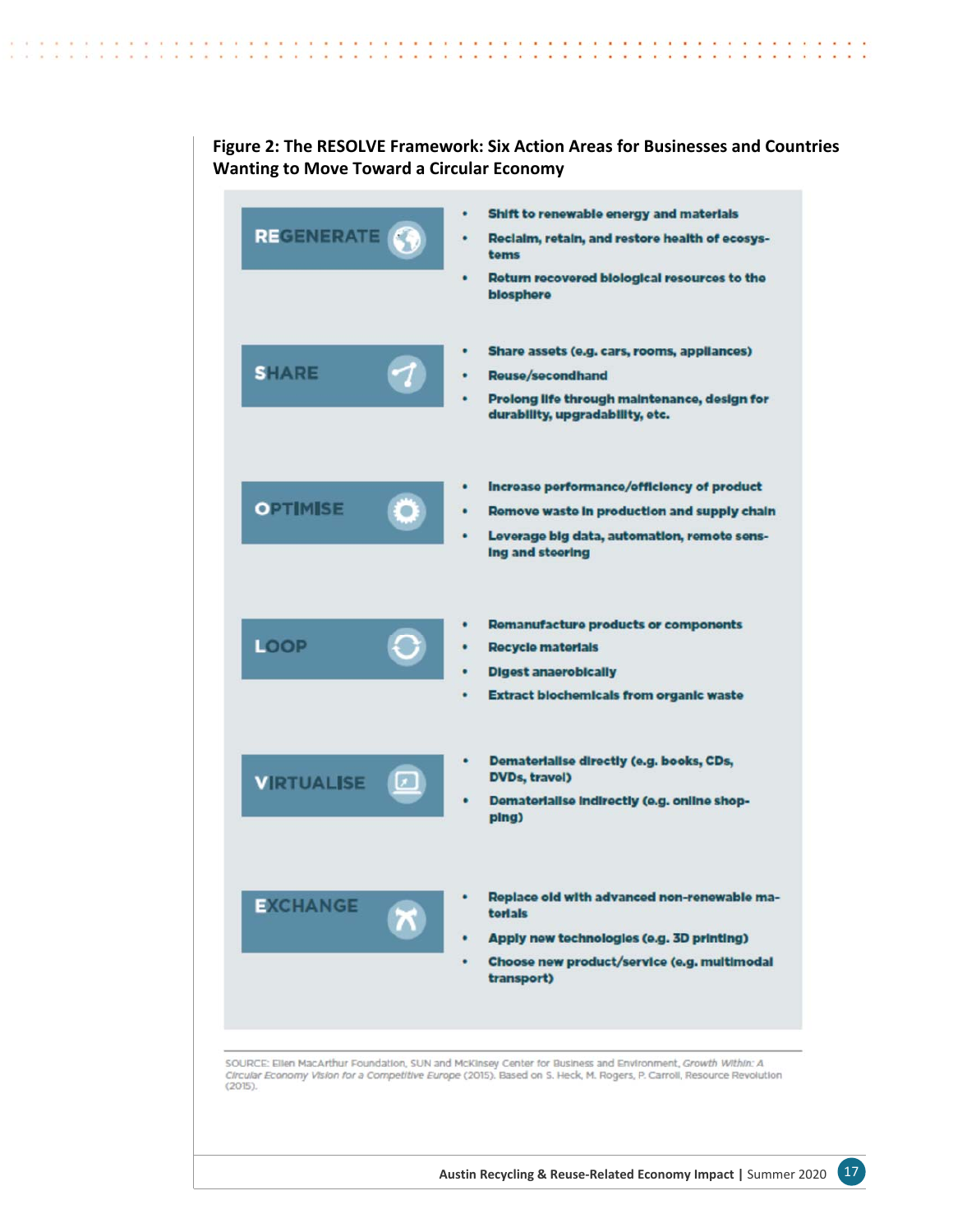#### **Tactic #1**

**Identify meaningful financial incentives to promote all elements of circularity.** Just as factors such as location in the Desired Development Zone and employing traditionally hard‐ to-serve populations are included in the Chapter 380 economic incentive evaluation done by the City, the use of recycled or reused materials (by any type of production firm) is also be part of the equation, either as a core consideration or as a means to receive bonus points. By the same token, firms that sell used goods (perhaps of certain types) could also conceivably qualify, while the City could explore modifying its resource recovery fee structure to more greatly incentive consumers to consume less overall.

In particular, financial incentives are likely to have the most impact in the near term; the City should look to create specific loan and grant programs (perhaps in partnership with philanthropy) to incentivize and enable circular economy firms and practices.

#### **Tactic #2**

**Consider providing regulatory incentives to developers/builders who meet to‐be‐ determined targets related to the use of recycled or reused building materials.** The old adage that time is money is certainly true in the development world in Austin, as compliance often is time‐consuming. The City could consider expediting the process, based on certain criteria, which could also be combined with financial incentives, such as reduction or elimination of impact fees.

#### **Tactic #3**

**Stimulate circular economy industry by developing City of Austin circular roadmap. Strategies could include:** 

- Auditing the city's procurement and departmental purchasing process, in order to identify solutions that use fewer new products and prioritize products as a resource or for reuse.
- Analyzing waste and byproduct streams, identifying stakeholders and barriers to diversion, and testing solutions.
- Leveraging the City's buying power to promote end-markets for recycled and used products by including a matrix tool for evaluating the cost effectiveness and economic benefit for locally-made recycled content or secondhand products in the City of Austin's purchasing process. Just as the City helped jump‐start the market for renewable energy, it is a large enough customer to make a difference with its purchasing decisions.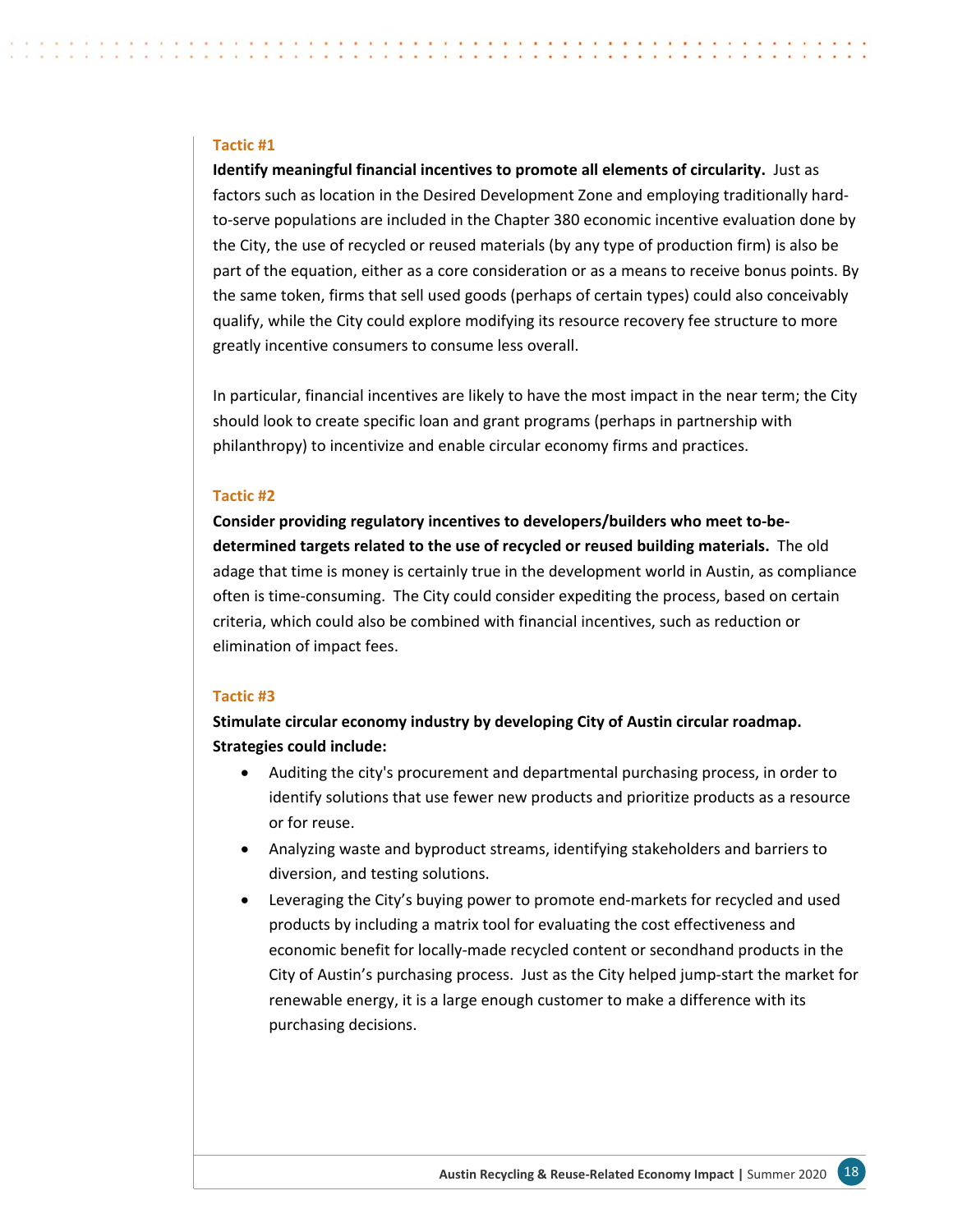#### <span id="page-21-0"></span>**Tactic #4**

**Work on developing end‐use markets locally for products made from recycled or reused materials with a focus on the sectors that require upstream packaging.** A clear example is in the food and beverage sector, as Austin is home to a broad and growing range of packaged food and drinks, and glass and plastic (which are typically used in food/beverage packaging) are relatively available locally. Given the volume of local food and beverage production that uses packaging materials made elsewhere and larger than normal "raw material," this is an area of opportunity. Austin has been working to get food & beverage production to locate locally for years, as relatively high costs for both labor and real estate (in comparison to competitors) have been substantial barriers. A joint regional focus could help address these issues, especially if other public sector jurisdictions (e.g. Travis County) participated financially.

#### **Tactic #5**

**Focus on business, government, not‐for‐profit, and consumer education efforts connecting the circular economy and overall economic development.** Austin's commitment to zero landfill waste by 2040 and its Universal Recycling Ordinance provide an excellent opportunity to raise local business and community awareness of the economic development opportunities associated with moving toward economic circularity. In the process, the City should expand its role as a catalyst for consumer awareness and acceptance of economic circularity by leading by example. That obviously has already happened with Austin Resource Recovery and related departments; to the extent that the entire City of Austin can embrace this mindset and approach across all departments the opportunity to influence not only business and consumers but other public sector jurisdictions and not‐for‐profits as well can only increase. To the extent that happens, the investment that the City has made is substantially leveraged.

## **Conclusion**

Consciousness on the circular economy continues to grow, with common terms such as "carbon footprint" and "sustainability" now being seen in the larger context of climate change and the potential for a range of unforeseen and unwelcome outcomes. While this remains the primary focus for many, the lens continues to broaden to include the economic impacts as well. As the global market for recycled materials has shrunk, the focus is turning toward local circularity, with greater emphasis on reuse and reduction. At the same time, consumers are increasingly evaluating not only the product itself, but how and where it was made (and by whom) in making their purchasing decisions, making a product's "green" quality a factor in the overall value proposition. The combination of environmental and economic benefits is powerful, and points to a range of economic development opportunities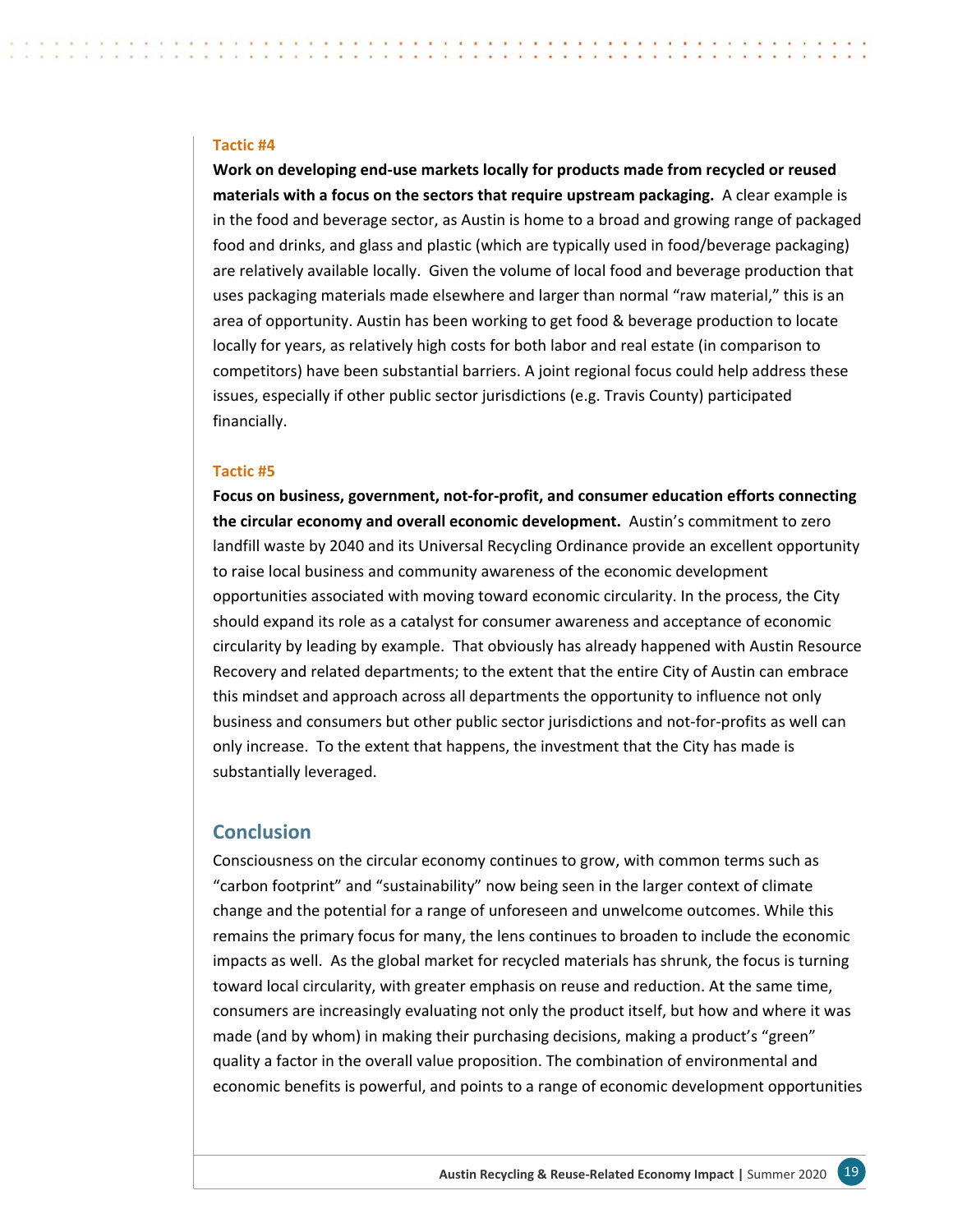<span id="page-22-0"></span>in Austin that can build on the investments and program commitments already made by the City.

## **Appendix 1: Detailed Economic Impacts by Recycling & Reuse‐Related Sector**

This Appendix includes a detailed breakdown of the total economic impact of each recycling & reuse‐related sector by industry. It is important to note that specific activities important to the Austin economy are found within each of these NAICS. The NAICS 56211, for example, includes the collection of all recyclable materials including organics, electronics, construction waste, packaging materials, paper, etc.

## **A1.1: NAICS 3219: Wood Container and Pallet Manufacturing (\$2019)**

|                                         | <b>Output/Receipts</b> | <b>Value-Added</b> | <b>Earnings/Payroll</b> | <b>Jobs</b>    |
|-----------------------------------------|------------------------|--------------------|-------------------------|----------------|
| Agriculture, etc.                       | \$19,880               | \$10,844           | \$7,229                 | $\mathbf 0$    |
| Mining                                  | \$66,870               | \$45,183           | \$10,844                | $\mathbf{0}$   |
| <b>Utilities</b>                        | \$319,894              | \$180,731          | \$46,990                | $\mathbf{0}$   |
| Construction                            | \$146,392              | \$83,136           | \$45,183                | $\mathbf{1}$   |
| <b>Durable Manufacturing</b>            | \$19,551,468           | \$6,560,531        | \$4,127,894             | 83             |
| Nondurable Manufacturing                | \$401,223              | \$168,080          | \$74,100                | $\mathbf{1}$   |
| <b>Wholesale Trade</b>                  | \$1,465,728            | \$994,020          | \$437,369               | $\overline{4}$ |
| <b>Retail Trade</b>                     | \$809,674              | \$538,578          | \$283,748               | $\overline{7}$ |
| Transportation/Warehousing              | \$430,140              | \$211,455          | \$133,741               | $\overline{2}$ |
| Information                             | \$695,814              | \$393,993          | \$140,970               | $\overline{2}$ |
| Finance & Insurance                     | \$1,069,927            | \$533,156          | \$280,133               | $\overline{4}$ |
| <b>Real Estate</b>                      | \$1,574,166            | \$1,102,458        | \$245,794               | $\overline{7}$ |
| <b>Prof./Technical Services</b>         | \$1,097,037            | \$690,392          | \$468,093               | 5              |
| <b>Management of Companies</b>          | \$206,033              | \$122,897          | \$84,944                | $\mathbf{1}$   |
| Admin./Waste services                   | \$487,973              | \$316,279          | \$209,648               | 5              |
| <b>Educational Services</b>             | \$124,704              | \$75,907           | \$57,834                | $\mathbf{1}$   |
| <b>Healthcare &amp; Social Services</b> | \$806,060              | \$486,166          | \$361,462               | 5              |
| Arts, Entertainment, etc.               | \$104,824              | \$56,027           | \$32,532                | $\mathbf{1}$   |
| Accommodation                           | \$144,585              | \$92,173           | \$39,761                | $\mathbf{1}$   |
| Food Services, etc.                     | \$381,342              | \$202,419          | \$124,704               | 4              |
| <b>Other Services</b>                   | \$475,322              | \$263,867          | \$180,731               | 3              |
| Households                              | N.A.                   | N.A.               | \$10,844                | $\mathbf{1}$   |
| <b>Total Annual</b>                     | \$30,379,056           | \$13,139,136       | \$7,404,545             | 137            |

**Austin Recycling & Reuse‐Related Economy Impact |** Summer 2020 20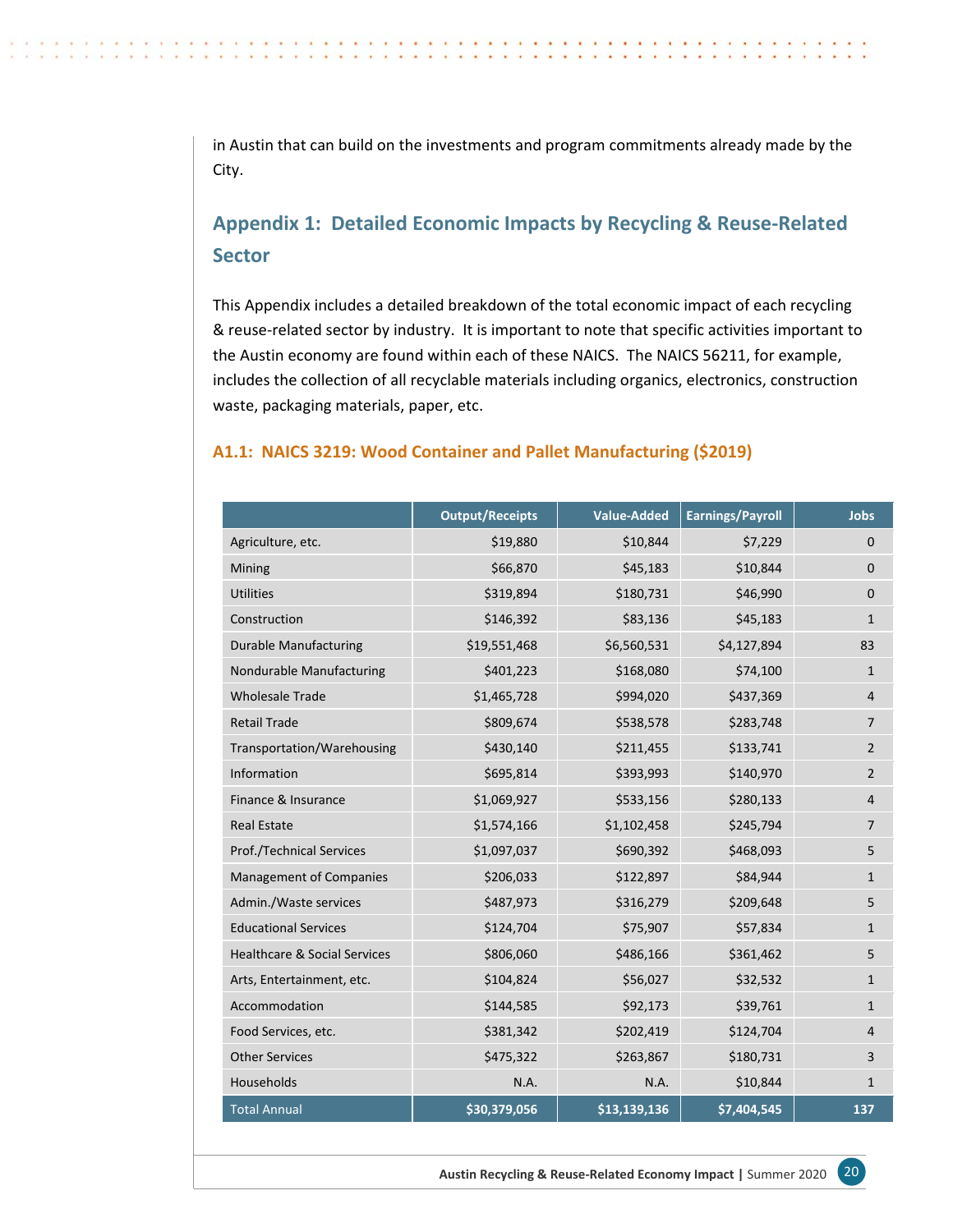|                                         | <b>Output/Receipts</b> | <b>Value-Added</b> | <b>Earnings/Payroll</b> | <b>Jobs</b>    |
|-----------------------------------------|------------------------|--------------------|-------------------------|----------------|
| Agriculture, etc.                       | \$32,562               | \$16,281           | \$16,281                | $\mathbf{0}$   |
| Mining                                  | \$781,483              | \$504,708          | \$130,247               | $\mathbf{1}$   |
| <b>Utilities</b>                        | \$3,728,325            | \$2,100,236        | \$553,550               | 3              |
| Construction                            | \$1,269,910            | \$716,359          | \$390,741               | $\overline{4}$ |
| <b>Durable Manufacturing</b>            | \$5,340,134            | \$2,539,820        | \$1,286,191             | 12             |
| Nondurable Manufacturing                | \$165,446,459          | \$56,364,460       | \$28,084,545            | 324            |
| <b>Wholesale Trade</b>                  | \$10,973,323           | \$7,440,369        | \$3,272,460             | 26             |
| <b>Retail Trade</b>                     | \$5,698,313            | \$3,793,449        | \$2,002,550             | 41             |
| Transportation/Warehousing              | \$4,135,347            | \$2,051,393        | \$1,302,472             | 17             |
| Information                             | \$5,112,201            | \$2,914,280        | \$1,041,977             | 10             |
| Finance & Insurance                     | \$8,645,155            | \$4,346,999        | \$2,279,325             | 26             |
| <b>Real Estate</b>                      | \$11,966,458           | \$8,319,538        | \$1,856,022             | 43             |
| Prof./Technical Services                | \$7,310,122            | \$4,737,741        | \$3,174,775             | 29             |
| <b>Management of Companies</b>          | \$2,360,730            | \$1,416,438        | \$976,854               | $\overline{7}$ |
| Admin./Waste services                   | \$4,216,752            | \$2,686,348        | \$1,742,056             | 33             |
| <b>Educational Services</b>             | \$895,449              | \$553,550          | \$423,303               | 8              |
| <b>Healthcare &amp; Social Services</b> | \$5,877,403            | \$3,549,235        | \$2,637,505             | 34             |
| Arts, Entertainment, etc.               | \$781,483              | \$423,303          | \$244,213               | 8              |
| Accommodation                           | \$1,009,416            | \$634,955          | \$276,775               | 5              |
| Food Services, etc.                     | \$2,751,471            | \$1,449,000        | \$895,449               | 27             |
| <b>Other Services</b>                   | \$3,939,977            | \$2,149,078        | \$1,449,000             | 23             |
| Households                              | N.A.                   | N.A.               | \$65,124                | $\overline{4}$ |
| <b>Total Annual</b>                     | \$252,272,474          | \$108,772,662      | \$54,101,415            | 686            |

## **A1.2: NAICS 3222: All Other Converted Paper Product Manufacturing (\$2019)**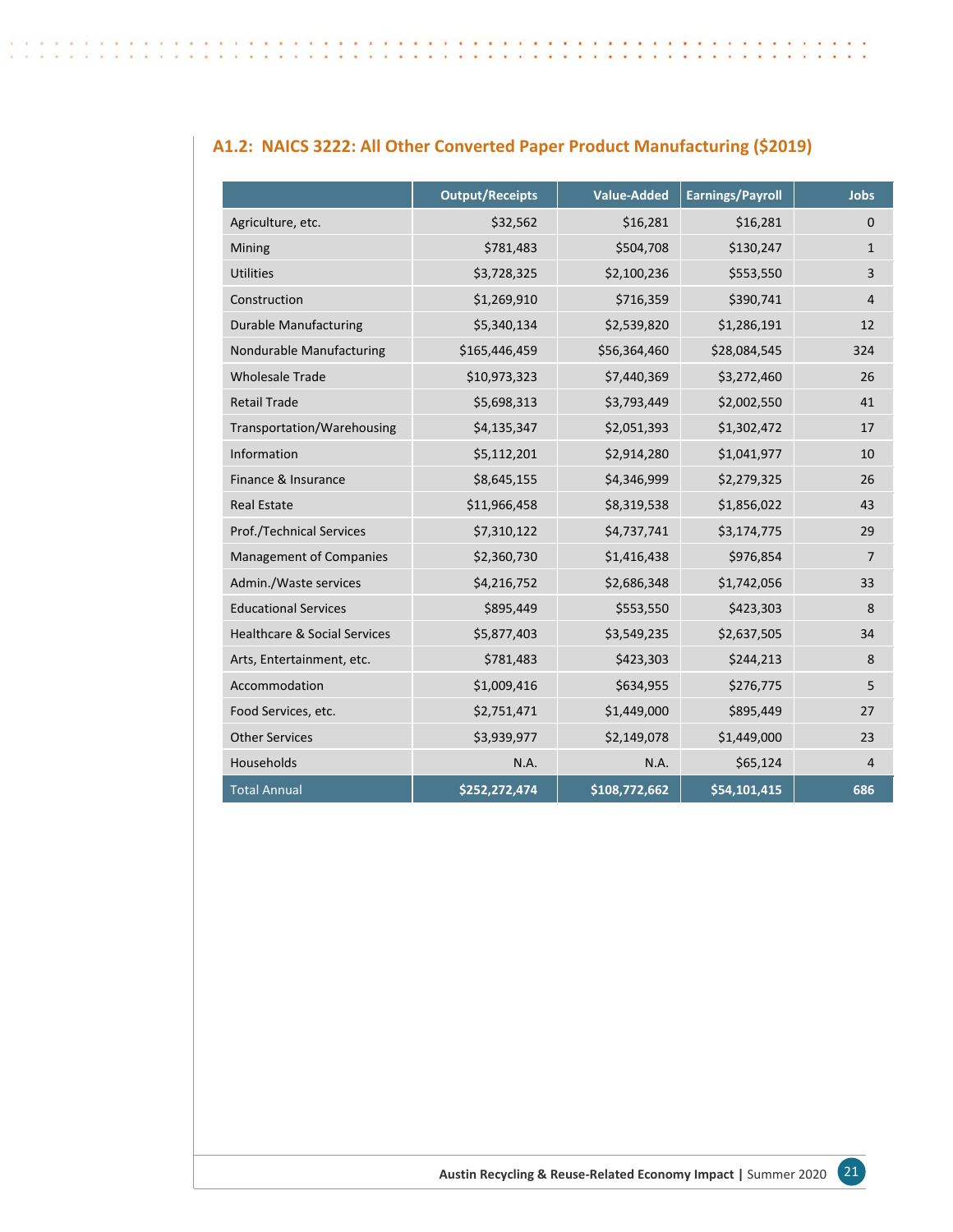| A1.3: NAICS 32615: Urethane & Foam Product (Non-Polystyrene) Mfg. (\$2019) |  |  |  |  |
|----------------------------------------------------------------------------|--|--|--|--|
|----------------------------------------------------------------------------|--|--|--|--|

|                                         | <b>Output/Receipts</b> | <b>Value-Added</b> | <b>Earnings/Payroll</b> | <b>Jobs</b>    |
|-----------------------------------------|------------------------|--------------------|-------------------------|----------------|
| Agriculture, etc.                       | \$8,685                | \$4,343            | \$4,343                 | $\Omega$       |
| Mining                                  | \$286,612              | \$186,732          | \$47,769                | $\Omega$       |
| <b>Utilities</b>                        | \$759,955              | \$429,917          | \$112,908               | $\mathbf{1}$   |
| Construction                            | \$286,612              | \$160,676          | \$86,852                | $\mathbf{1}$   |
| <b>Durable Manufacturing</b>            | \$1,311,465            | \$581,908          | \$290,954               | 4              |
| Nondurable Manufacturing                | \$46,691,633           | \$14,304,524       | \$6,991,586             | 111            |
| <b>Wholesale Trade</b>                  | \$3,304,718            | \$2,240,781        | \$985,770               | 10             |
| <b>Retail Trade</b>                     | \$1,376,604            | \$916,289          | \$482,029               | 13             |
| Transportation/Warehousing              | \$716,529              | \$356,093          | \$221,473               | 4              |
| Information                             | \$1,194,215            | \$677,446          | \$238,843               | 3              |
| Finance & Insurance                     | \$2,140,902            | \$1,081,307        | \$555,853               | 8              |
| <b>Real Estate</b>                      | \$2,822,690            | \$1,967,198        | \$438,603               | 13             |
| Prof./Technical Services                | \$1,906,401            | \$1,237,641        | \$833,779               | 10             |
| <b>Management of Companies</b>          | \$347,408              | \$208,445          | \$143,306               | $\mathbf{1}$   |
| Admin./Waste services                   | \$885,890              | \$568,881          | \$373,464               | 9              |
| <b>Educational Services</b>             | \$221,473              | \$134,621          | \$104,222               | 3              |
| <b>Healthcare &amp; Social Services</b> | \$1,441,743            | \$868,520          | \$647,047               | 11             |
| Arts, Entertainment, etc.               | \$195,417              | \$104,222          | \$60,796                | 3              |
| Accommodation                           | \$251,871              | \$160,676          | \$69,482                | $\overline{2}$ |
| Food Services, etc.                     | \$694,816              | \$369,121          | \$225,815               | 9              |
| <b>Other Services</b>                   | \$885,890              | \$495,056          | \$338,723               | $\overline{7}$ |
| Households                              | N.A.                   | N.A.               | \$17,370                | $\mathbf{1}$   |
| <b>Total Annual</b>                     | \$67,731,529           | \$27,071,767       | \$13,270,985            | 223            |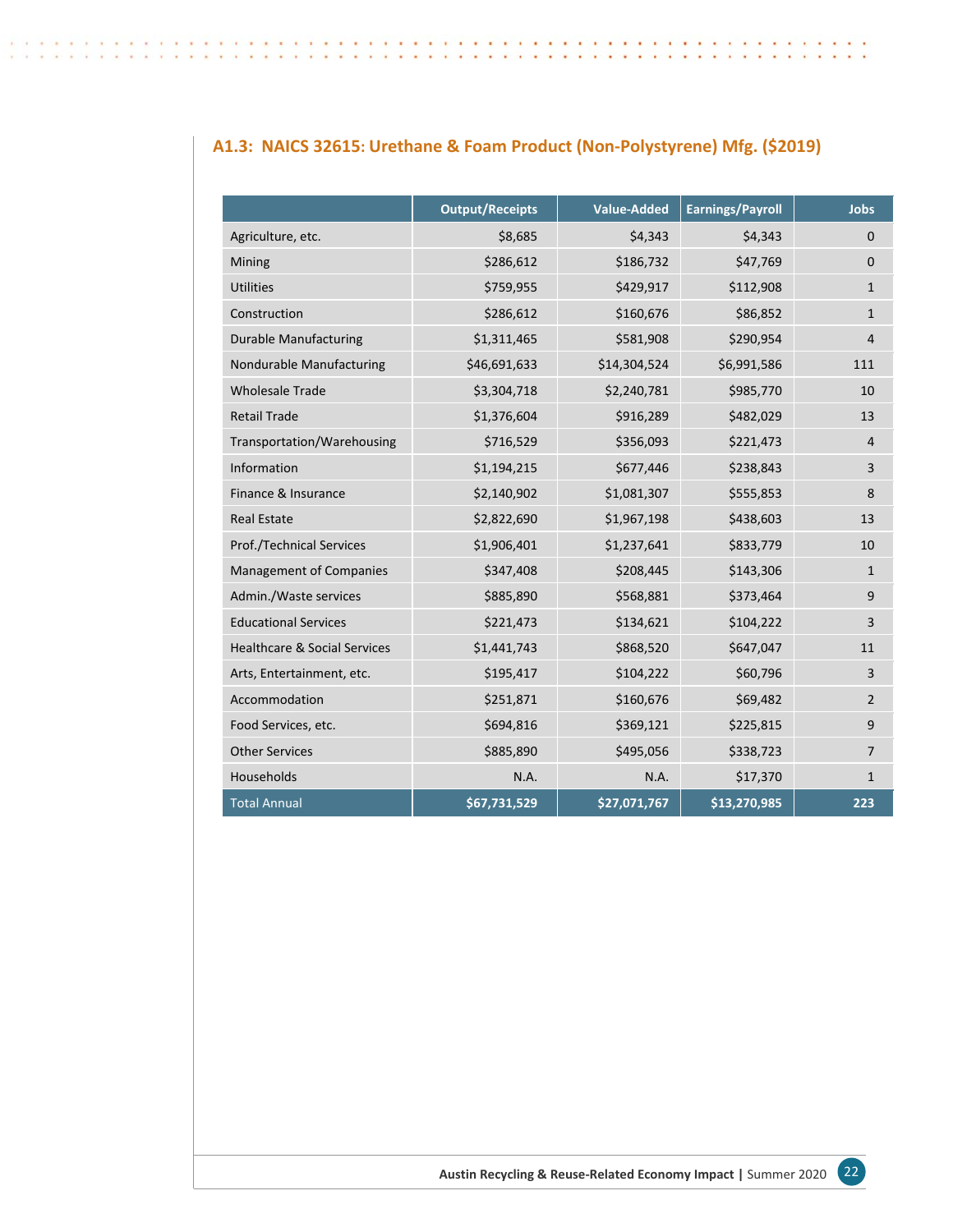## **A1.4: NAICS 32629: Other Rubber Product Manufacturing (\$2019)**

|                                         | <b>Output/Receipts</b> | <b>Value-Added</b> | <b>Earnings/Payroll</b> | <b>Jobs</b>  |
|-----------------------------------------|------------------------|--------------------|-------------------------|--------------|
| Agriculture, etc.                       | \$1,960                | \$980              | \$980                   | $\Omega$     |
| Mining                                  | \$64,696               | \$42,151           | \$10,783                | $\mathbf 0$  |
| <b>Utilities</b>                        | \$171,543              | \$97,044           | \$25,486                | $\mathbf 0$  |
| Construction                            | \$64,696               | \$36,269           | \$19,605                | $\mathbf{0}$ |
| <b>Durable Manufacturing</b>            | \$296,034              | \$131,353          | \$65,676                | $\mathbf{1}$ |
| Nondurable Manufacturing                | \$10,539,587           | \$3,228,925        | \$1,578,193             | 45           |
| <b>Wholesale Trade</b>                  | \$745,966              | \$505,806          | \$222,515               | 4            |
| <b>Retail Trade</b>                     | \$310,737              | \$206,832          | \$108,807               | 5            |
| Transportation/Warehousing              | \$161,740              | \$80,380           | \$49,992                | $\mathbf{1}$ |
| Information                             | \$269,567              | \$152,918          | \$53,913                | $\mathbf{1}$ |
| Finance & Insurance                     | \$483,260              | \$244,081          | \$125,471               | 3            |
| <b>Real Estate</b>                      | \$637,159              | \$444,051          | \$99,005                | 5            |
| Prof./Technical Services                | \$430,327              | \$279,370          | \$188,207               | 4            |
| <b>Management of Companies</b>          | \$78,420               | \$47,052           | \$32,348                | $\mathbf{1}$ |
| Admin./Waste services                   | \$199,970              | \$128,412          | \$84,301                | 4            |
| <b>Educational Services</b>             | \$49,992               | \$30,388           | \$23,526                | $\mathbf{1}$ |
| <b>Healthcare &amp; Social Services</b> | \$325,441              | \$196,049          | \$146,056               | 4            |
| Arts, Entertainment, etc.               | \$44,111               | \$23,526           | \$13,723                | $\mathbf{1}$ |
| Accommodation                           | \$56,854               | \$36,269           | \$15,684                | $\mathbf{1}$ |
| Food Services, etc.                     | \$156,839              | \$83,321           | \$50,973                | 3            |
| <b>Other Services</b>                   | \$199,970              | \$111,748          | \$76,459                | 3            |
| Households                              | N.A.                   | N.A.               | \$3,921                 | $\mathbf{1}$ |
| <b>Total Annual</b>                     | \$15,288,871           | \$6,110,843        | \$2,995,627             | 89           |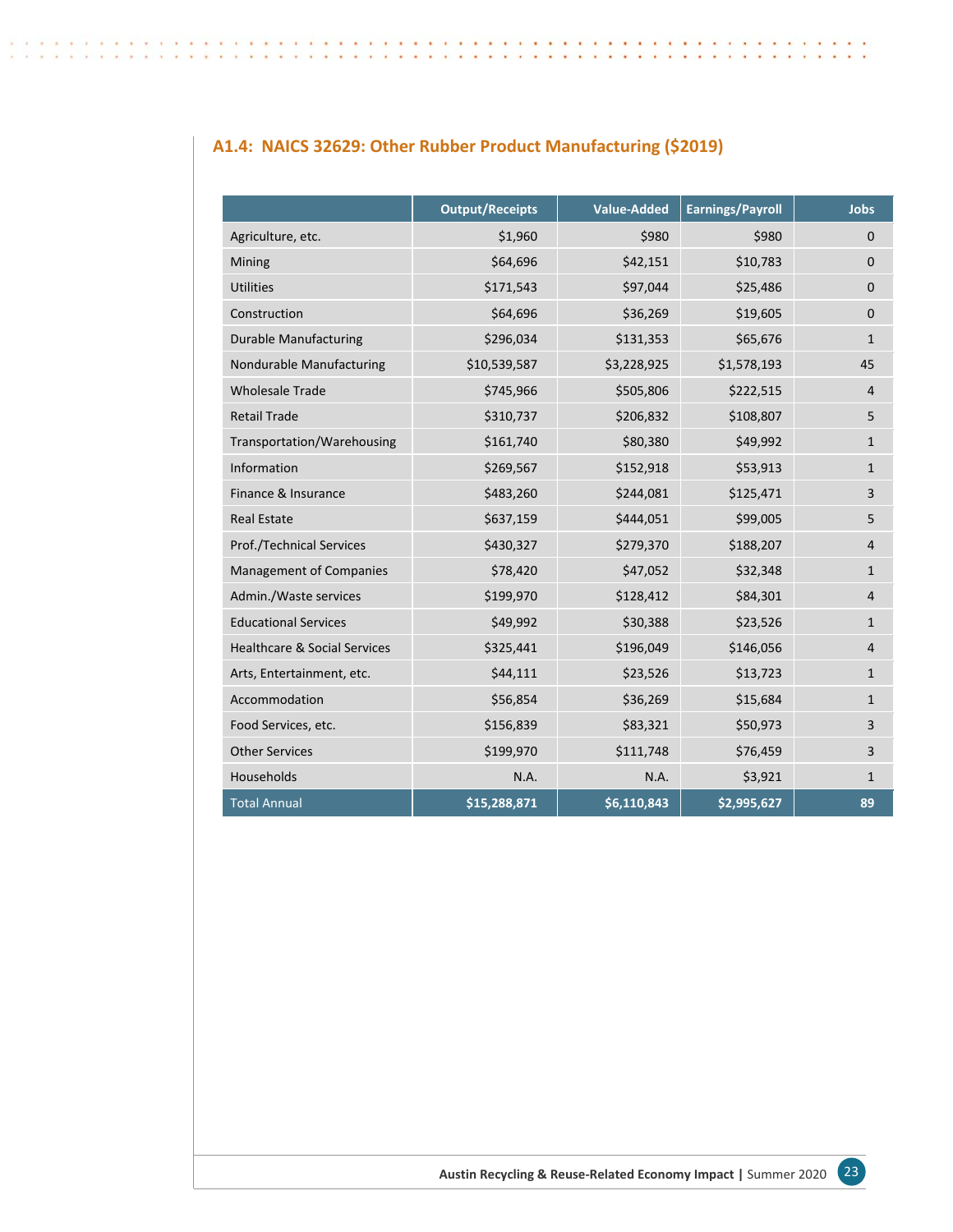## **A1.5: NAICS 327215: Glass Product Manufacturing (Purchased Glass) (\$2019)**

 $\sim$ 197

|                                         | <b>Output/Receipts</b> | <b>Value-Added</b> | <b>Earnings/Payroll</b> | Jobs           |
|-----------------------------------------|------------------------|--------------------|-------------------------|----------------|
| Agriculture, etc.                       | \$505                  | \$376              | \$252                   | 0              |
| Mining                                  | \$57,039               | \$33,567           | \$9,338                 | $\Omega$       |
| <b>Utilities</b>                        | \$106,506              | \$59,310           | \$15,900                | 0              |
| Construction                            | \$27,762               | \$15,648           | \$8,581                 | $\Omega$       |
| <b>Durable Manufacturing</b>            | \$2,664,677            | \$1,056,987        | \$570,894               | 19             |
| Nondurable Manufacturing                | \$64,106               | \$25,743           | \$10,853                | 0              |
| <b>Wholesale Trade</b>                  | \$166,826              | \$113,068          | \$49,720                | $\mathbf{1}$   |
| <b>Retail Trade</b>                     | \$110,544              | \$73,949           | \$38,867                | 3              |
| Transportation/Warehousing              | \$66,125               | \$32,558           | \$19,686                | $\mathbf{1}$   |
| Information                             | \$88,335               | \$50,225           | \$17,415                | $\mathbf{1}$   |
| Finance & Insurance                     | \$166,321              | \$84,044           | \$43,410                | $\overline{2}$ |
| <b>Real Estate</b>                      | \$217,808              | \$151,936          | \$34,072                | 3              |
| Prof./Technical Services                | \$138,812              | \$90,606           | \$60,825                | $\overline{2}$ |
| <b>Management of Companies</b>          | \$42,148               | \$25,491           | \$17,415                | $\mathbf 0$    |
| Admin./Waste services                   | \$75,715               | \$48,205           | \$31,296                | $\overline{2}$ |
| <b>Educational Services</b>             | \$17,415               | \$10,600           | \$8,076                 | $\mathbf{1}$   |
| <b>Healthcare &amp; Social Services</b> | \$113,825              | \$68,649           | \$51,234                | $\overline{2}$ |
| Arts, Entertainment, etc.               | \$14,638               | \$7,824            | \$4,543                 | $\mathbf{0}$   |
| Accommodation                           | \$18,929               | \$11,862           | \$5,300                 | 0              |
| Food Services, etc.                     | \$52,496               | \$27,762           | \$17,162                | $\overline{2}$ |
| <b>Other Services</b>                   | \$82,782               | \$45,682           | \$31,043                | $\overline{2}$ |
| Households                              | N.A.                   | N.A.               | \$1,514                 | $\mathbf 0$    |
| <b>Total Annual</b>                     | \$4,293,316            | \$2,035,482        | \$1,047,396             | 41             |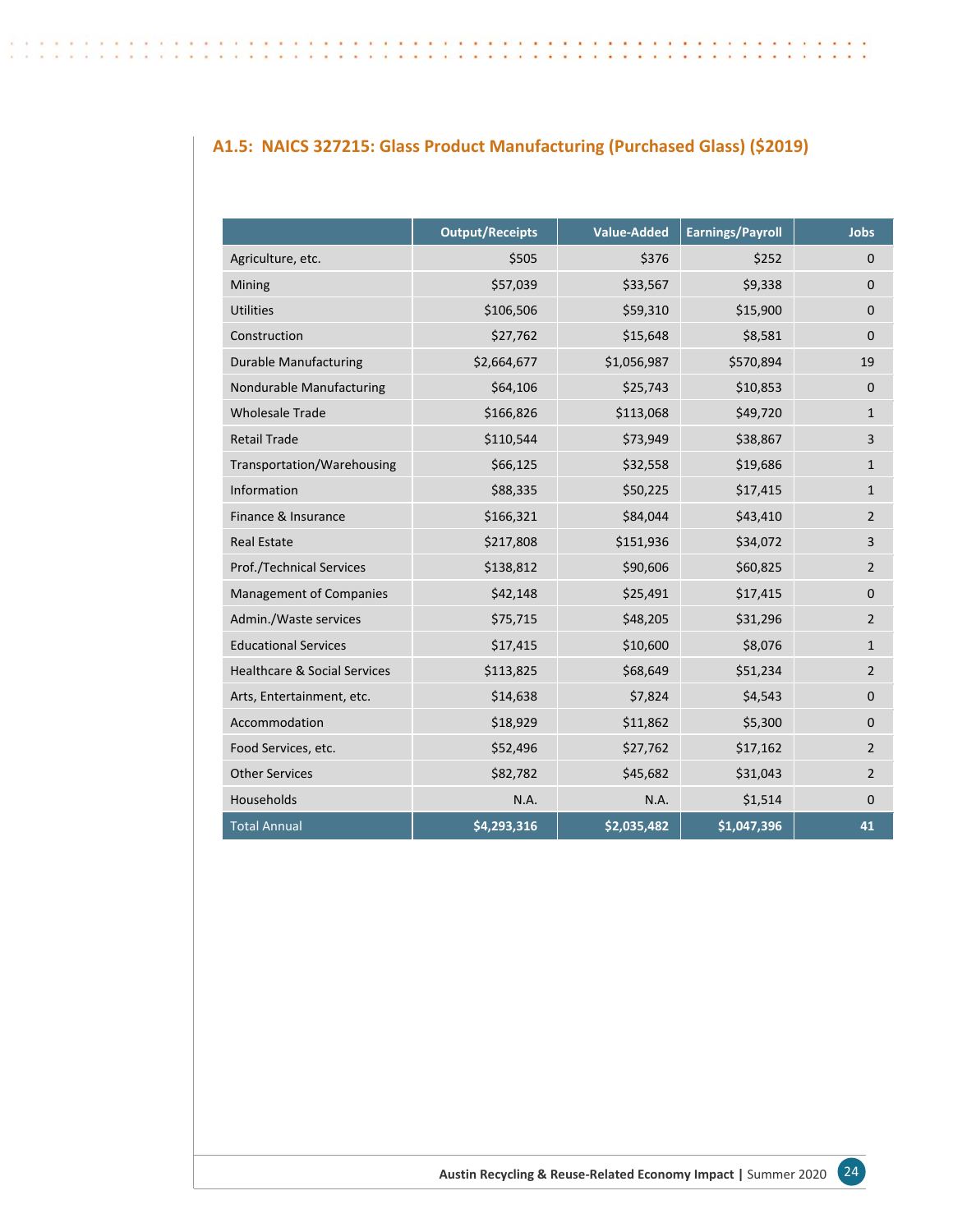## **A1.6: NAICS 3311: Nonferrous Metal Production (\$2019)**

|                                         | <b>Output/Receipts</b> | <b>Value-Added</b> | <b>Earnings/Payroll</b> | Jobs           |
|-----------------------------------------|------------------------|--------------------|-------------------------|----------------|
| Agriculture, etc.                       | \$4,203                | \$3,011            | \$2,101                 | $\Omega$       |
| Mining                                  | \$1,012,817            | \$546,333          | \$153,393               | $\overline{2}$ |
| <b>Utilities</b>                        | \$624,080              | \$348,813          | \$92,456                | $\mathbf{1}$   |
| Construction                            | \$205,925              | \$115,570          | \$63,038                | $\mathbf{1}$   |
| <b>Durable Manufacturing</b>            | \$21,989,897           | \$5,312,036        | \$3,315,820             | 52             |
| Nondurable Manufacturing                | \$374,028              | \$157,596          | \$67,241                | $\mathbf{1}$   |
| <b>Wholesale Trade</b>                  | \$2,250,471            | \$1,525,529        | \$672,410               | 9              |
| <b>Retail Trade</b>                     | \$731,246              | \$487,497          | \$256,356               | 9              |
| Transportation/Warehousing              | \$645,093              | \$319,395          | \$184,913               | 3              |
| Information                             | \$512,712              | \$294,179          | \$100,861               | $\overline{2}$ |
| Finance & Insurance                     | \$1,042,235            | \$516,915          | \$279,470               | 6              |
| <b>Real Estate</b>                      | \$1,445,681            | \$1,010,716        | \$224,837               | 9              |
| <b>Prof./Technical Services</b>         | \$865,727              | \$550,535          | \$376,129               | 6              |
| <b>Management of Companies</b>          | \$128,178              | \$75,646           | \$52,532                | $\mathbf{1}$   |
| Admin./Waste services                   | \$777,474              | \$460,180          | \$283,673               | 8              |
| <b>Educational Services</b>             | \$115,570              | \$69,342           | \$52,532                | $\overline{2}$ |
| <b>Healthcare &amp; Social Services</b> | \$750,157              | \$451,775          | \$336,205               | $\overline{7}$ |
| Arts, Entertainment, etc.               | \$92,456               | \$48,329           | \$29,418                | $\overline{2}$ |
| Accommodation                           | \$121,874              | \$75,646           | \$33,620                | $\mathbf{1}$   |
| Food Services, etc.                     | \$350,914              | \$184,913          | \$115,570               | 6              |
| <b>Other Services</b>                   | \$514,814              | \$285,774          | \$193,318               | 5              |
| Households                              | N.A.                   | N.A.               | \$8,405                 | $\mathbf{1}$   |
| <b>Total Annual</b>                     | \$34,555,553           | \$12,847,227       | \$6,894,300             | 130            |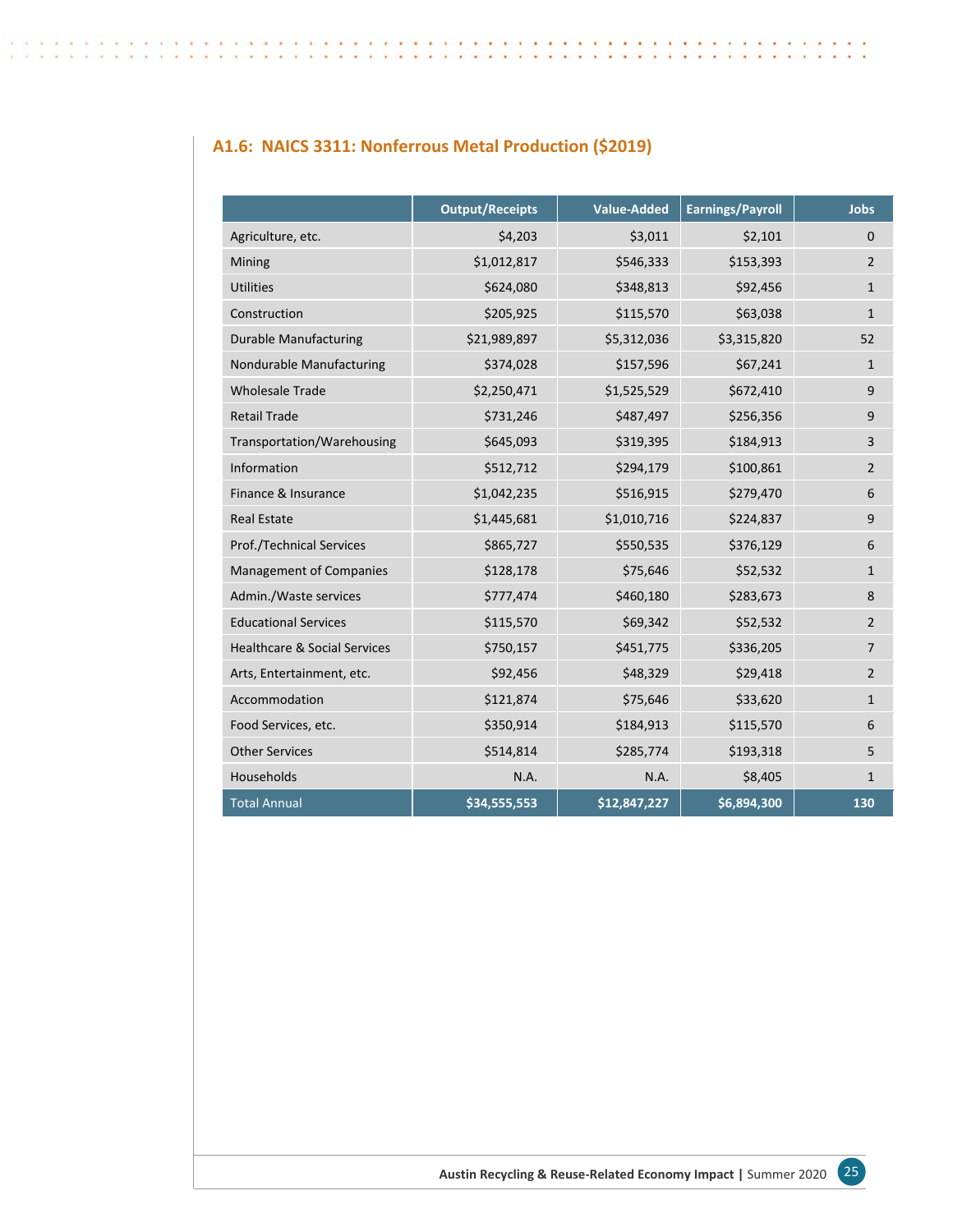## **A1.7: NAICS 42314: Motor Vehicle Parts (Used) Wholesalers (\$2019)**

|                                         | <b>Output/Receipts</b> | <b>Value-Added</b> | <b>Earnings/Payroll</b> | <b>Jobs</b>    |
|-----------------------------------------|------------------------|--------------------|-------------------------|----------------|
| Agriculture, etc.                       | \$1,286                | \$643              | \$322                   | $\Omega$       |
| Mining                                  | \$10,292               | \$7,076            | \$1,930                 | $\mathbf{0}$   |
| <b>Utilities</b>                        | \$62,717               | \$35,700           | \$9,327                 | $\mathbf 0$    |
| Construction                            | \$32,162               | \$18,011           | \$9,970                 | $\mathbf 0$    |
| <b>Durable Manufacturing</b>            | \$43,419               | \$18,976           | \$9,970                 | $\mathbf 0$    |
| Nondurable Manufacturing                | \$65,611               | \$26,695           | \$13,187                | $\mathbf{1}$   |
| <b>Wholesale Trade</b>                  | \$3,385,417            | \$2,295,754        | \$1,009,579             | 29             |
| <b>Retail Trade</b>                     | \$180,110              | \$120,287          | \$63,360                | 5              |
| Transportation/Warehousing              | \$109,352              | \$62,073           | \$38,595                | $\overline{2}$ |
| Information                             | \$171,426              | \$98,417           | \$36,022                | $\mathbf{1}$   |
| Finance & Insurance                     | \$284,959              | \$143,766          | \$74,295                | 3              |
| <b>Real Estate</b>                      | \$462,496              | \$323,876          | \$71,722                | 6              |
| Prof./Technical Services                | \$232,534              | \$152,128          | \$100,025               | 3              |
| <b>Management of Companies</b>          | \$45,027               | \$27,016           | \$18,654                | $\mathbf 0$    |
| Admin./Waste services                   | \$140,228              | \$92,628           | \$63,360                | $\overline{4}$ |
| <b>Educational Services</b>             | \$28,946               | \$17,689           | \$13,508                | $\mathbf{1}$   |
| <b>Healthcare &amp; Social Services</b> | \$185,577              | \$111,925          | \$83,301                | $\overline{4}$ |
| Arts, Entertainment, etc.               | \$24,443               | \$13,187           | \$7,719                 | $\mathbf{1}$   |
| Accommodation                           | \$28,625               | \$18,333           | \$8,041                 | $\mathbf{1}$   |
| Food Services, etc.                     | \$79,120               | \$41,490           | \$25,730                | 3              |
| <b>Other Services</b>                   | \$119,644              | \$67,541           | \$46,314                | 3              |
| Households                              | N.A.                   | N.A.               | \$2,251                 | $\mathbf{0}$   |
| <b>Total Annual</b>                     | \$5,693,393            | \$3,695,463        | \$1,707,182             | 68             |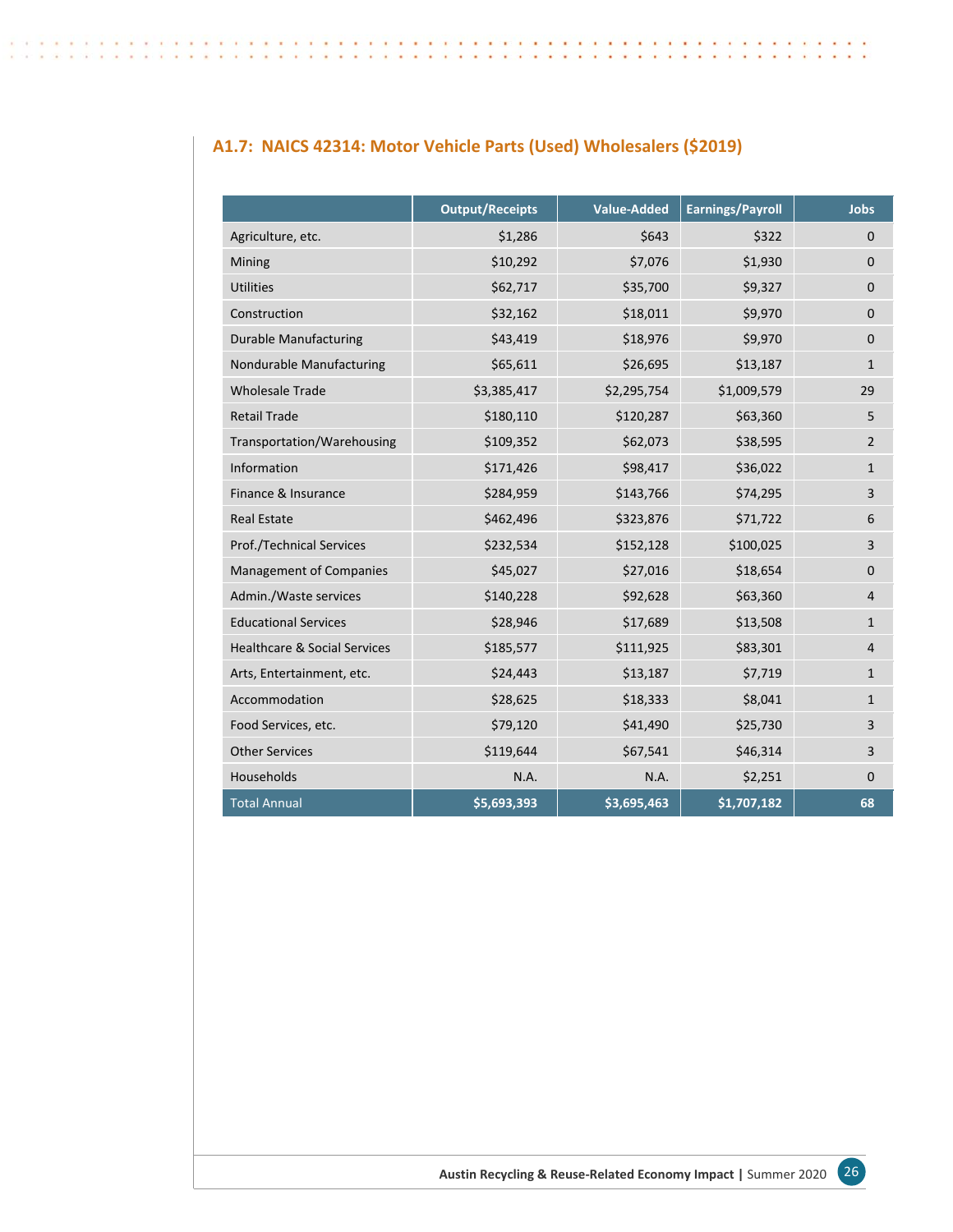## **A1.8: NAICS 42384: Industrial Supplies Merchant Wholesalers (\$2019)**

 $\sim$ **SW** 

|                                         | <b>Output/Receipts</b> | Value-Added  | <b>Earnings/Payroll</b> | <b>Jobs</b>    |
|-----------------------------------------|------------------------|--------------|-------------------------|----------------|
| Agriculture, etc.                       | \$19,773               | \$9,887      | \$4,943                 | $\mathbf 0$    |
| Mining                                  | \$158,187              | \$108,754    | \$29,660                | $\mathbf 0$    |
| <b>Utilities</b>                        | \$963,954              | \$548,712    | \$143,357               | $\mathbf{1}$   |
| Construction                            | \$494,335              | \$276,828    | \$153,244               | $\overline{2}$ |
| <b>Durable Manufacturing</b>            | \$667,353              | \$291,658    | \$153,244               | $\overline{2}$ |
| Nondurable Manufacturing                | \$1,008,444            | \$410,298    | \$202,677               | 3              |
| <b>Wholesale Trade</b>                  | \$52,033,734           | \$35,285,654 | \$15,517,185            | 131            |
| <b>Retail Trade</b>                     | \$2,768,278            | \$1,848,814  | \$973,841               | 21             |
| Transportation/Warehousing              | \$1,680,740            | \$954,067    | \$593,202               | 9              |
| Information                             | \$2,634,807            | \$1,512,666  | \$553,656               | 6              |
| Finance & Insurance                     | \$4,379,811            | \$2,209,679  | \$1,141,915             | 14             |
| <b>Real Estate</b>                      | \$7,108,542            | \$4,977,956  | \$1,102,368             | 27             |
| Prof./Technical Services                | \$3,574,044            | \$2,338,206  | \$1,537,383             | 15             |
| <b>Management of Companies</b>          | \$692,069              | \$415,242    | \$286,714               | 2              |
| Admin./Waste services                   | \$2,155,302            | \$1,423,686  | \$973,841               | 19             |
| <b>Educational Services</b>             | \$444,902              | \$271,884    | \$207,621               | $\overline{4}$ |
| <b>Healthcare &amp; Social Services</b> | \$2,852,315            | \$1,720,287  | \$1,280,328             | 18             |
| Arts, Entertainment, etc.               | \$375,695              | \$202,677    | \$118,640               | 4              |
| Accommodation                           | \$439,958              | \$281,771    | \$123,584               | $\overline{2}$ |
| Food Services, etc.                     | \$1,216,065            | \$637,693    | \$395,468               | 12             |
| <b>Other Services</b>                   | \$1,838,927            | \$1,038,104  | \$711,843               | 12             |
| Households                              | N.A.                   | N.A.         | \$34,603                | $\overline{2}$ |
| <b>Total Annual</b>                     | \$87,507,235           | \$56,799,126 | \$26,239,318            | 307            |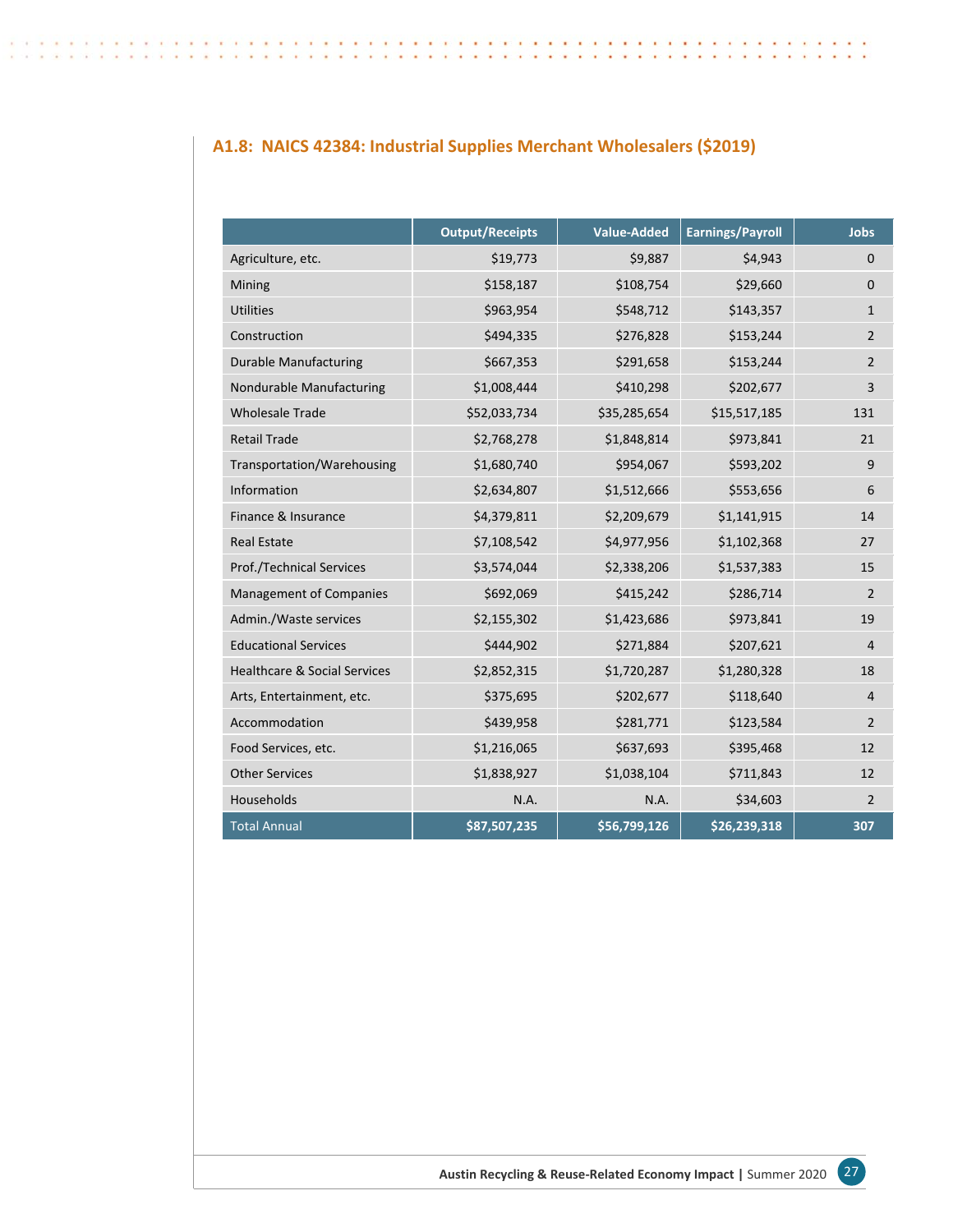## **A1.9: NAICS 42393: Recyclable Material Merchant Wholesalers (\$2019)**

 $\sim$ **SW** 

|                                         | <b>Output/Receipts</b> | <b>Value-Added</b> | <b>Earnings/Payroll</b> | <b>Jobs</b>  |
|-----------------------------------------|------------------------|--------------------|-------------------------|--------------|
| Agriculture, etc.                       | \$38,765               | \$19,383           | \$9,691                 | $\mathbf{1}$ |
| Mining                                  | \$310,121              | \$213,208          | \$58,148                | $\mathbf{1}$ |
| <b>Utilities</b>                        | \$1,889,800            | \$1,075,732        | \$281,047               | 3            |
| Construction                            | \$969,128              | \$542,712          | \$300,430               | 7            |
| <b>Durable Manufacturing</b>            | \$1,308,323            | \$571,786          | \$300,430               | 7            |
| Nondurable Manufacturing                | \$1,977,021            | \$804,376          | \$397,343               | 11           |
| <b>Wholesale Trade</b>                  | \$102,010,419          | \$69,176,361       | \$30,420,930            | 516          |
| <b>Retail Trade</b>                     | \$5,427,117            | \$3,624,539        | \$1,909,182             | 83           |
| Transportation/Warehousing              | \$3,295,035            | \$1,870,417        | \$1,162,954             | 35           |
| Information                             | \$5,165,453            | \$2,965,532        | \$1,085,423             | 24           |
| Finance & Insurance                     | \$8,586,475            | \$4,332,002        | \$2,238,686             | 53           |
| <b>Real Estate</b>                      | \$13,936,061           | \$9,759,120        | \$2,161,156             | 108          |
| Prof./Technical Services                | \$7,006,796            | \$4,583,976        | \$3,013,988             | 61           |
| <b>Management of Companies</b>          | \$1,356,779            | \$814,068          | \$562,094               | 8            |
| Admin./Waste services                   | \$4,225,398            | \$2,791,089        | \$1,909,182             | 77           |
| <b>Educational Services</b>             | \$872,215              | \$533,020          | \$407,034               | 18           |
| <b>Healthcare &amp; Social Services</b> | \$5,591,869            | \$3,372,566        | \$2,510,042             | 70           |
| Arts, Entertainment, etc.               | \$736,537              | \$397,343          | \$232,591               | 16           |
| Accommodation                           | \$862,524              | \$552,403          | \$242,282               | 9            |
| Food Services, etc.                     | \$2,384,055            | \$1,250,175        | \$775,302               | 49           |
| <b>Other Services</b>                   | \$3,605,156            | \$2,035,169        | \$1,395,544             | 48           |
| Households                              | N.A.                   | N.A.               | \$67,839                | 8            |
| <b>Total Annual</b>                     | \$171,555,049          | \$111,352,814      | \$51,441,317            | 1,212        |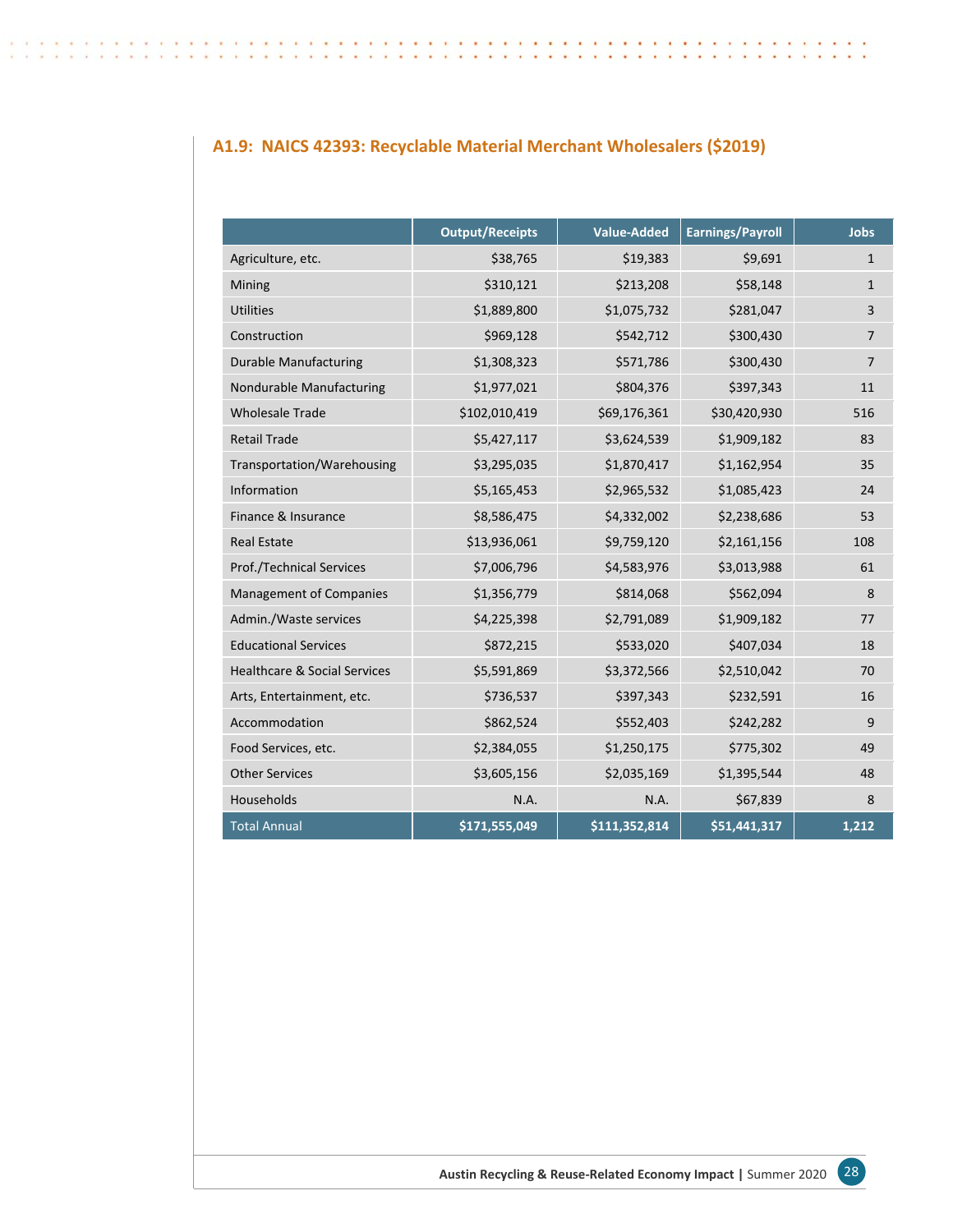## **A1.10: NAICS 4533: Used Merchandise Stores (\$2019)**

|                                         | <b>Output/Receipts</b> | <b>Value-Added</b> | <b>Earnings/Payroll</b> | <b>Jobs</b>    |
|-----------------------------------------|------------------------|--------------------|-------------------------|----------------|
| Agriculture, etc.                       | \$46,557               | \$18,623           | \$9,311                 | $\mathbf 0$    |
| Mining                                  | \$325,896              | \$260,717          | \$65,179                | $\mathbf{1}$   |
| <b>Utilities</b>                        | \$2,048,489            | \$1,452,565        | \$381,764               | 3              |
| Construction                            | \$1,089,424            | \$772,839          | \$419,009               | 7              |
| <b>Durable Manufacturing</b>            | \$1,266,339            | \$540,056          | \$288,651               | 5              |
| Nondurable Manufacturing                | \$1,890,197            | \$884,575          | \$437,632               | 8              |
| <b>Wholesale Trade</b>                  | \$3,957,309            | \$3,147,225        | \$1,387,386             | 16             |
| <b>Retail Trade</b>                     | \$100,115,260          | \$63,270,386       | \$33,222,772            | 1,078          |
| Transportation/Warehousing              | \$1,927,442            | \$1,554,990        | \$977,688               | 21             |
| Information                             | \$5,121,223            | \$3,380,007        | \$1,275,650             | 19             |
| Finance & Insurance                     | \$8,259,137            | \$4,497,365        | \$2,346,451             | 39             |
| <b>Real Estate</b>                      | \$15,810,613           | \$13,780,746       | \$3,007,555             | 106            |
| <b>Prof./Technical Services</b>         | \$5,335,384            | \$4,506,677        | \$2,867,885             | 40             |
| <b>Management of Companies</b>          | \$391,075              | \$567,990          | \$391,075               | $\overline{4}$ |
| Admin./Waste services                   | \$3,091,357            | \$2,681,659        | \$1,806,395             | 51             |
| <b>Educational Services</b>             | \$986,999              | \$651,792          | \$502,811               | 15             |
| <b>Healthcare &amp; Social Services</b> | \$6,536,543            | \$3,594,168        | \$2,672,347             | 52             |
| Arts, Entertainment, etc.               | \$754,217              | \$437,632          | \$260,717               | 12             |
| Accommodation                           | \$912,509              | \$586,613          | \$260,717               | $\overline{7}$ |
| Food Services, etc.                     | \$2,560,612            | \$1,303,584        | \$810,084               | 35             |
| <b>Other Services</b>                   | \$3,556,922            | \$2,057,801        | \$1,406,009             | 33             |
| Households                              | N.A.                   | N.A.               | \$74,491                | 6              |
| <b>Total Annual</b>                     | \$165,983,504          | \$110,022,500      | \$54,871,580            | 1,559          |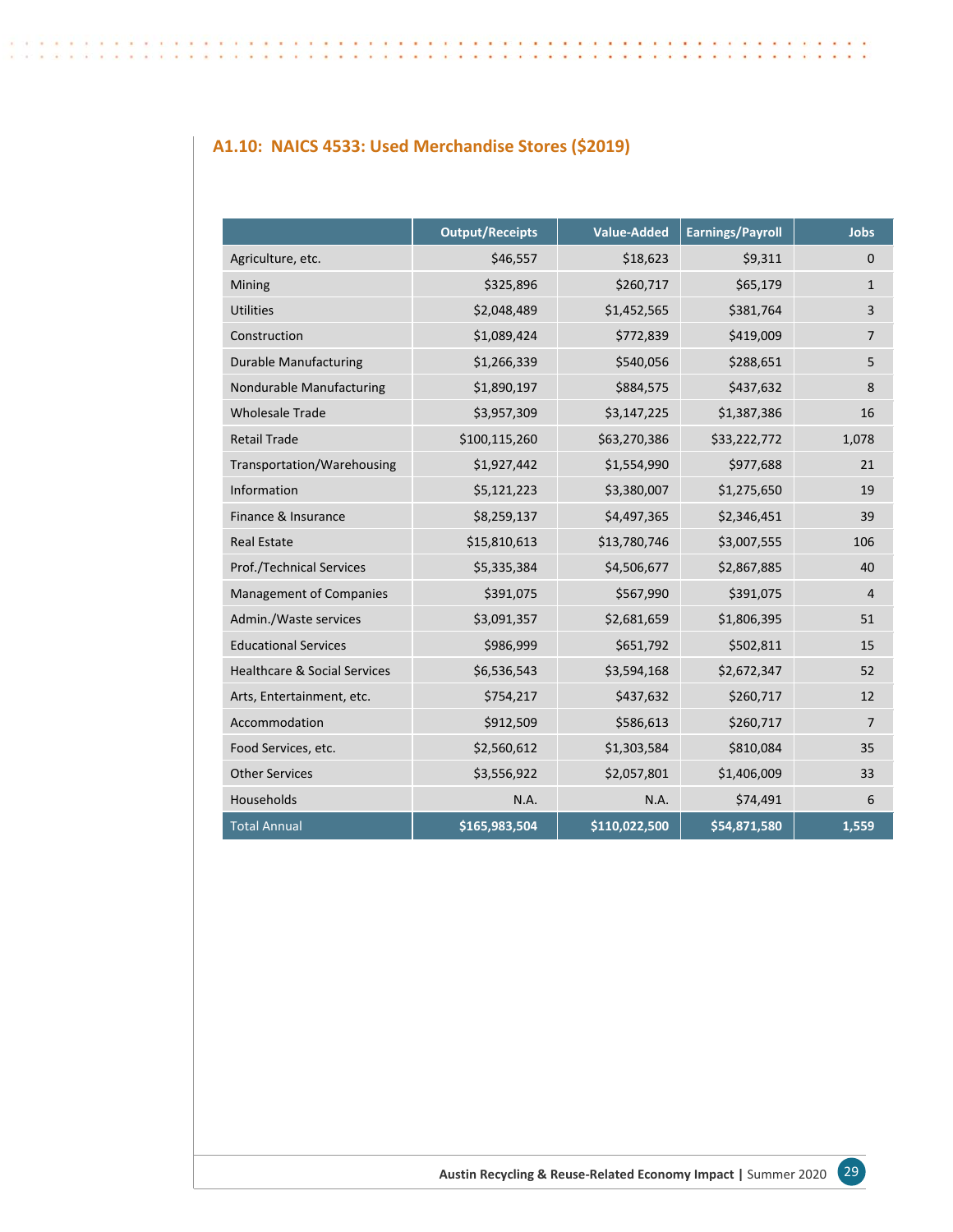## **A1.11: NAICS 562111: Solid Waste Collection (\$2019)**

|                                         | <b>Output/Receipts</b> | <b>Value-Added</b> | <b>Earnings/Payroll</b> | <b>Jobs</b>    |
|-----------------------------------------|------------------------|--------------------|-------------------------|----------------|
| Agriculture, etc.                       | \$43,541               | \$14,514           | \$14,514                | $\mathbf{1}$   |
| Mining                                  | \$580,542              | \$391,866          | \$101,595               | $\mathbf{1}$   |
| <b>Utilities</b>                        | \$2,641,467            | \$1,494,896        | \$391,866               | $\overline{4}$ |
| Construction                            | \$1,262,679            | \$711,164          | \$391,866               | 7              |
| <b>Durable Manufacturing</b>            | \$6,487,560            | \$2,728,549        | \$1,393,301             | 25             |
| Nondurable Manufacturing                | \$2,714,035            | \$1,088,517        | \$493,461               | 10             |
| <b>Wholesale Trade</b>                  | \$8,693,620            | \$5,892,504        | \$2,597,927             | 36             |
| <b>Retail Trade</b>                     | \$7,996,969            | \$5,355,502        | \$2,830,143             | 99             |
| Transportation/Warehousing              | \$3,367,145            | \$1,770,654        | \$1,117,544             | 28             |
| Information                             | \$6,473,046            | \$3,671,930        | \$1,277,193             | 21             |
| Finance & Insurance                     | \$13,120,255           | \$6,719,777        | \$3,338,118             | 64             |
| <b>Real Estate</b>                      | \$18,998,245           | \$13,236,363       | \$2,989,793             | 118            |
| Prof./Technical Services                | \$10,304,625           | \$6,676,236        | \$4,615,311             | 72             |
| <b>Management of Companies</b>          | \$1,567,464            | \$943,381          | \$653,110               | 8              |
| Admin./Waste services                   | \$165,599,676          | \$79,519,774       | \$41,465,230            | 770            |
| <b>Educational Services</b>             | \$1,248,166            | \$754,705          | \$580,542               | 20             |
| <b>Healthcare &amp; Social Services</b> | \$7,924,402            | \$4,774,960        | \$3,555,821             | 80             |
| Arts, Entertainment, etc.               | \$1,146,571            | \$624,083          | \$362,839               | 21             |
| Accommodation                           | \$2,002,871            | \$1,262,679        | \$566,029               | 17             |
| Food Services, etc.                     | \$4,296,013            | \$2,264,115        | \$1,422,329             | 71             |
| <b>Other Services</b>                   | \$6,197,288            | \$3,584,848        | \$2,452,791             | 63             |
| Households                              | N.A.                   | N.A.               | \$101,595               | 9              |
| <b>Total Annual</b>                     | \$272,666,180          | \$143,582,611      | \$72,712,916            | 1,544          |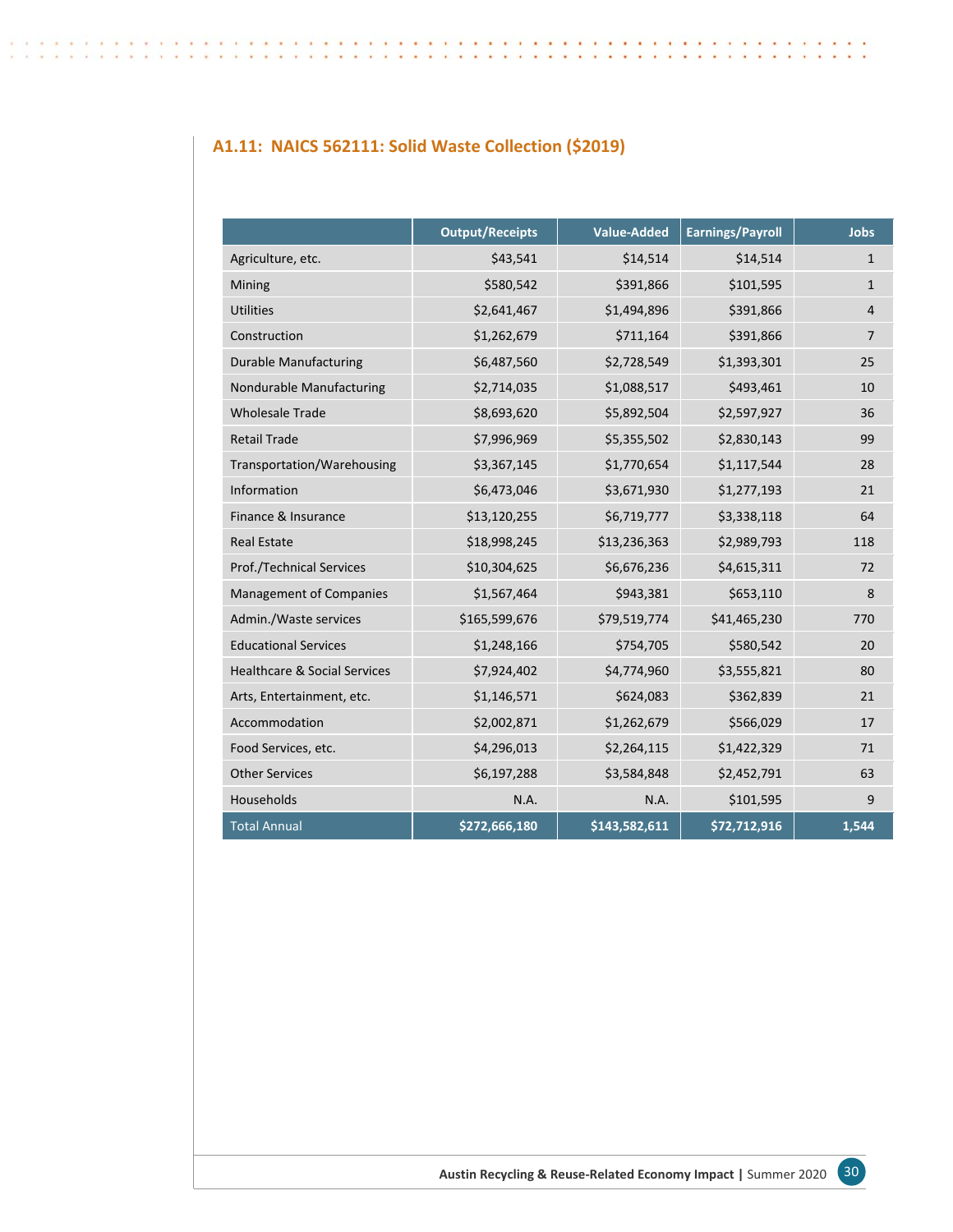## **A1.12: NAICS 562112: Hazardous Waste Collection (\$2019)**

|                                         | <b>Output/Receipts</b> | <b>Value-Added</b> | <b>Earnings/Payroll</b> | <b>Jobs</b>    |
|-----------------------------------------|------------------------|--------------------|-------------------------|----------------|
| Agriculture, etc.                       | \$1,906                | \$981              | \$635                   | $\mathbf 0$    |
| Mining                                  | \$25,414               | \$17,155           | \$4,447                 | $\mathbf 0$    |
| <b>Utilities</b>                        | \$115,635              | \$65,442           | \$17,155                | 0              |
| Construction                            | \$55,276               | \$31,132           | \$17,155                | $\mathbf 0$    |
| <b>Durable Manufacturing</b>            | \$284,004              | \$119,447          | \$60,994                | $\mathbf{1}$   |
| Nondurable Manufacturing                | \$118,811              | \$47,652           | \$21,602                | $\mathbf 0$    |
| <b>Wholesale Trade</b>                  | \$380,578              | \$257,954          | \$113,729               | $\overline{2}$ |
| <b>Retail Trade</b>                     | \$350,081              | \$234,446          | \$123,894               | $\overline{4}$ |
| Transportation/Warehousing              | \$147,402              | \$77,513           | \$48,922                | $\mathbf{1}$   |
| Information                             | \$283,368              | \$160,745          | \$55,911                | $\mathbf{1}$   |
| Finance & Insurance                     | \$574,361              | \$294,169          | \$146,132               | 3              |
| <b>Real Estate</b>                      | \$831,680              | \$579,444          | \$130,883               | 5              |
| <b>Prof./Technical Services</b>         | \$451,102              | \$292,263          | \$202,043               | 3              |
| <b>Management of Companies</b>          | \$68,618               | \$41,298           | \$28,591                | $\mathbf{0}$   |
| Admin./Waste services                   | \$7,249,400            | \$3,481,110        | \$1,815,209             | 33             |
| <b>Educational Services</b>             | \$54,641               | \$33,038           | \$25,414                | $\mathbf{1}$   |
| <b>Healthcare &amp; Social Services</b> | \$346,904              | \$209,032          | \$155,662               | 3              |
| Arts, Entertainment, etc.               | \$50,193               | \$27,320           | \$15,884                | $\mathbf{1}$   |
| Accommodation                           | \$87,679               | \$55,276           | \$24,779                | $\mathbf{1}$   |
| Food Services, etc.                     | \$188,065              | \$99,115           | \$62,265                | 3              |
| <b>Other Services</b>                   | \$271,297              | \$156,933          | \$107,375               | 3              |
| Households                              | N.A.                   | N.A.               | \$4,447                 | $\mathbf 0$    |
| <b>Total Annual</b>                     | \$11,936,413           | \$6,285,566        | \$3,183,128             | 66             |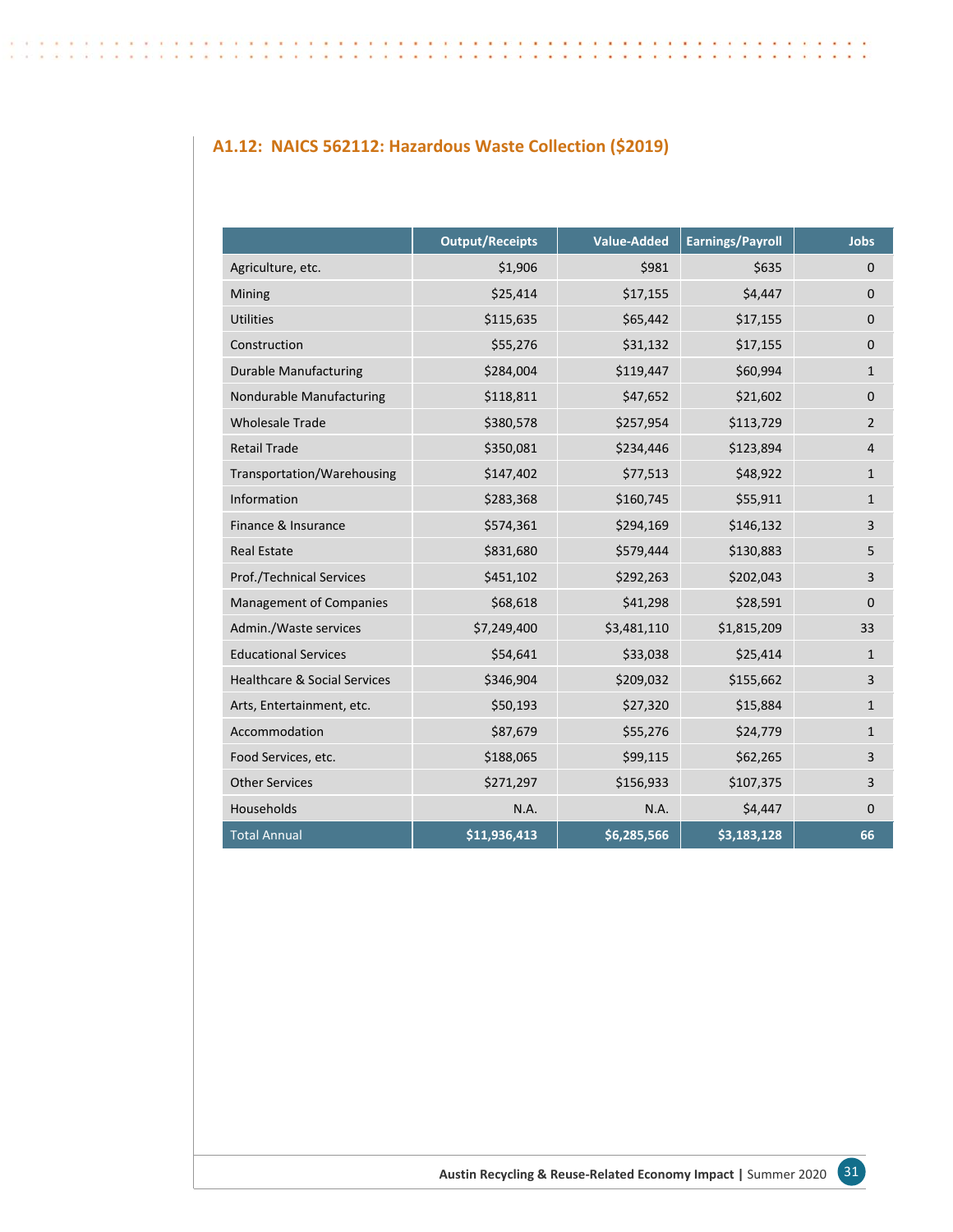## **A1.13: NAICS 56292: Materials Recovery Facilities (MRFs) (\$2019)**

|                                         | <b>Output/Receipts</b> | <b>Value-Added</b> | <b>Earnings/Payroll</b> | <b>Jobs</b>    |
|-----------------------------------------|------------------------|--------------------|-------------------------|----------------|
| Agriculture, etc.                       | \$3,852                | \$2,196            | \$1,284                 | $\mathbf{0}$   |
| Mining                                  | \$51,358               | \$34,667           | \$8,988                 | $\mathbf 0$    |
| <b>Utilities</b>                        | \$233,679              | \$132,247          | \$34,667                | $\mathbf{0}$   |
| Construction                            | \$111,704              | \$62,914           | \$34,667                | $\mathbf{1}$   |
| <b>Durable Manufacturing</b>            | \$573,927              | \$241,383          | \$123,260               | 3              |
| Nondurable Manufacturing                | \$240,099              | \$96,296           | \$43,654                | $\mathbf{1}$   |
| <b>Wholesale Trade</b>                  | \$769,088              | \$521,285          | \$229,828               | 4              |
| <b>Retail Trade</b>                     | \$707,458              | \$473,779          | \$250,371               | 12             |
| Transportation/Warehousing              | \$297,877              | \$156,642          | \$98,864                | 3              |
| Information                             | \$572,643              | \$324,840          | \$112,988               | $\overline{2}$ |
| Finance & Insurance                     | \$1,160,694            | \$594,470          | \$295,309               | $\overline{7}$ |
| <b>Real Estate</b>                      | \$1,680,695            | \$1,170,965        | \$264,494               | 14             |
| Prof./Technical Services                | \$911,607              | \$590,618          | \$408,297               | 8              |
| <b>Management of Companies</b>          | \$138,667              | \$83,457           | \$57,778                | $\mathbf{1}$   |
| Admin./Waste services                   | \$14,649,905           | \$7,034,779        | \$3,668,254             | 90             |
| <b>Educational Services</b>             | \$110,420              | \$66,766           | \$51,358                | $\overline{2}$ |
| <b>Healthcare &amp; Social Services</b> | \$701,038              | \$422,421          | \$314,569               | 9              |
| Arts, Entertainment, etc.               | \$101,432              | \$55,210           | \$32,099                | $\overline{2}$ |
| Accommodation                           | \$177,186              | \$111,704          | \$50,074                | $\overline{2}$ |
| Food Services, etc.                     | \$380,050              | \$200,297          | \$125,827               | 8              |
| <b>Other Services</b>                   | \$548,248              | \$317,136          | \$216,988               | 7              |
| Households                              | N.A.                   | N.A.               | \$8,988                 | $\mathbf{1}$   |
| <b>Total Annual</b>                     | \$24,121,628           | \$12,702,149       | \$6,432,605             | 180            |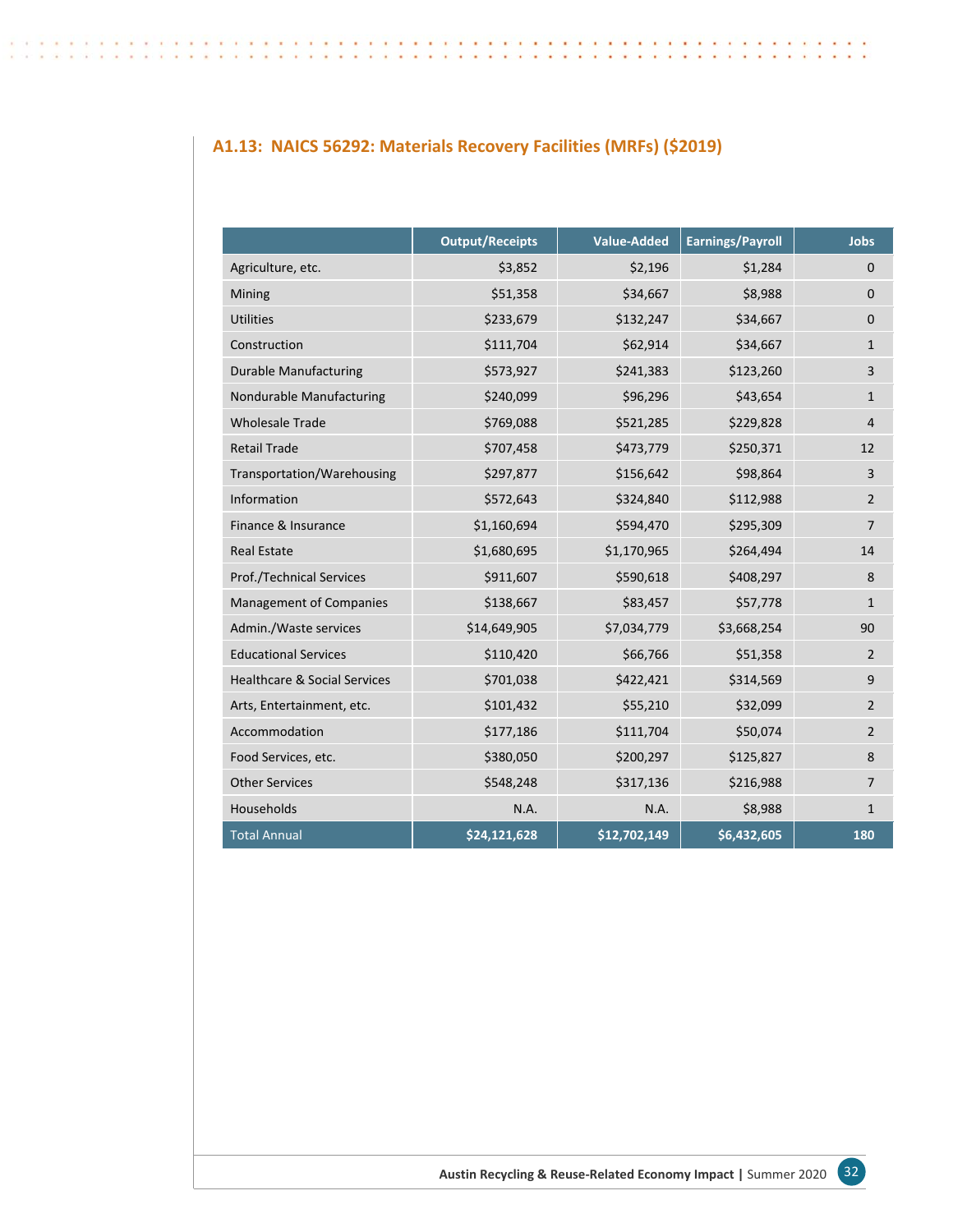## **A1.14: NAICS 811211: Computer/Office Technology Repair (\$2019)**

|                                         | <b>Output/Receipts</b> | <b>Value-Added</b> | <b>Earnings/Payroll</b> | <b>Jobs</b>    |
|-----------------------------------------|------------------------|--------------------|-------------------------|----------------|
| Agriculture, etc.                       | \$1,311                | \$655              | \$328                   | $\mathbf{0}$   |
| Mining                                  | \$14,416               | \$9,829            | \$2,621                 | $\mathbf 0$    |
| <b>Utilities</b>                        | \$86,169               | \$49,146           | \$12,778                | $\mathbf{0}$   |
| Construction                            | \$43,248               | \$24,245           | \$13,433                | $\mathbf 0$    |
| <b>Durable Manufacturing</b>            | \$206,411              | \$96,653           | \$45,542                | $\mathbf{1}$   |
| Nondurable Manufacturing                | \$78,633               | \$31,126           | \$14,416                | $\mathbf{1}$   |
| <b>Wholesale Trade</b>                  | \$209,360              | \$141,867          | \$62,251                | $\mathbf{1}$   |
| <b>Retail Trade</b>                     | \$277,836              | \$185,443          | \$97,636                | 6              |
| Transportation/Warehousing              | \$71,753               | \$38,334           | \$24,245                | $\mathbf{1}$   |
| Information                             | \$263,748              | \$153,007          | \$50,784                | $\overline{2}$ |
| Finance & Insurance                     | \$346,640              | \$173,320          | \$88,790                | 3              |
| <b>Real Estate</b>                      | \$594,006              | \$417,082          | \$92,066                | $\overline{7}$ |
| <b>Prof./Technical Services</b>         | \$254,902              | \$169,716          | \$114,018               | 3              |
| <b>Management of Companies</b>          | \$33,419               | \$19,986           | \$13,761                | $\mathbf{0}$   |
| Admin./Waste services                   | \$159,232              | \$108,776          | \$73,391                | $\overline{4}$ |
| <b>Educational Services</b>             | \$43,576               | \$26,539           | \$19,986                | $\mathbf{1}$   |
| <b>Healthcare &amp; Social Services</b> | \$288,648              | \$174,303          | \$129,744               | 5              |
| Arts, Entertainment, etc.               | \$32,108               | \$17,037           | \$10,157                | $\mathbf{1}$   |
| Accommodation                           | \$42,920               | \$27,194           | \$12,123                | $\mathbf{1}$   |
| Food Services, etc.                     | \$115,328              | \$60,613           | \$37,678                | 3              |
| <b>Other Services</b>                   | \$3,473,938            | \$2,261,680        | \$1,737,788             | 54             |
| Households                              | N.A.                   | N.A.               | \$3,604                 | $\mathbf{1}$   |
| <b>Total Annual</b>                     | \$6,637,603            | \$4,190,153        | \$2,657,138             | 96             |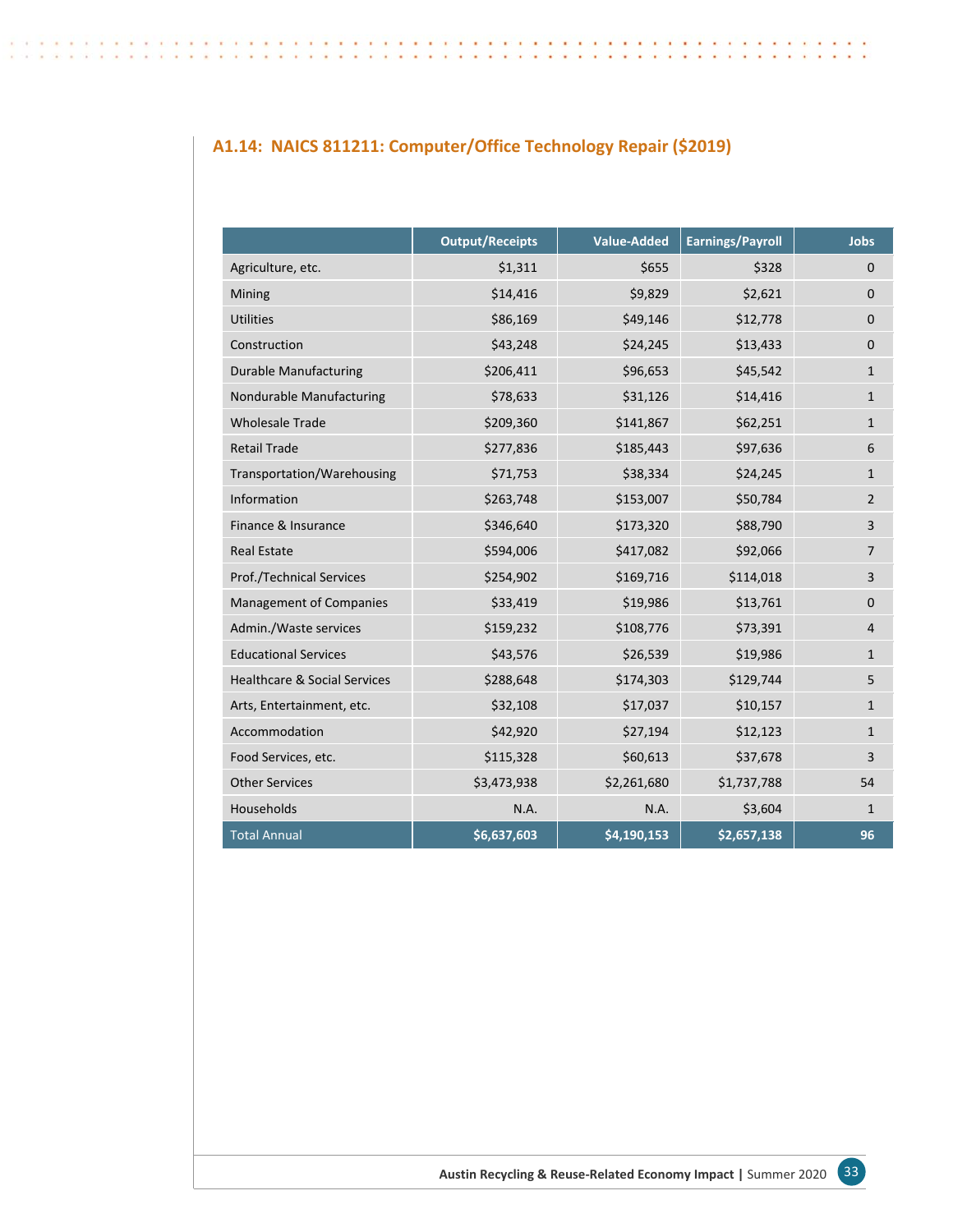## **A1.15: NAICS 81143: Footwear and Leather Goods Repair (\$2019)**

|                                         | <b>Output/Receipts</b> | <b>Value-Added</b> | <b>Earnings/Payroll</b> | <b>Jobs</b>    |
|-----------------------------------------|------------------------|--------------------|-------------------------|----------------|
| Agriculture, etc.                       | \$788                  | \$604              | \$394                   | $\mathbf{0}$   |
| Mining                                  | \$11,033               | \$7,486            | \$1,970                 | $\mathbf 0$    |
| <b>Utilities</b>                        | \$65,407               | \$37,432           | \$9,850                 | 0              |
| Construction                            | \$32,704               | \$18,519           | \$10,245                | $\mathbf 0$    |
| <b>Durable Manufacturing</b>            | \$66,983               | \$29,157           | \$15,761                | $\pmb{0}$      |
| Nondurable Manufacturing                | \$85,896               | \$32,310           | \$15,367                | $\mathbf 0$    |
| <b>Wholesale Trade</b>                  | \$180,855              | \$122,540          | \$53,981                | $\mathbf{1}$   |
| <b>Retail Trade</b>                     | \$242,716              | \$159,972          | \$84,320                | $\overline{4}$ |
| Transportation/Warehousing              | \$53,587               | \$27,975           | \$17,731                | $\mathbf{1}$   |
| Information                             | \$167,064              | \$95,747           | \$33,492                | $\mathbf{1}$   |
| Finance & Insurance                     | \$269,904              | \$135,937          | \$70,136                | $\overline{2}$ |
| <b>Real Estate</b>                      | \$483,462              | \$339,645          | \$74,864                | $\overline{4}$ |
| <b>Prof./Technical Services</b>         | \$171,793              | \$113,872          | \$74,076                | $\mathbf{1}$   |
| <b>Management of Companies</b>          | \$35,856               | \$21,671           | \$14,579                | $\mathbf 0$    |
| Admin./Waste services                   | \$110,326              | \$74,470           | \$50,041                | $\overline{2}$ |
| <b>Educational Services</b>             | \$29,157               | \$17,731           | \$13,397                | $\mathbf{1}$   |
| <b>Healthcare &amp; Social Services</b> | \$192,282              | \$115,842          | \$86,290                | $\overline{2}$ |
| Arts, Entertainment, etc.               | \$23,247               | \$12,609           | \$7,486                 | $\mathbf{1}$   |
| Accommodation                           | \$29,946               | \$18,913           | \$8,274                 | $\Omega$       |
| Food Services, etc.                     | \$83,532               | \$44,130           | \$27,581                | $\overline{2}$ |
| <b>Other Services</b>                   | \$4,058,010            | \$2,689,185        | \$1,089,859             | 35             |
| Households                              | N.A.                   | N.A.               | \$2,364                 | $\mathbf 0$    |
| <b>Total Annual</b>                     | \$6,394,547            | \$4,117,901        | \$1,762,057             | 57             |